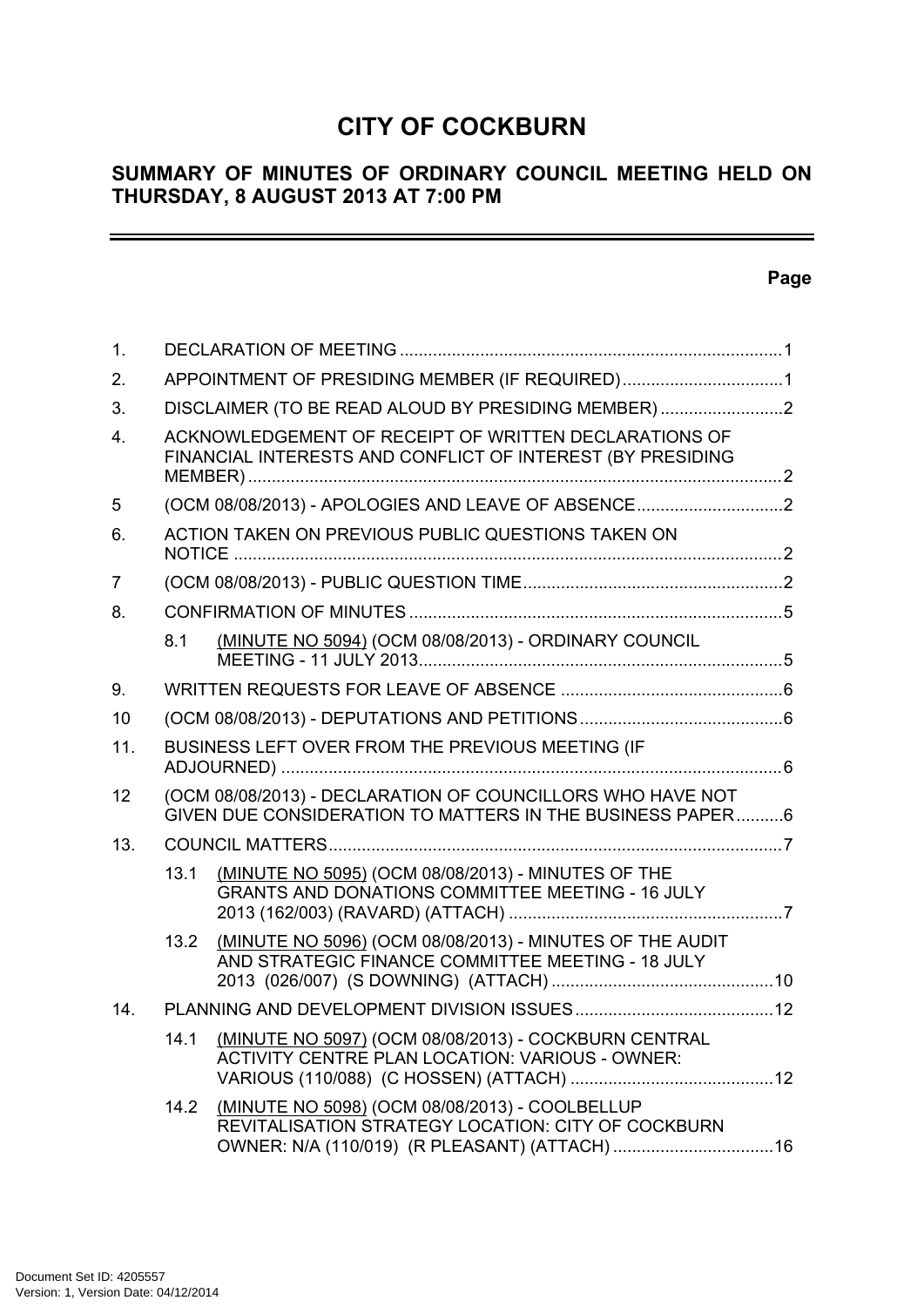|     | 14.3 | (MINUTE NO 5099) (OCM 08/08/2013) - HOUSING<br>AFFORDABILITY AND DIVERISTY STRATEGY PROJECT PLAN                                                                                                                                                                           |  |
|-----|------|----------------------------------------------------------------------------------------------------------------------------------------------------------------------------------------------------------------------------------------------------------------------------|--|
|     | 14.4 | (MINUTE NO 5100) (OCM 08/08/2013) - PROPOSED ADOPTION<br>OF SCHEME AMENDMENT NO. 98 TOWN PLANNING SCHEME<br>NO. 3 - APPLICANT: DEVELOPMENT PLANNING STRATEGIES                                                                                                             |  |
|     | 14.5 | (MINUTE NO 5101) (OCM 08/08/2013) - CLOSURE OF PORTION<br>OF ROAD AND CREATION OF CROWN LAND PARCEL OF LAND<br>LOCATION: MIDGEGOOROO AVENUE (NORTH LAKE ROAD),<br>COCKBURN CENTRAL OWNER: LANDCORP APPLICANT:<br>MCMULLEN NOLAN GROUP (6006139, 160/001, 041/004) (L GATT) |  |
|     | 14.6 | (MINUTE NO 5102) (OCM 08/08/2013) - CONSIDERATION TO<br>ADOPT SCHEME AMENDMENT NO. 101 FOR FINAL ADOPTION -<br>LOT 10 AND 11 BRENCHLEY DRIVE, ATWELL - OWNER: ATWELL<br>GREENS PTY LTD - APPLICANT: WHELANS (109/032) (C                                                   |  |
|     | 14.7 | (MINUTE NO 5103) (OCM 08/08/2013) - INITIATION OF<br>PROPOSED AMENDMENT 102 TO TOWN PLANNING SCHEME                                                                                                                                                                        |  |
|     | 14.8 | (MINUTE NO 5104) (OCM 08/08/2013) - RETROSPECTIVE<br>CHANGE OF USE FROM GROUPED DWELLING TO OFFICE -<br>LOCATION: 1A DIONYSUS TERRACE, ATWELL - OWNERS:<br>BENEDICT AND SAMANTHA FRANCIS (6013381)(J MCDONALD)                                                             |  |
| 15. |      | FINANCE AND CORPORATE SERVICES DIVISION ISSUES56                                                                                                                                                                                                                           |  |
|     | 15.1 | (MINUTE NO 5105) (OCM 08/08/2013) - LIST OF CREDITORS PAID                                                                                                                                                                                                                 |  |
|     | 15.2 | (MINUTE NO 5106) (OCM 08/08/2013) - STATEMENT OF<br>FINANCIAL ACTIVITY AND ASSOCIATED REPORTS - JUNE 2013                                                                                                                                                                  |  |
|     | 15.3 | (MINUTE NO 5107) (OCM 08/08/2013) - PROPOSED MULTI-<br>STOREY CAR PARK AT COCKBURN CENTRAL (052/005) (S                                                                                                                                                                    |  |
| 16. |      |                                                                                                                                                                                                                                                                            |  |
| 17. |      |                                                                                                                                                                                                                                                                            |  |
| 18. |      |                                                                                                                                                                                                                                                                            |  |
| 19. |      | MOTIONS OF WHICH PREVIOUS NOTICE HAS BEEN GIVEN                                                                                                                                                                                                                            |  |
| 20  |      | (OCM 08/08/2013) - NOTICES OF MOTION GIVEN AT THE MEETING FOR                                                                                                                                                                                                              |  |
|     | 20.1 | FIRE CONTROL ORDER TO BE REFERRED TO THE 1 OCT 2013                                                                                                                                                                                                                        |  |
| 21. |      | NEW BUSINESS OF AN URGENT NATURE INTRODUCED BY                                                                                                                                                                                                                             |  |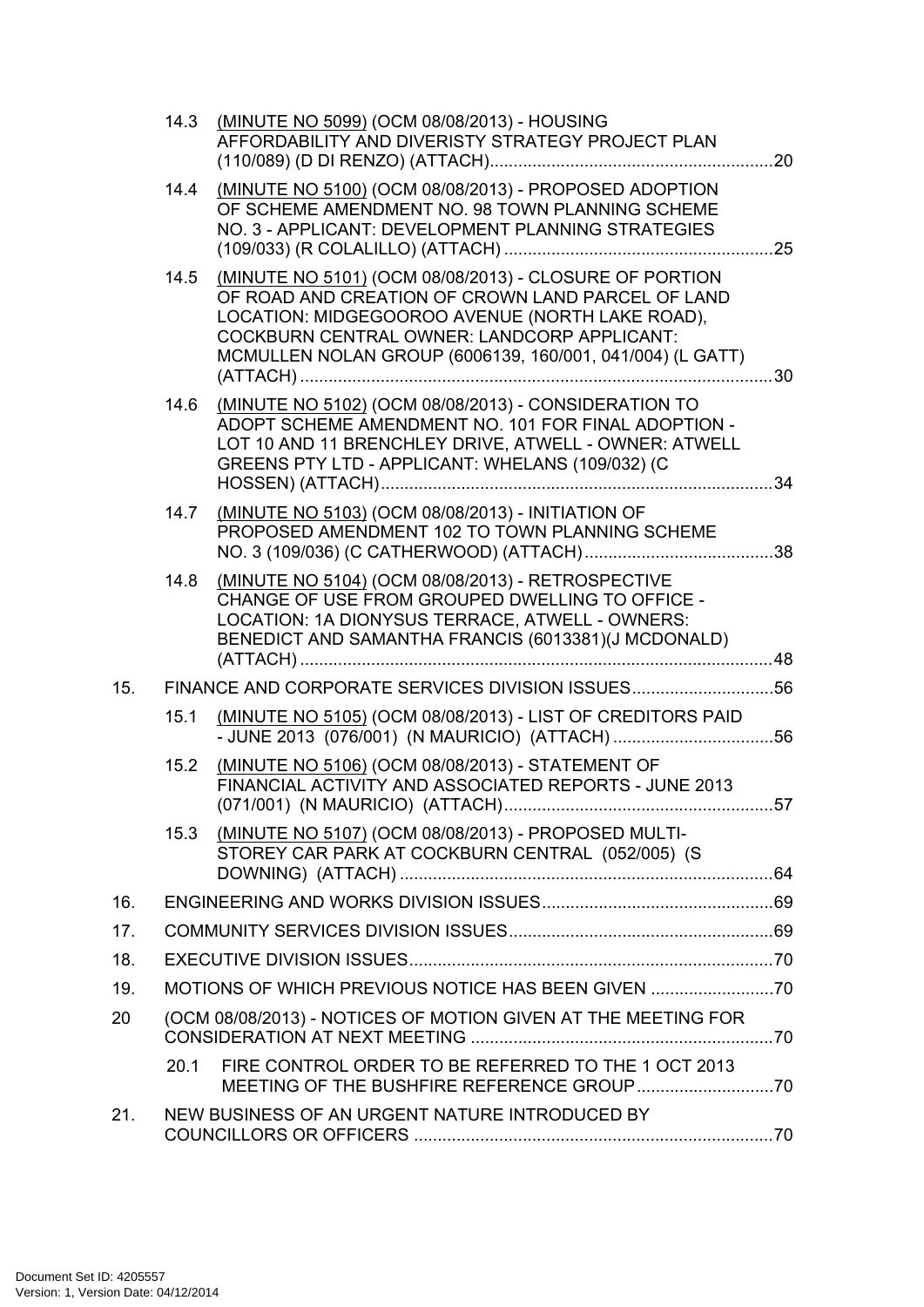| 22  |      | (OCM 08/08/2013) - MATTERS TO BE NOTED FOR INVESTIGATION,                                                                                                                | - 71 |
|-----|------|--------------------------------------------------------------------------------------------------------------------------------------------------------------------------|------|
|     |      |                                                                                                                                                                          |      |
| 23. |      |                                                                                                                                                                          |      |
|     | 23.1 | (MINUTE NO 5108) (OCM 08/08/2013) - MINUTES OF CHIEF<br>EXECUTIVE OFFICER PERFORMANCE AND SENIOR STAFF KEY<br><b>PROJECTS APPRAISAL COMMITTEE MEETING - 25 JULY 2013</b> |      |
| 24  |      | (MINUTE NO 5109) (OCM 08/08/2013) - RESOLUTION OF COMPLIANCE                                                                                                             |      |
| 25  |      |                                                                                                                                                                          |      |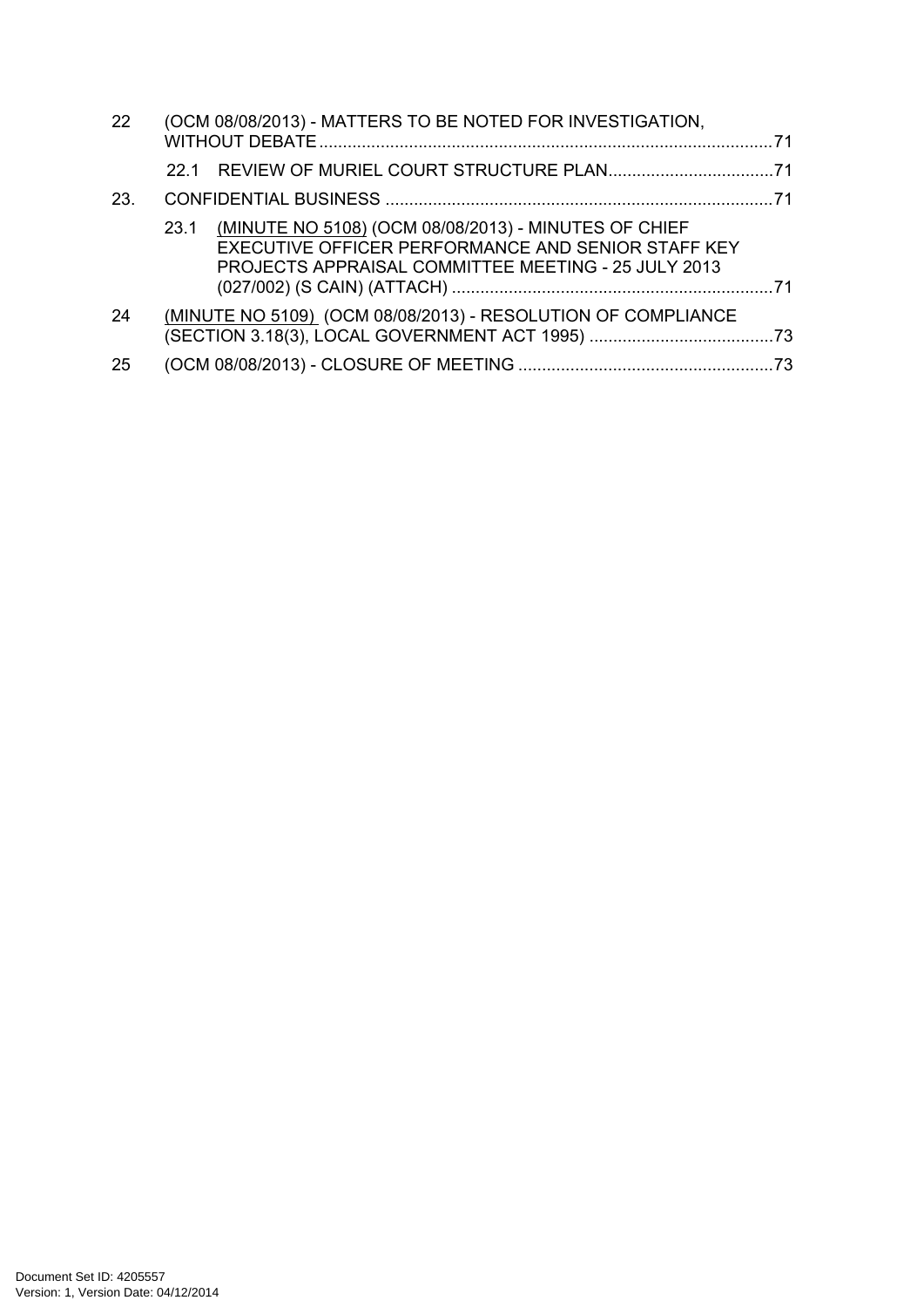Document Set ID: 4205557<br>Version: 1, Version Date: 04/12/2014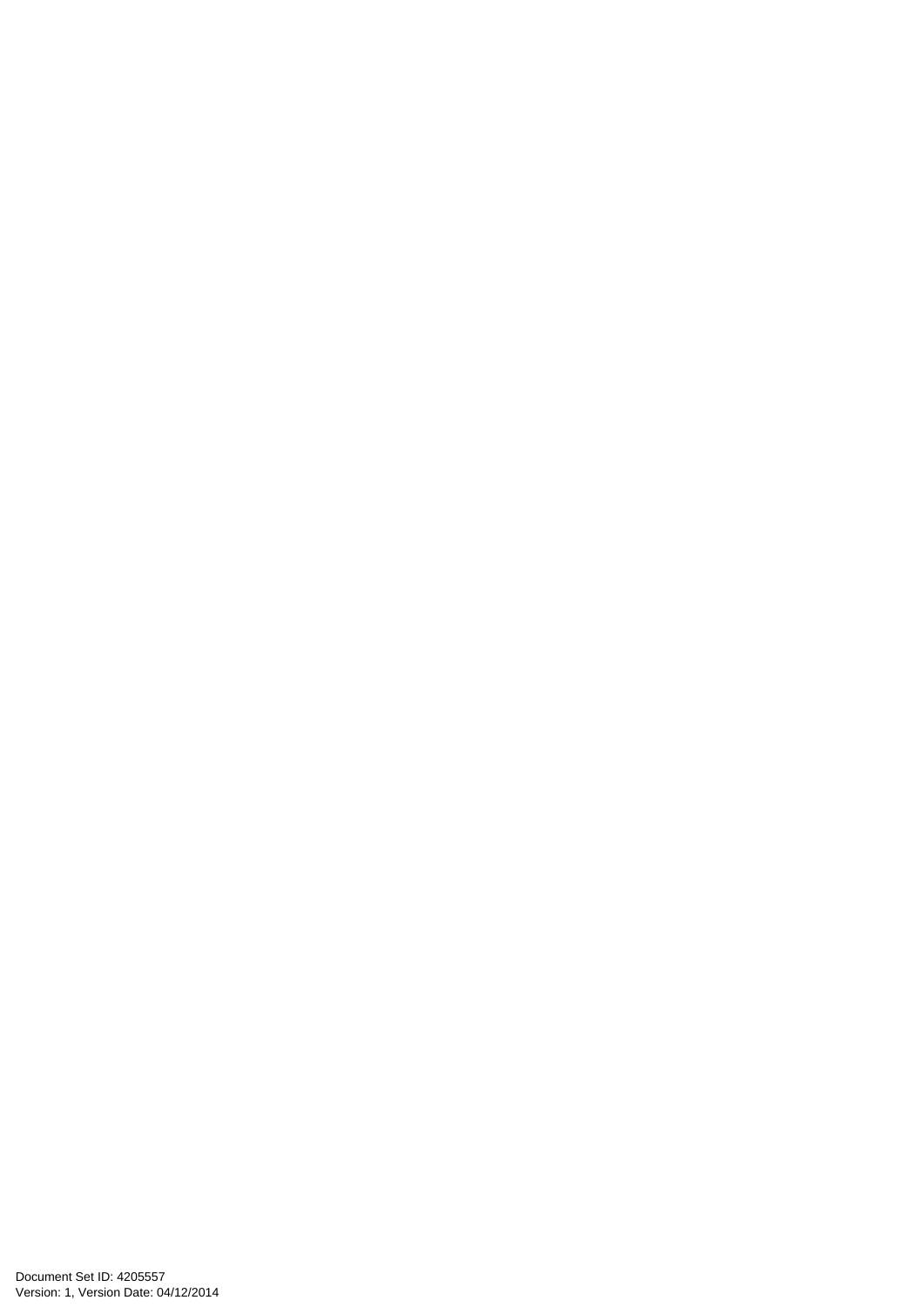# **CITY OF COCKBURN**

## **MINUTES OF ORDINARY COUNCIL MEETING HELD ON THURSDAY, 8 AUGUST 2013 AT 7:00 PM**

#### **PRESENT:**

### **ELECTED MEMBERS**

| Mr K Allen         | Deputy Mayor (Presiding Member) |
|--------------------|---------------------------------|
| Mr Y Mubarakai     | Councillor                      |
| Mr S Portelli      | Councillor                      |
| Ms L Smith         | Councillor                      |
| Mrs C Reeve-Fowkes | Councillor                      |
| Mr T Romano        | Councillor                      |
| Mr S Pratt         | Councillor                      |
| Mr B Houwen        | Councillor                      |

### **IN ATTENDANCE**

| Mr S. Cain      | $\sim 100$ | <b>Chief Executive Officer</b>                |
|-----------------|------------|-----------------------------------------------|
| Mr D. Green     | $\sim 100$ | Director, Administration & Community Services |
| Mr S. Downing   | $\sim 100$ | Director, Finance & Corporate Services        |
| Mr M. Littleton |            | Director, Engineering & Works                 |
| Mr D. Arndt     | $\sim 100$ | Director, Planning & Development              |
| Ms L. Boyanich  | $\sim 100$ | <b>Media Liaison Officer</b>                  |
| Ms M. Waerea    |            | <b>Executive Assistant</b>                    |

### <span id="page-4-0"></span>**1. DECLARATION OF MEETING**

The CEO declared the meeting open at 7.03 pm.

### <span id="page-4-1"></span>**2. APPOINTMENT OF PRESIDING MEMBER (If required)**

The CEO advised Mayor Howlett would be an apology for the meeting and the Deputy Mayor would act as Presiding Member. Deputy Mayor Kevin Allen assumed the role of Presiding Member, the time being 7.04 pm.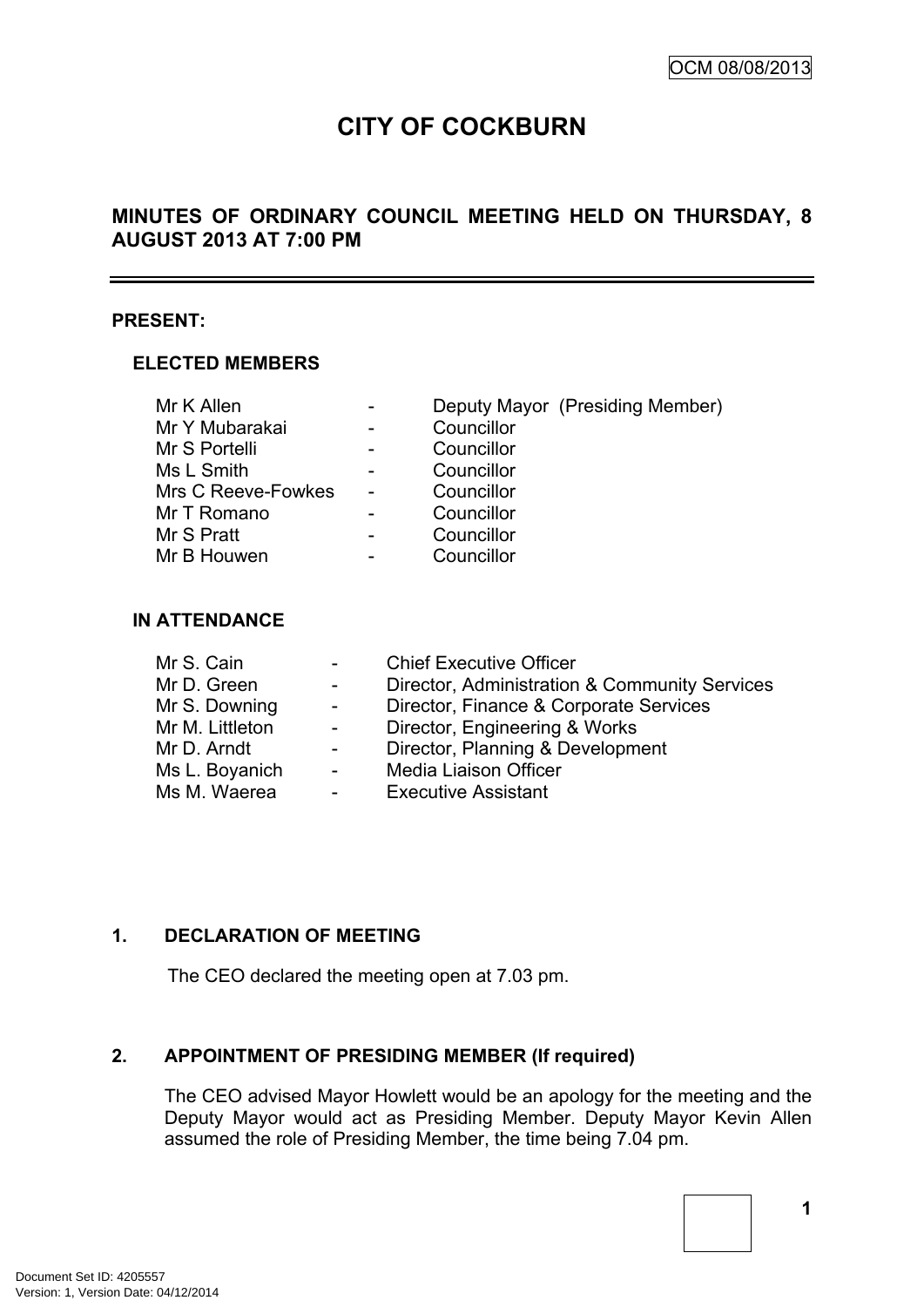### <span id="page-5-0"></span>**3. DISCLAIMER (To be read aloud by Presiding Member)**

Members of the public, who attend Council Meetings, should not act immediately on anything they hear at the Meetings, without first seeking clarification of Council's position. Persons are advised to wait for written advice from the Council prior to taking action on any matter that they may have before Council.

### <span id="page-5-1"></span>**4. ACKNOWLEDGEMENT OF RECEIPT OF WRITTEN DECLARATIONS OF FINANCIAL INTERESTS AND CONFLICT OF INTEREST (by Presiding Member)**

Nil

### <span id="page-5-2"></span>**5 (OCM 08/08/2013) - APOLOGIES AND LEAVE OF ABSENCE**

| Mayor Logan Howlett | - | Apology |
|---------------------|---|---------|
| CIr Val Oliver      | - | Apology |

# <span id="page-5-3"></span>**6. ACTION TAKEN ON PREVIOUS PUBLIC QUESTIONS TAKEN ON NOTICE**

Nil

### <span id="page-5-4"></span>**7 (OCM 08/08/2013) - PUBLIC QUESTION TIME**

ITEMS IN WRITING, NOT ON THE AGENDA

### **Andrew Stone, Hamilton Hill**

Q1. Is the City of Cockburn Customer Service Charter a mandatory or voluntary document? If mandatory, what is the remedy for repeated breaches of the Charter?

*A1. The Customer Service Charter sets expected levels of service performance for customer interaction. Following referral by the City of correspondence to the Corruption and Crime Commission in July 2013 in relation to matters raised by you, the City's solicitors wrote to you advising that any general enquiry you had, not related to the lodgement of a planning application or other statutory document should be directed to them. All correspondence so directed by you to our solicitors is being responded to within the parameters set down in the Customer Service Charter.*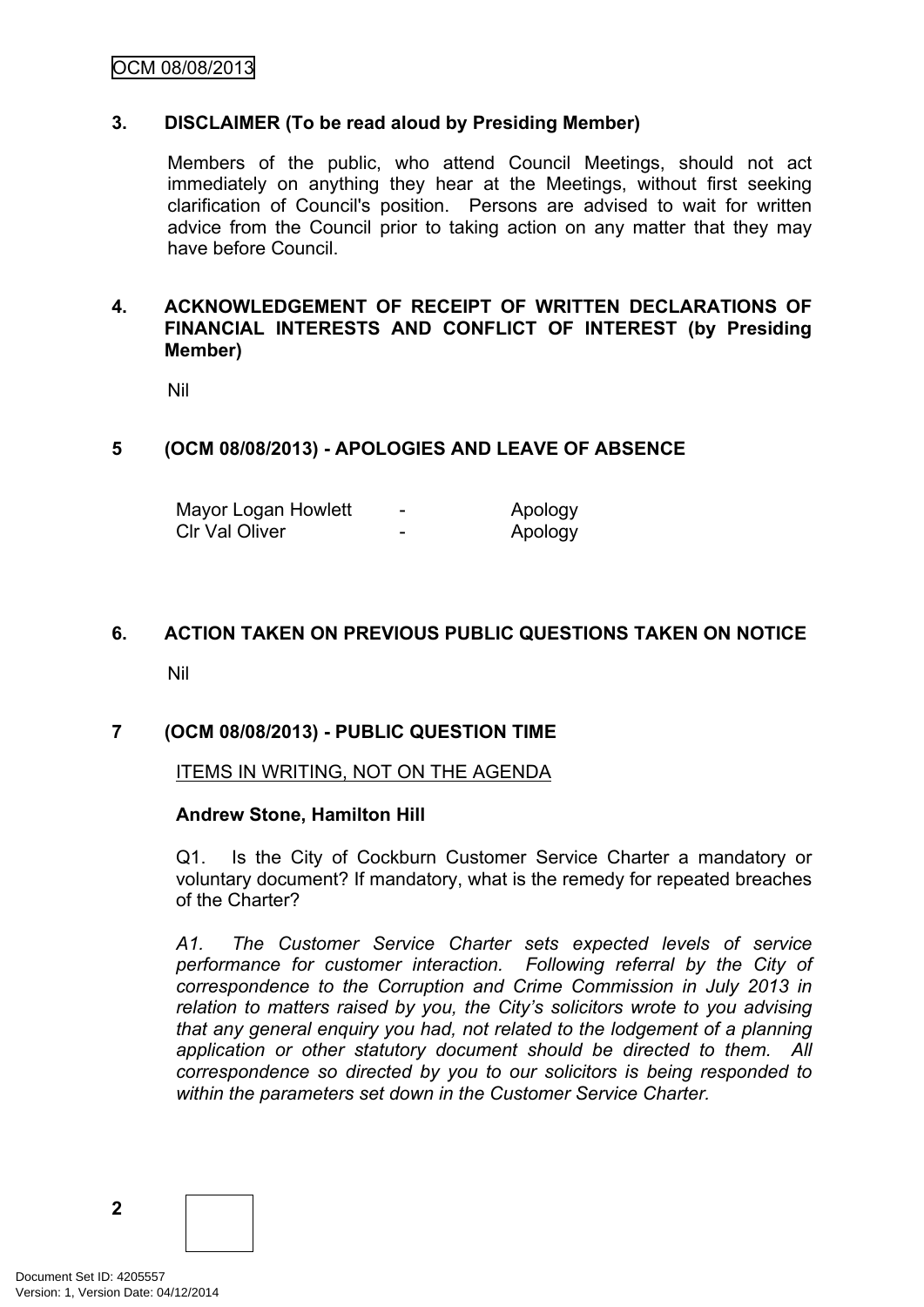Q2. Can the City lift the 04 July 2013 suppression of Democratic Communication Embargo against me? (REF: DM:SM:COC-34095 – McLeods Lawyers)?

*A2. The correspondence from the City's solicitors does not supress any right of an individual.* 

Q3. Presently in Muriel Court, people cannot sell their land due to the syndicates/mafias that control the street. These people could become the 9<sup>th</sup> Bankrupts in 7 years, what are their options?

*A3. The City cannot provide land owners with advice as to how they should manage or dispose of private property.*

Q4. Given the previous corruption linkage between the Council and the development company Australand, can all meetings between Australand and the Council be made public and advertised on the City's website?

*A4. This statement will be referred to the City's solicitors as it contains allegations that the City considers to be defamatory.*

Q5. Does the City consider its current regime to be respectful of all citizens civil liberties, such as democratic right to communicate about City issues and receive a written response?

*A5. Should you believe that any of your rights or civil liberties are being impeded I would refer you to the Ombudsman's Office.*

Q6. To the 7 Councillors who did not respond to my email dated 03 August 2013, why did you not respond to my email? Are you under a suppression of communication request?

*A6. The City does not comment on matters referred to Elected Members, this is something you would have to approach them individually.*

ITEMS NOT IN WRITING, NOT ON THE AGENDA

### **Ray Woodcock, Spearwood**

Q1. When will we be having a Police public forum regarding the Cockburn Police Station?

*A1. The Regional Superintendent has recently written to the Mayor and indicated that he would like some dates and locations put to him so that he can arrange a community forum. With regards to the specific petition that was lodged relating to the proposed closure of the Cockburn Police Station, the Minister has still not returned a communication to the Mayor on that matter.*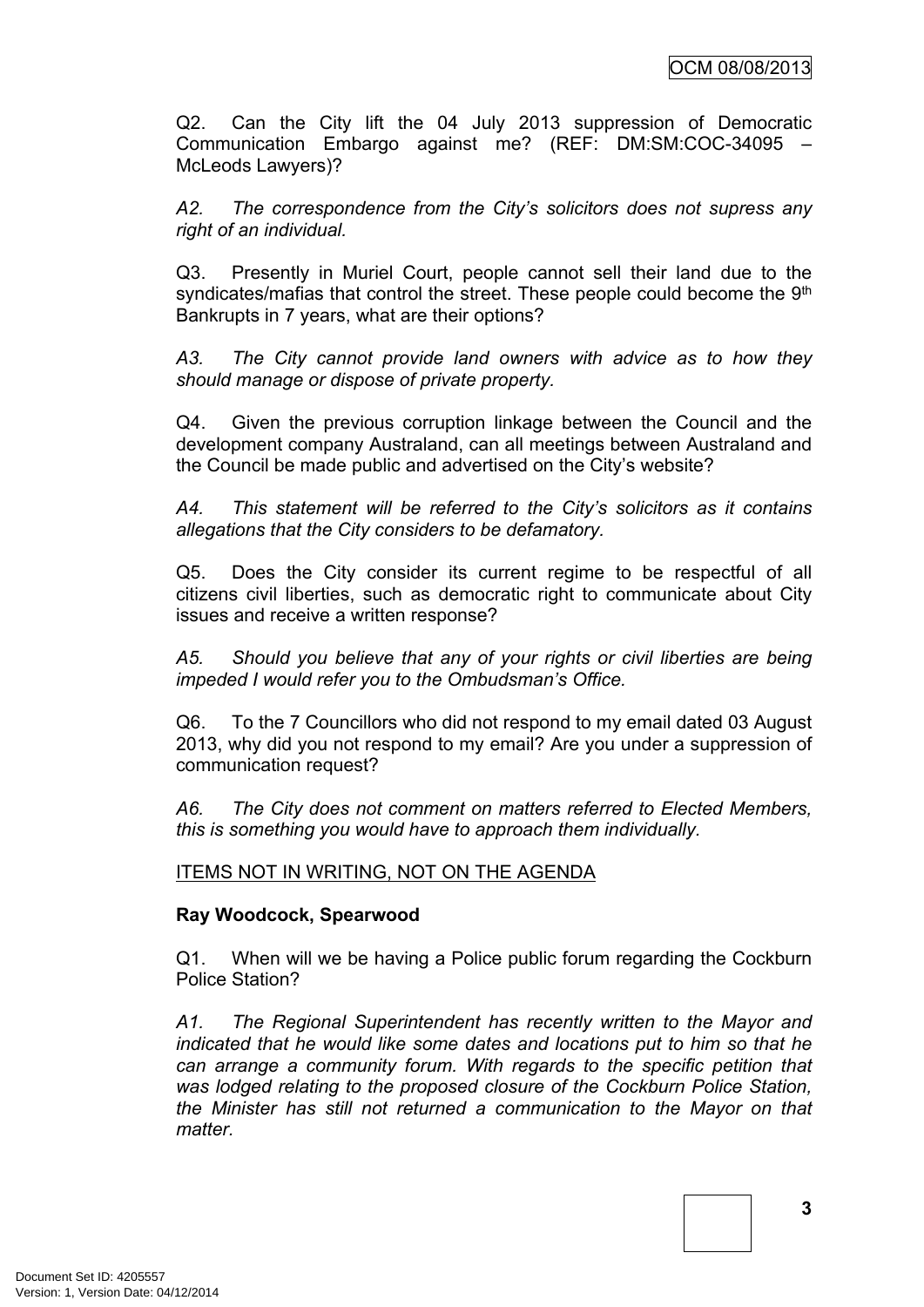Q2. The petition is going to be an ongoing thing, it is far from finished even though I have got 720 signatures, that is not the end of it by a long shot. Regarding the petition it is nothing to do with the Minister I don't think because I have written to her on several occasions and I am battling to get a reply. If I do write to her, when I have done on occasions, she fobs the matter off to a Regional Superintendent in the same way that the previous Minister did, passes the buck. Regarding the public forum, will we have plenty of time to give notice out to the general public to attend?

*A2. Yes, I would imagine so. That's why the Superintendent has asked for a few optional dates to be provided. He would make sure there was plenty of time for the community to be advised.*

### ITEMS NOT IN WRITING, NOT ON THE AGENDA

### **John Cunai, Spearwood**

Q1. It has already been 6 years since the City of Cockburn conducted a Community Vision Forum, followed by an Ideas Workshop, on the Spearwood/Phoenix Revitalisation Plan. Apart from re-zoning and housing developments, what else has been achieved from these workshops?

Q2. Are there parts of the Spearwood Revitalisation Plan that can take place sooner, rather than later? Eg. Streetscaping, entry statement upgrades, verges, footpaths, other beautifications?

Q3. What time frame is expected for the full implementation of the "Revitalisation Plan"?

Q4. A report in the West Australian Newspaper reported the "Phoenix Shopping Centre" had been sold to a "Singaporean Consortium". Is that report correct?

Q5. Have any heads of the administration or Elected Members spoken to the new owners?

Q6. Do the new owners share the long term vision for this area as the Phoenix Revitalisation document lays out?

Q7. When is the Cockburn Bowling Club moving into its new premises?

Q8. Will the financial burden of enticing and maintaining the Fremantle Dockers Football Club to Cockburn put a setback to the Revitalisation Plans for the neglected suburbs of Spearwood, Hamilton Hill and Coolbellup? What benefit would the Dockers bring to Cockburn?

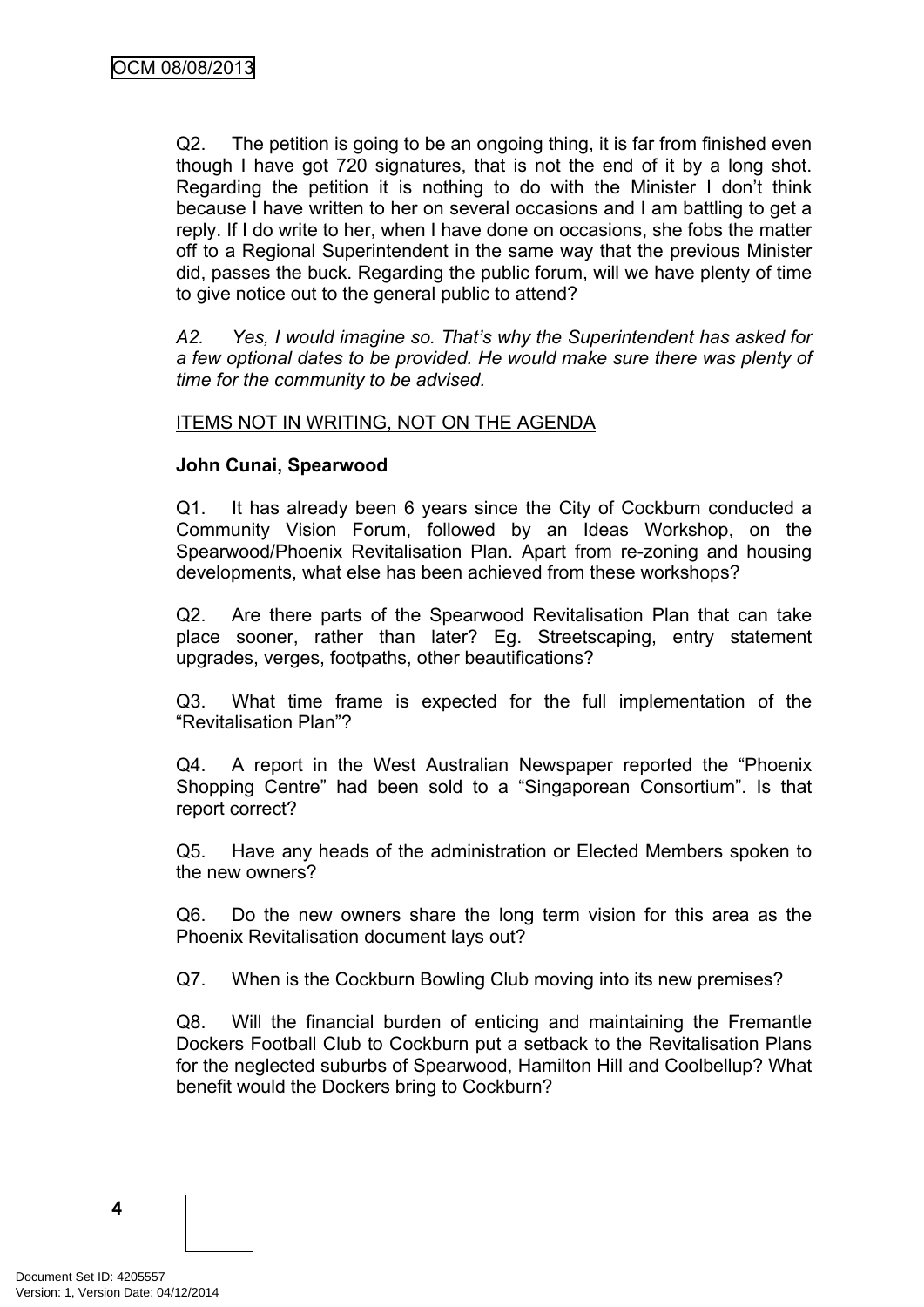*A1. At Mr Cunai's request, responses to all of his questions raised will be provided to him in writing.*

AT THIS POINT IN THE MEETING, THE TIME BEING 7.20 PM, THE CEO MADE THE FOLLOWING ANNOUNCEMENTS:

Today the City of Cockburn was presented with two awards in regard to it's commitment to Sustainability.

The first being a Water Campaign Award, which is the major and final award in the series run by ICLEI.

That also led to the City being presented with its second award, in relation to its commitment to the Waterwise Council Program. We are now the 21st Local Government across Perth to achieve the status of being a "Waterwise Council". This comes from a significant amount of work of us reducing our water consumption. It is a measure that reflects the impact of the community and business where as a result of our efforts there has been a substantial reduction of water use from a range of small business across Cockburn, residents across Cockburn and particularly if I can point out to the Councillors, around a 25% reduction in the groundwater use across all of our public open spaces. A great outcome as a result of great commitment from our staff.

One final matter, today one of our very long serving staff members, Jill Zumach was presented with a major award by WALGA. This is in recognition of her exception al career in working not only for the City of Cockburn, but several other local governments, but in our case 32 years at Cockburn in 9 major roles and she has done an outstanding job in celebrating and working with our community. A tremendous achievement by Jill.

### <span id="page-8-0"></span>**8. CONFIRMATION OF MINUTES**

### <span id="page-8-1"></span>**8.1 (MINUTE NO 5094) (OCM 08/08/2013) - ORDINARY COUNCIL MEETING - 11 JULY 2013**

### **RECOMMENDATION**

That Council adopt the Minutes of the Ordinary Council Meeting held 11 July, 2013 as a true and accurate record.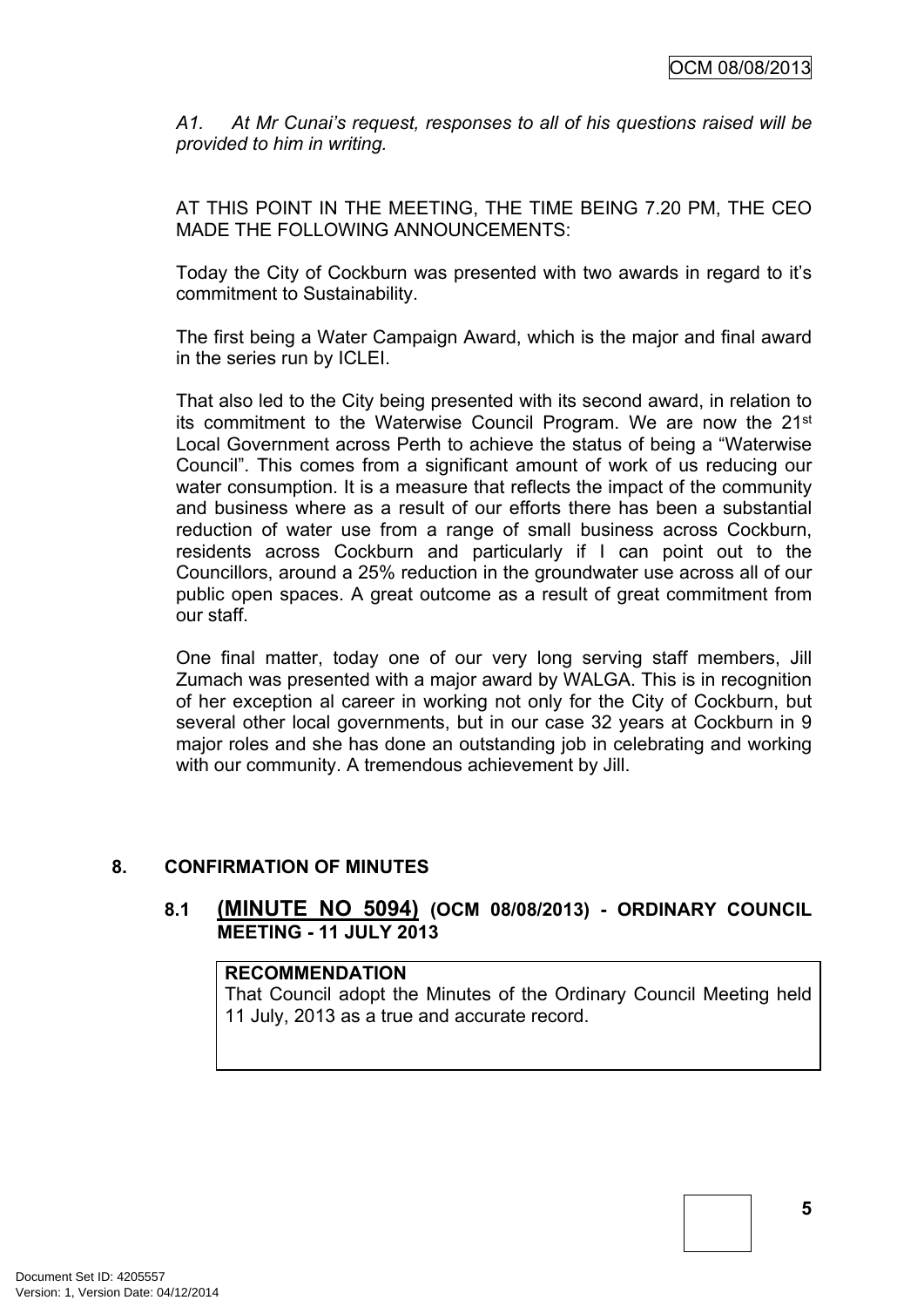### **COUNCIL DECISION**

MOVED Clr C Reeve-Fowkes SECONDED Clr B Houwen that the recommendation be adopted.

**CARRIED 8/0**

### <span id="page-9-0"></span>**9. WRITTEN REQUESTS FOR LEAVE OF ABSENCE**

Nil

### <span id="page-9-1"></span>**10 (OCM 08/08/2013) - DEPUTATIONS AND PETITIONS**

#### **1 x Deputation** was given:

Benedict and Samantha Francis, owners of property/business in relation to Item 14.8 – Retrospective Change of Use from Grouped Dwelling to Office – Location: 1A Dionysus Terrace, Atwell.

### **1 x Petition** was received:

Submitted by Mr Ray Woodcock, of Spearwood containing an additional 284 signatures to add to the Petition in Relation to the Closure of Cockburn Police Station which was originally submitted at the June 2012 OCM.

### <span id="page-9-2"></span>**11. BUSINESS LEFT OVER FROM THE PREVIOUS MEETING (If adjourned)**

Nil

### <span id="page-9-3"></span>**12 (OCM 08/08/2013) - DECLARATION OF COUNCILLORS WHO HAVE NOT GIVEN DUE CONSIDERATION TO MATTERS IN THE BUSINESS PAPER**

Nil.

**NOTE:** AT THIS POINT IN THE MEETING, THE TIME BEING 7.38 PM, THE FOLLOWING ITEMS WERE CARRIED BY AN "EN BLOC" RESOLUTION OF COUNCIL:

| $\parallel$ 13.2 | 14.1 | 14.5 | $\vert$ 15.1 | 23.1 |  |
|------------------|------|------|--------------|------|--|
|                  | 14.2 | 14.6 | 15.2         |      |  |
|                  | 14.3 | 14.7 | 15.3         |      |  |
|                  | 14.4 |      |              |      |  |

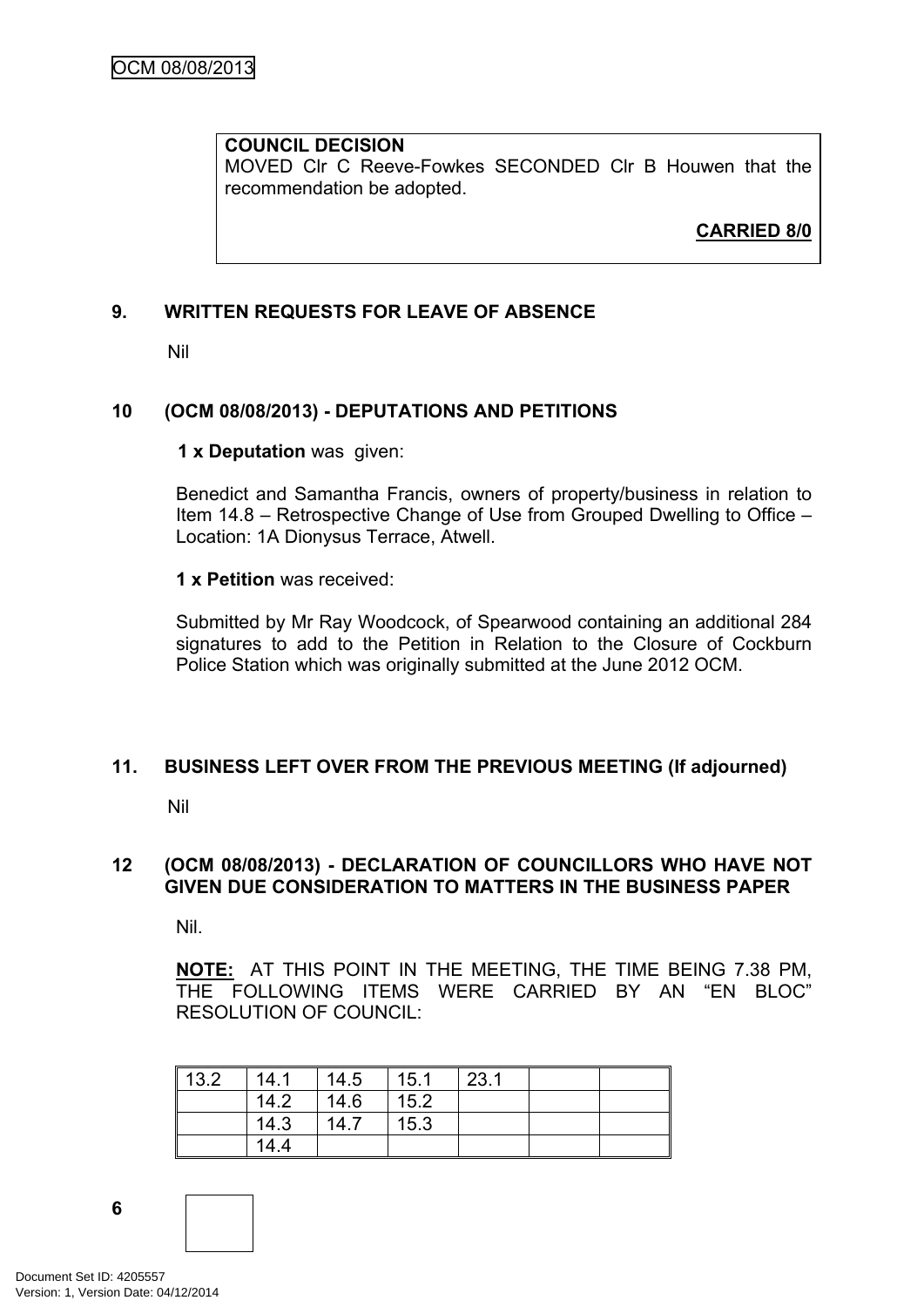### <span id="page-10-0"></span>**13. COUNCIL MATTERS**

### <span id="page-10-1"></span>**13.1 (MINUTE NO 5095) (OCM 08/08/2013) - MINUTES OF THE GRANTS AND DONATIONS COMMITTEE MEETING - 16 JULY 2013 (162/003) (RAVARD) (ATTACH)**

### **RECOMMENDATION**

That Council receive the Minutes of the Grants and Donations Committee Meeting held on 16 July 2013, and adopt the recommendations contained therein.

### **COUNCIL DECISION**

MOVED Clr L Smith SECONDED Clr C Reeve-Fowkesthat Council receive the Minutes of the Grants and Donations Meeting held on 16 July 2013, and adopt the recommendations contained within, but excluding:

1. Item 9.2 (Minute No 67) (GAD 16/7/2013) Cockburn Wetlands Precinct Joint Funding Submission – Native Arc & Cockburn Wetlands Education Centre.

and that this item be withdrawn and dealt with separately.

### **CARRIED 7/1**

MOVED Clr L Smith SECONDED Clr C Reeve-Fowkes that Council:

- (1) approve a contribution towards the administration cost of the Cockburn Wetlands Education Centre to the value of \$83,918.50 and Native ARC to the value of \$83,918.50 for one year and subject to the following:
	- 1. The Cockburn Wetlands Precinct providing an annual report which includes a demonstration of their ongoing financial viability and joint programs and activities undertaken.
	- 2. The Cockburn Wetlands Education Centre's portion of funding (\$83,918.50) is also subject to:
		- a. The Cockburn Wetlands Education Centre (Inc) Board entering into a lease agreement with the City, the terms of which shall be considered at a future meeting of Council.
	- 3. The Cockburn Wetlands Precinct Committee extending an invitation to a City of Cockburn Elected Member to join the Cockburn Wetlands Precinct Committee.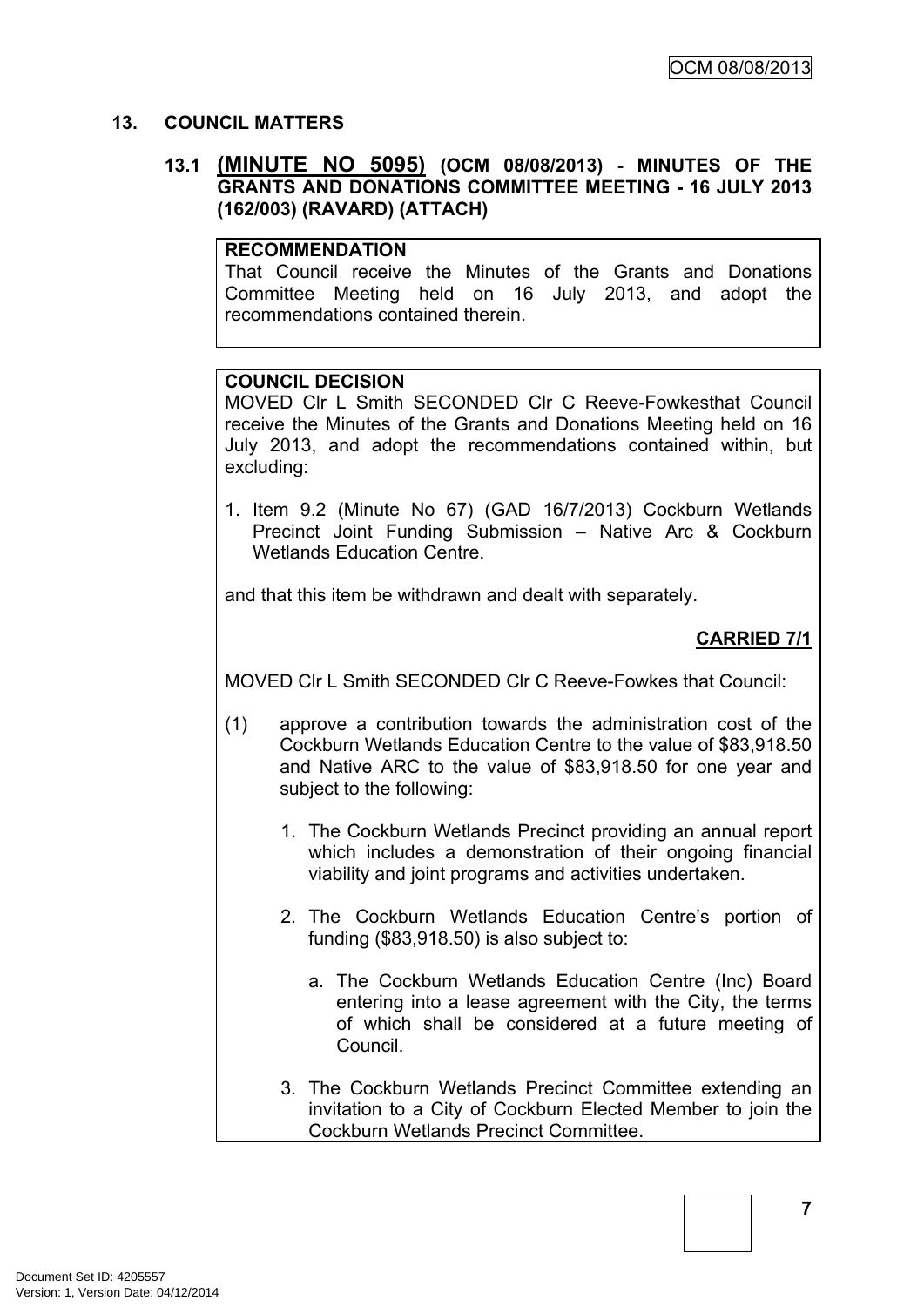4. That the City of Cockburn Officers work with the Cockburn Wetlands Precinct to develop a set of KPI's on which the Precinct's performance will be measured and reported on to the committee before the allocation of the 2014/15 budget.

## **CARRIED 7/1**

### **Reason for Decision**

This is a large amount of funding that has been requested. It is 10% of the entire Grants and Donations budget and for this reason Council need to ensure each year valid reasons are provided to justify the funding and evidence given to support the request.

### **Background**

The Council of the City of Cockburn established the Grants and Donations Committee to recommend on the level and the nature of grants and donations provided to external organisations and individuals. The Committee is also empowered to recommend to Council on donations and sponsorships to specific groups and individuals.

### **Submission**

To receive the Minutes of the Grants and Donations Committee and adopt the recommendations of the Committee.

### **Report**

Council approved a budget for grants and donations for 2013/14 of \$1,013,164 to be distributed as grants, donations and sponsorship. The Grants and Donations Committee is empowered to recommend to Council how these funds should be distributed.

### **Strategic Plan/Policy Implications**

### **Community & Lifestyle**

- Community environments that are socially cohesive and embrace diversity.
- Communities that take pride and aspire to a greater sense of community.
- Promotion of active and healthy communities.

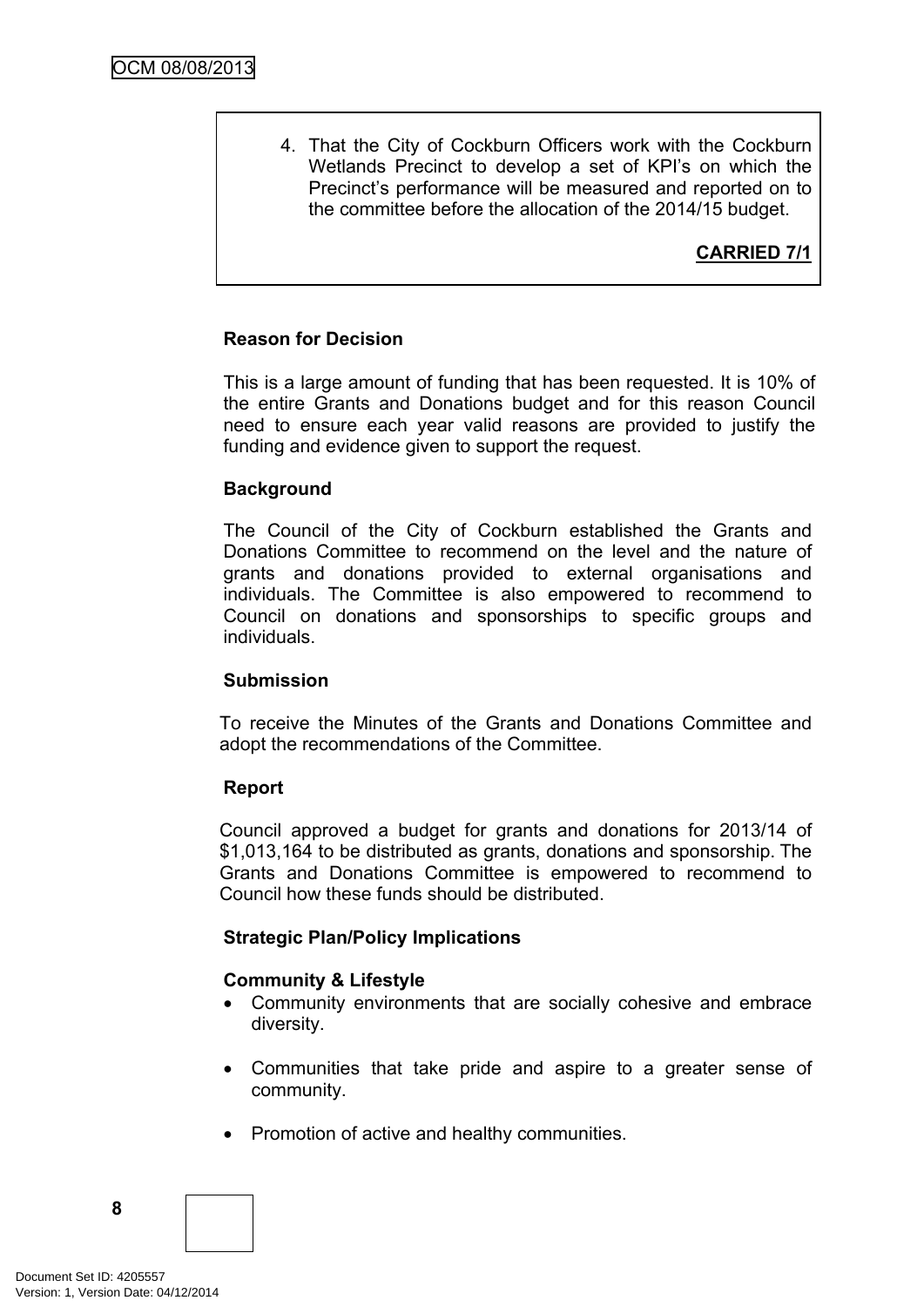### **Leading & Listening**

A responsive, accountable and sustainable organisation.

### **Budget/Financial Implications**

Council approved a budget for Grants and Donations for 2013/14 of \$1,013,164. Following is a summary of the proposed grants, donations and sponsorship allocations.

### **Summary of Proposed Allocations**

| <b>Committed/Contractual Donations</b>    | \$415,824   |
|-------------------------------------------|-------------|
| <b>Specific Grant Programs</b>            | \$414,340   |
| <b>Donations</b>                          | \$138,000   |
| Sponsorship                               | \$45,000    |
| Total                                     | \$1,013,164 |
| <b>Total Funds Available</b>              | \$1,013,164 |
| <b>Less Total of Proposed Allocations</b> | \$1,013,164 |
| <b>Balance</b>                            | \$0         |

*\* These allocated funds are available to be drawn upon in response to grants, donations and sponsorship applications from organisations and individuals.*

### **Legal Implications**

N/A

### **Community Consultation**

The position of Council is for the availability of grants and donations to be advertised through the City's website, local media, Cockburn Soundings, Council networks and related means.

It is recommended that advertising commence immediately following the Council decision to ensure a wider representation of applications.

### **Attachment(s)**

Minutes of the Grants and Donations Committee Meeting - 16 July 2013.

### **Advice to Proponent(s)/Submissioners**

N/A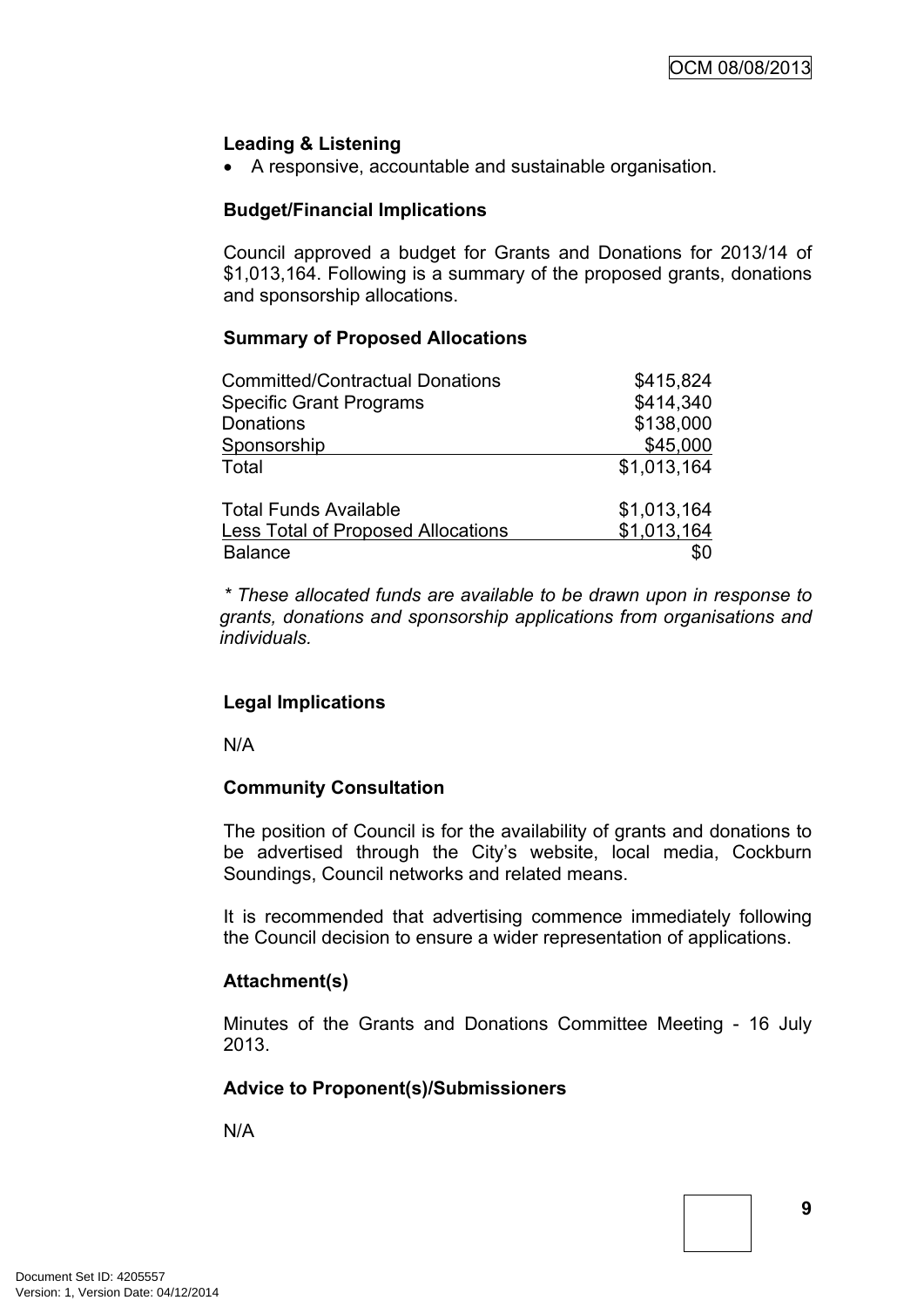### **Implications of Section 3.18(3) Local Government Act, 1995**

Nil.

### <span id="page-13-0"></span>**13.2 (MINUTE NO 5096) (OCM 08/08/2013) - MINUTES OF THE AUDIT AND STRATEGIC FINANCE COMMITTEE MEETING - 18 JULY 2013 (026/007) (S DOWNING) (ATTACH)**

### **RECOMMENDATION**

That Council receive the Minutes of the Audit and Strategic Finance Committee Meeting held on Thursday, 18 July 2013, and adopts the recommendations contained therein.

### **COUNCIL DECISION**

MOVED Clr C Reeve-Fowkes SECONDED Clr T Romano that the recommendation be adopted.

**CARRIED 8/0**

### **Background**

A meeting of the Audit and Strategic Finance Committee was conducted on 18 July 2013.

### **Submission**

N/A

### **Report**

The Audit and Strategic Finance Committee received and considered the following items:

1. Delegated Authority and Authorised Persons Management Procedure

As part of the 2012/13 Internal Audit review a formal assessment of the current system and associated procedures was undertaken and evaluated by the External Auditors.

As a result of this assessment, a recommendation was made to undertake a review of the Delegated Authority Register and the

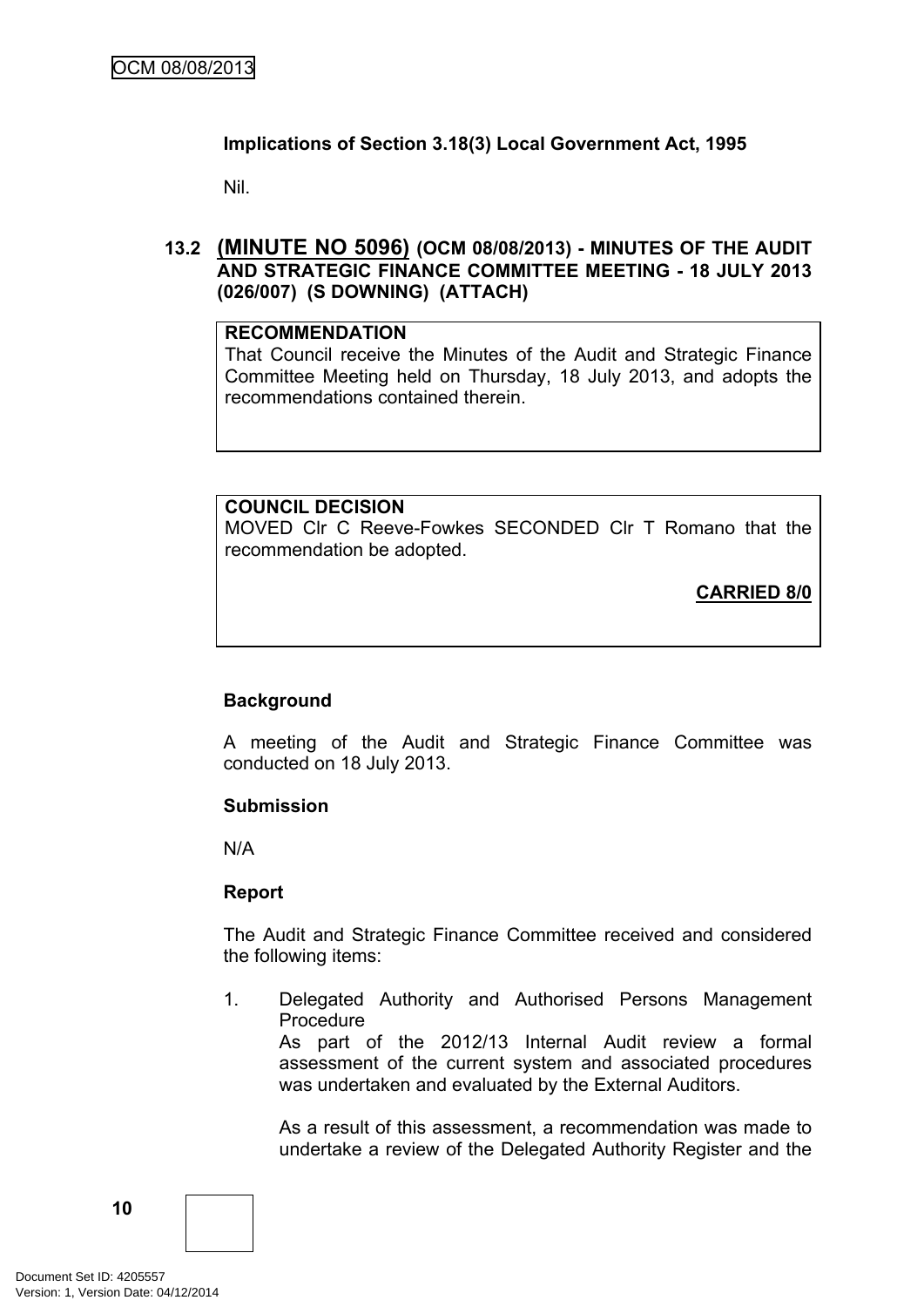way in which functions delegated to staff are to be effectively recorded.

Further to this a complete review was undertaken and a Management Procedure prepared to address the internal system to effectively manage the process as well as meet statutory requirements.

### 2. Interim External Audit Report

The Interim External Audit Report ending 30 June 2013 was considered by Committee, which covered a review of the accounting and internal control procedures in operation, including testing of transactions in the following areas:

- Bank Reconciliations
- Purchases
- Payments and Creditors
- Rate Receipts and Rate Debtors
- Receipts and Sundry Debtors
- Payroll
- Investments
- General Accounting and IT Controls
- Registers (Tenders Register)
- Review of Council Minutes

The review also included some compliance matters. Internal controls were also examined for audit purposes.

3. Various Debts – Write-Off

Committee considered a listing of various debts and infringements which are required to be written off. These included Sundry Debtors and Law and Order Infringements.

### **Strategic Plan/Policy Implications**

### **Leading & Listening**

- A responsive, accountable and sustainable organisation.
- Manage our financial and infrastructure assets to provide a sustainable future.
- A culture of risk management and compliance with relevant legislation, policy and guidelines

### **Budget/Financial Implications**

As contained in the Minutes.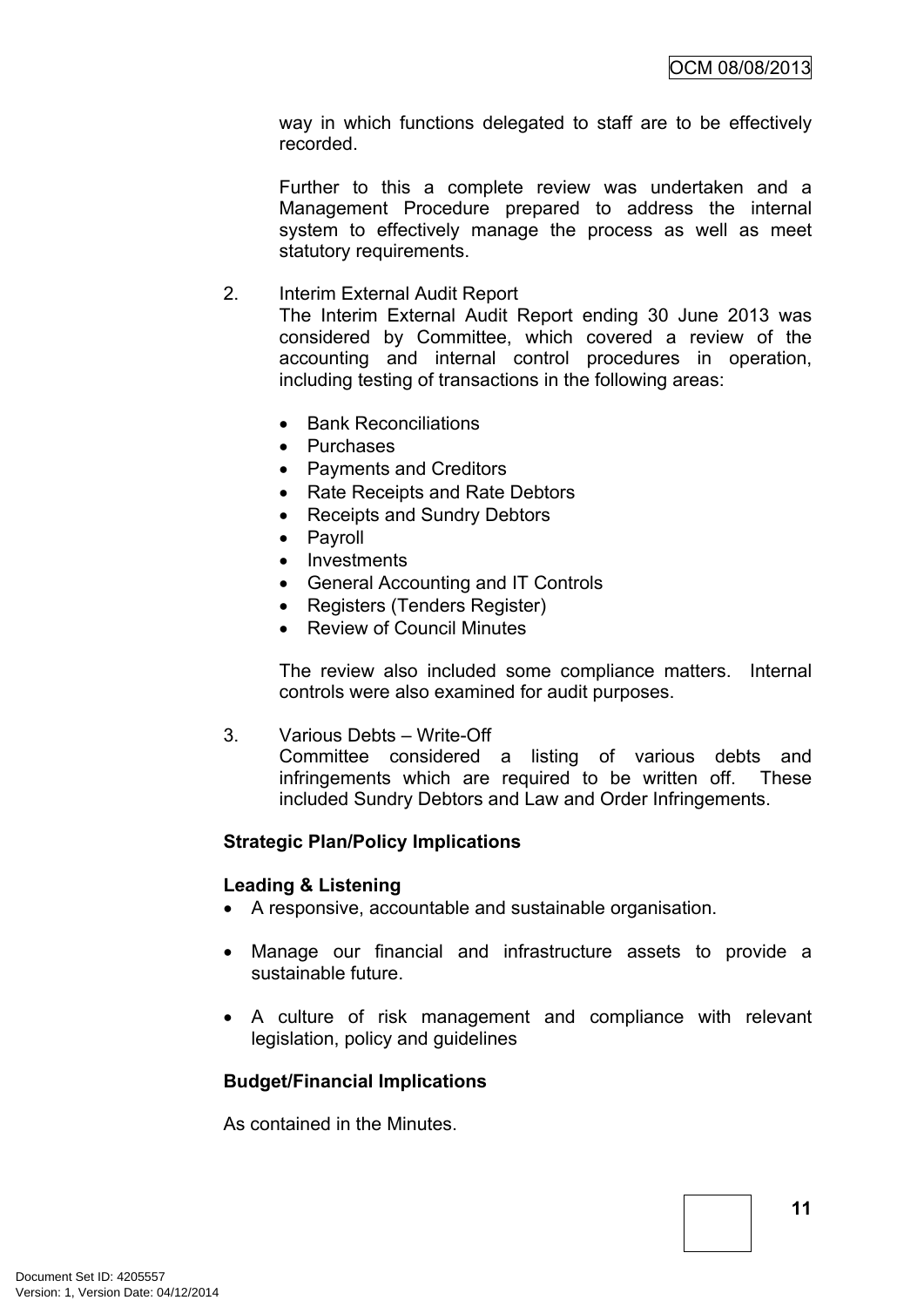### **Legal Implications**

As contained in the Minutes.

### **Community Consultation**

N/A

### **Attachment(s)**

Minutes of the Audit and Strategic Finance Committee Meeting – 18 July 2013.

### **Advice to Proponent(s)/Submissioners**

N/A

**Implications of Section 3.18(3) Local Government Act, 1995**

Nil.

### <span id="page-15-0"></span>**14. PLANNING AND DEVELOPMENT DIVISION ISSUES**

<span id="page-15-1"></span>**14.1 (MINUTE NO 5097) (OCM 08/08/2013) - COCKBURN CENTRAL ACTIVITY CENTRE PLAN LOCATION: VARIOUS - OWNER: VARIOUS (110/088) (C HOSSEN) (ATTACH)**

### **RECOMMENDATION**

That Council supports the preparation of the Cockburn Central Activity Centre Plan and endorses the approach as described in the project plan contained within Attachment 1.

#### **COUNCIL DECISION**

MOVED Clr C Reeve-Fowkes SECONDED Clr T Romano that the recommendation be adopted.

**CARRIED 8/0**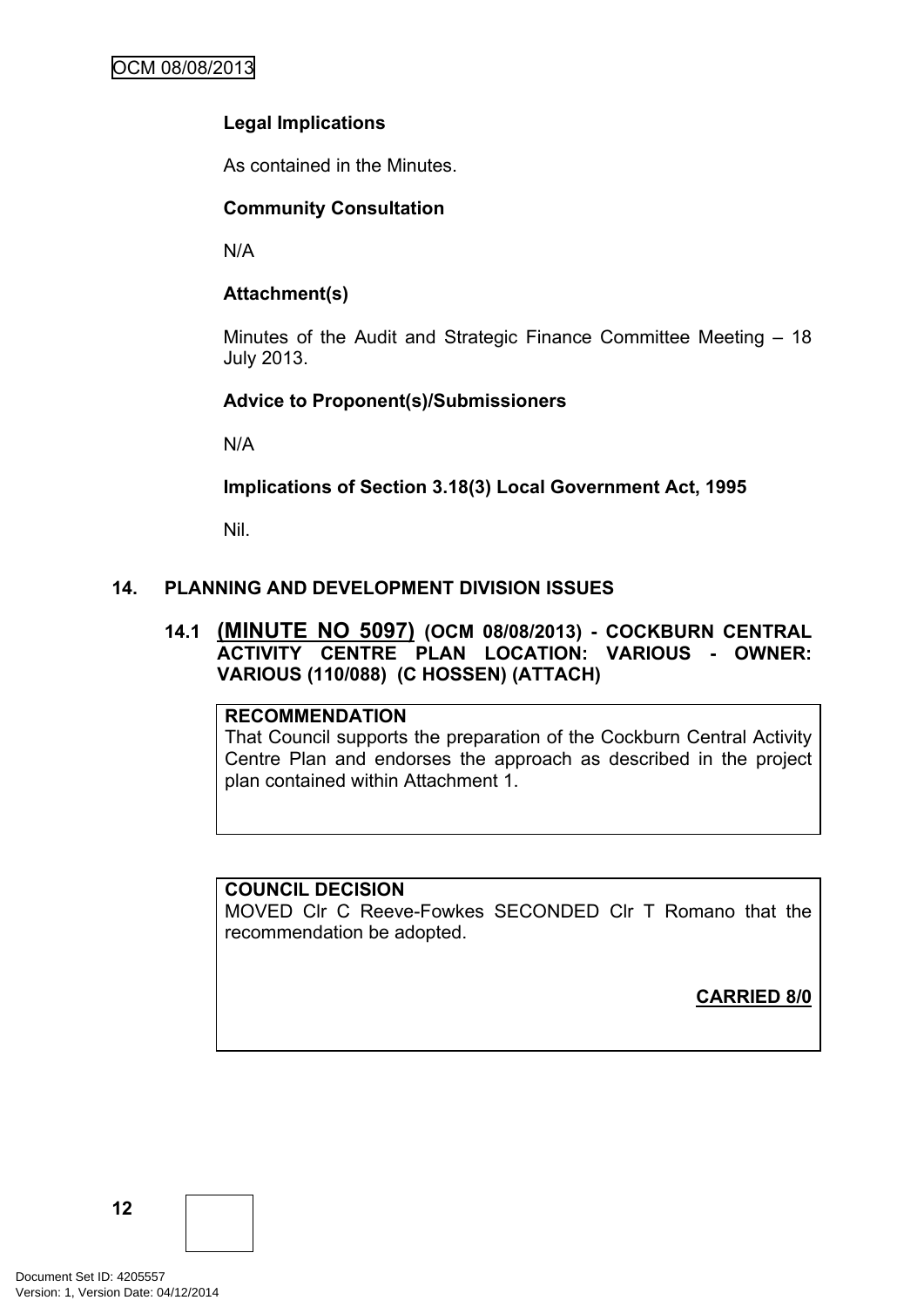### **Background**

The Cockburn Central Activity Centre Plan ("The Plan") was identified in the City's Annual Business Plan 2013-14 as a key initiative. Moreover, the City's Strategic Plan identifies the desire for Cockburn Central to grow in a sustainable manner into a Strategic Regional Centre.

The Plan is being prepared to plan in a proper and orderly manner, with the cooperation of the community, the evolution of the Cockburn Central Activity Centre into a Primary Centre by 2031.

The need to identify and plan for a network and hierarchy of Activity Centres for Perth that provide for a more equitable distribution of jobs and amenity is a key Structural Element of *"Directions 2031 and Beyond*" – the Western Australian State Government's strategic plan for the Perth metropolitan and Peel regions ("Directions 2031").

Currently Cockburn Central is identified as a Secondary Centre by Directions 2031 and State Planning Policy 4.2 ("SPP 4.2"). Secondary Centres, being the third level of centre offer a wide range of services, facilities and employment opportunities.

Cockburn Central, unlike many of the 18 other Secondary Centres, is not a retail dominated centre. The centre currently features a broad mix of uses including: retail, high density residential, mixed use developments, offices and multiple community facilities. This coupled with the high quality public transport links sets Cockburn Central apart from the other Secondary Centres. This trend of diversification is expected to continue with projects such as Cockburn Central West.

It is recommended that Council support the commencement of the Cockburn Central Activity Centre Plan.

### **Submission**

N/A

### **Report**

The Plan will provide for broad strategic direction to assist in the guidance of the form of future development within the Cockburn Central Activity Centre precinct. The Plan is not a statutory document but will act as a guide to future statutory planning instruments. The Plan is not intended to form the role of an Activity Centre Structure Plan as outlined in SPP 4.2. The Plan will also provide recommendations for coordinated upgrades to infrastructure and the public realm and fostering of stronger regional links *inter alia*.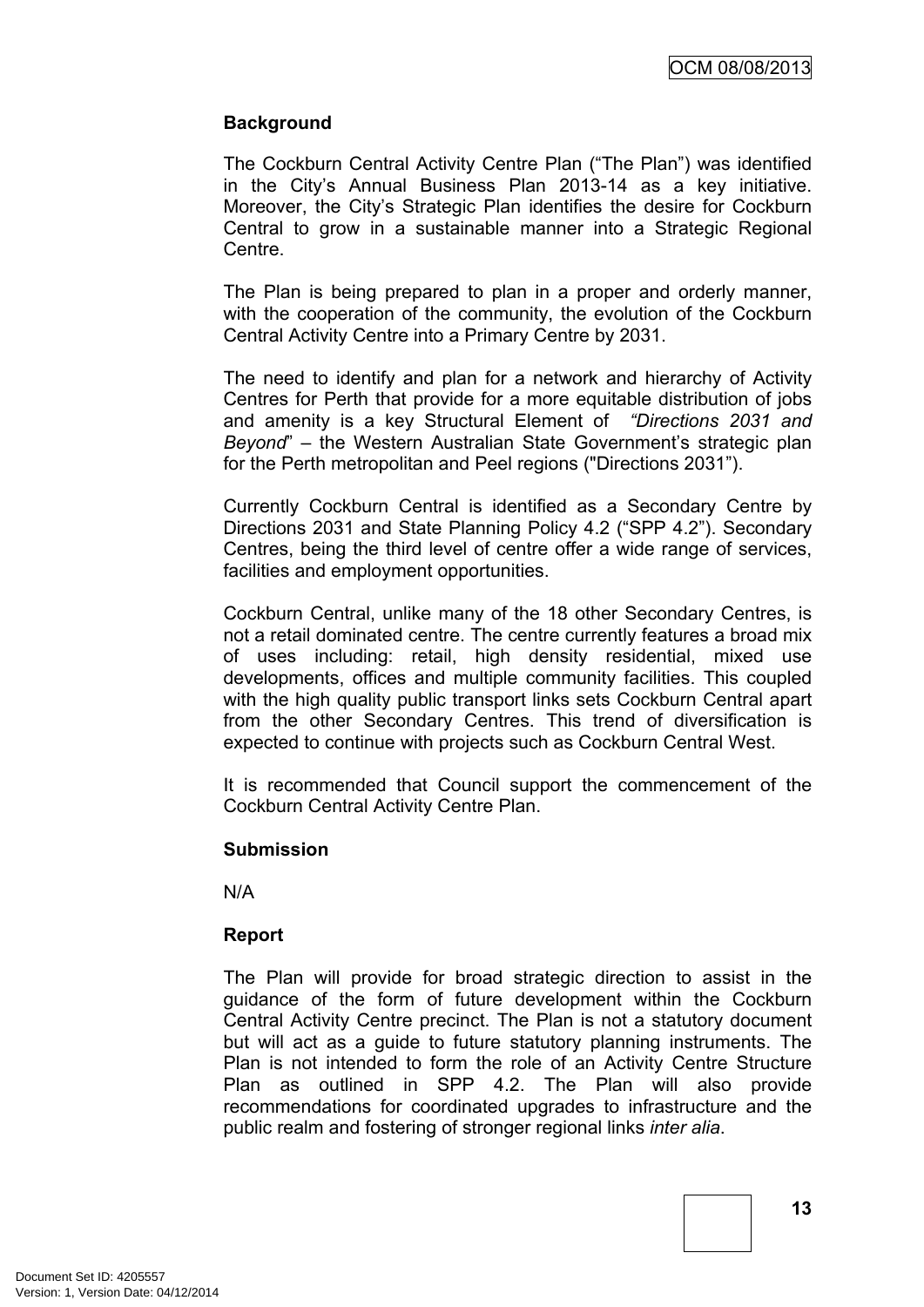The Plan is based around five key strategic themes; through which the shape, form and function of the future Cockburn Central Primary Centre will be drawn.



The five key themes are drawn from Directions 2031 and all future statutory planning instruments and initiatives of the City would be expected to justify how they consistent with the five key themes.

The Plan is seen as an important step for Cockburn Central, considering its strategic placement within the heart of the rapidly expanding south west corridor. More and more people see it as a highly desirable location in which to live, visit and invest. At the same time, the strains of the area presents unique challenges and opportunities, which demand careful study and reflection in terms of ensuring that planning for the area is suitable to enhancing opportunities residents, workers and visitors.

Importantly the Plan will seek to build on the previous experiences associated with the strategic direction of the area.

The Plan will seek to take the previous work further – examining in totality how Cockburn Central as an activity centre can be assisted in its growth to achieve its aspirations. The Plan will be developed through a comprehensive contextual and site analysis of the area, stakeholder and community and industry engagement, and the identification of major issues affecting the area.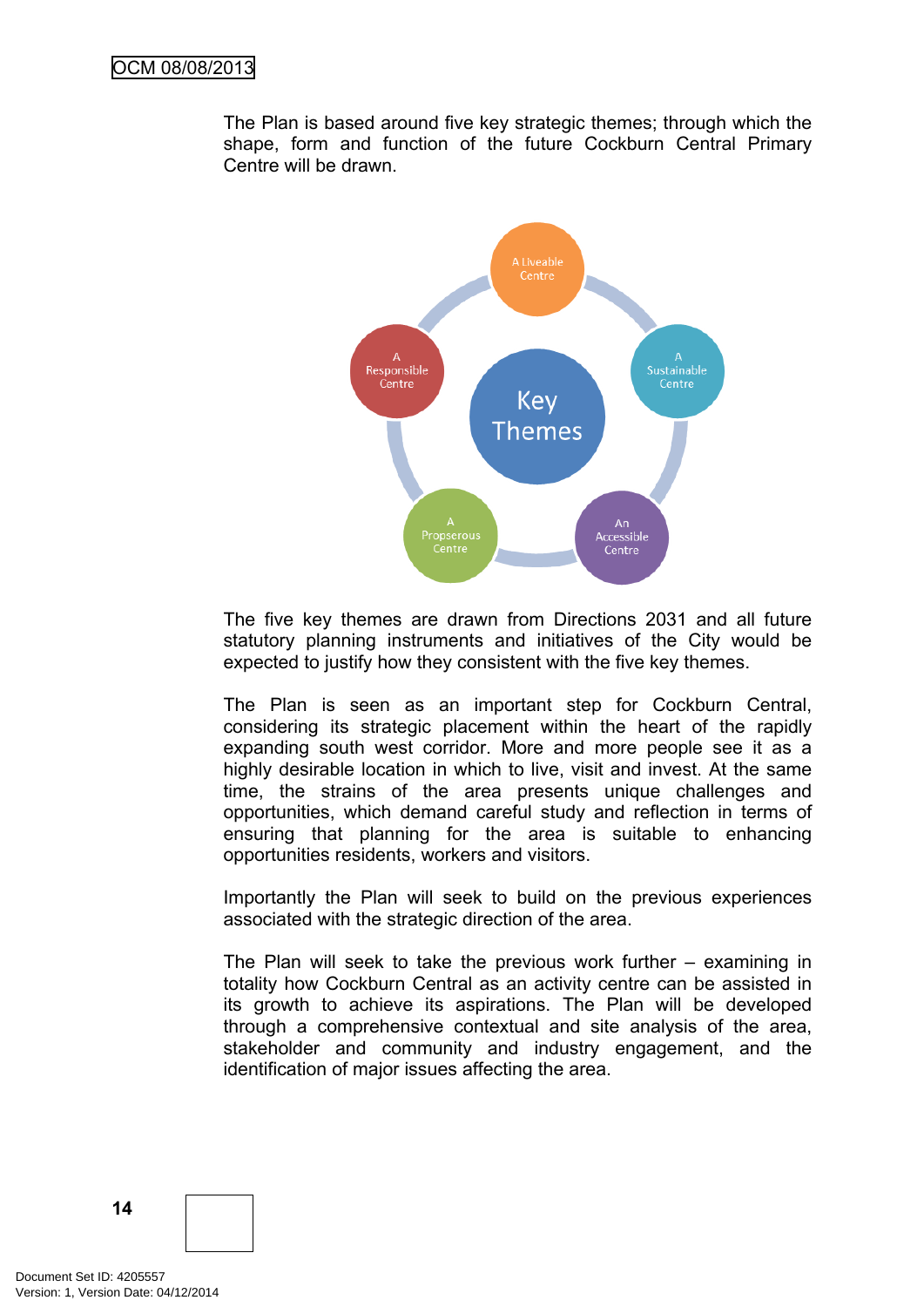Community Consultation will include a number of innovative engagement methods, including the use of a Digital Discussion Paper and Online interactive mapping tool.

The Plan will endeavour to widely engage with all relevant stakeholders and users of the Activity Centre.

The outputs of the Plan will include:

- A contextual, background and issues paper;
- A discussion paper and consultation outcomes report; and
- A finalised Activity Centre Plan including an implementation strategy.

It is recommended that Council support the commencement of the Cockburn Central Activity Centre Plan.

### **Strategic Plan/Policy Implications**

### **Growing City**

 To grow our City in a sustainable way by: using land efficiently, protecting the natural environment and conserving biodiversity.

### **Community & Lifestyle**

 Communities that are connected, inclusive and promote intergenerational opportunities.

### **Leading & Listening**

Effective and constructive dialogue with all City stakeholders.

### **A Prosperous City**

 Sustainable development that ensures Cockburn Central becomes a Strategic Regional Centre.

### **Moving Around**

• An integrated transport system which balances environmental impacts and community needs.

### **Corporate Business Plan**

The Cockburn Central Activity Centre Plan is a project identified within the adopted Corporate Business Plan to be undertaken by the Strategic Planning Department in 2013/2014.

### **Budget/Financial Implications**

The project will be undertaken internally by Council staff with any minor costs associated with the project being funded from the town planning studies budget.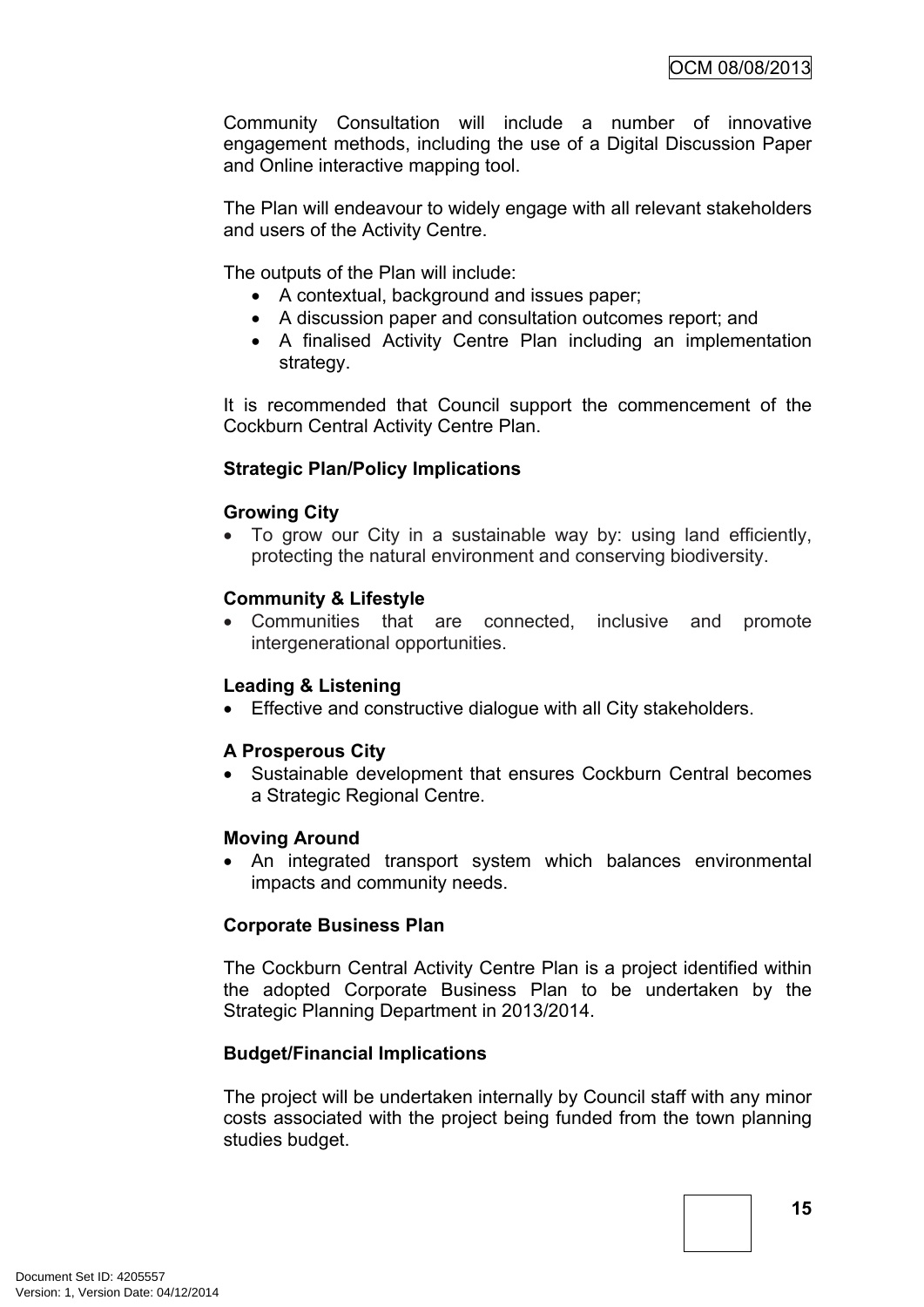### **Legal Implications**

N/A

### **Community Consultation**

The Cockburn Central Activity Centre Project Plan (Attachment 1) builds upon the community engagement work and responses already undertaken and documented within previous projects.

Complementing this information the plan incorporates a comprehensive stakeholder and community engagement process, including a landowner survey, community visioning forums, discussion paper and interactive online mapping tool and formal community consultation phase.

### **Attachment(s)**

Cockburn Central Activity Centre Plan Project Plan

### **Advice to Proponent(s)/Submissioners**

N/A

**Implications of Section 3.18(3) Local Government Act, 1995**

Nil.

### <span id="page-19-0"></span>**14.2 (MINUTE NO 5098) (OCM 08/08/2013) - COOLBELLUP REVITALISATION STRATEGY LOCATION: CITY OF COCKBURN OWNER: N/A (110/019) (R PLEASANT) (ATTACH)**

### **RECOMMENDATION**

That Council supports the preparation of the Coolbellup Revitalisation Strategy and endorses the approach as described in the project plan contained within Attachment 1.

### **COUNCIL DECISION**

MOVED Clr C Reeve-Fowkes SECONDED Clr T Romano that the recommendation be adopted.

**CARRIED 8/0**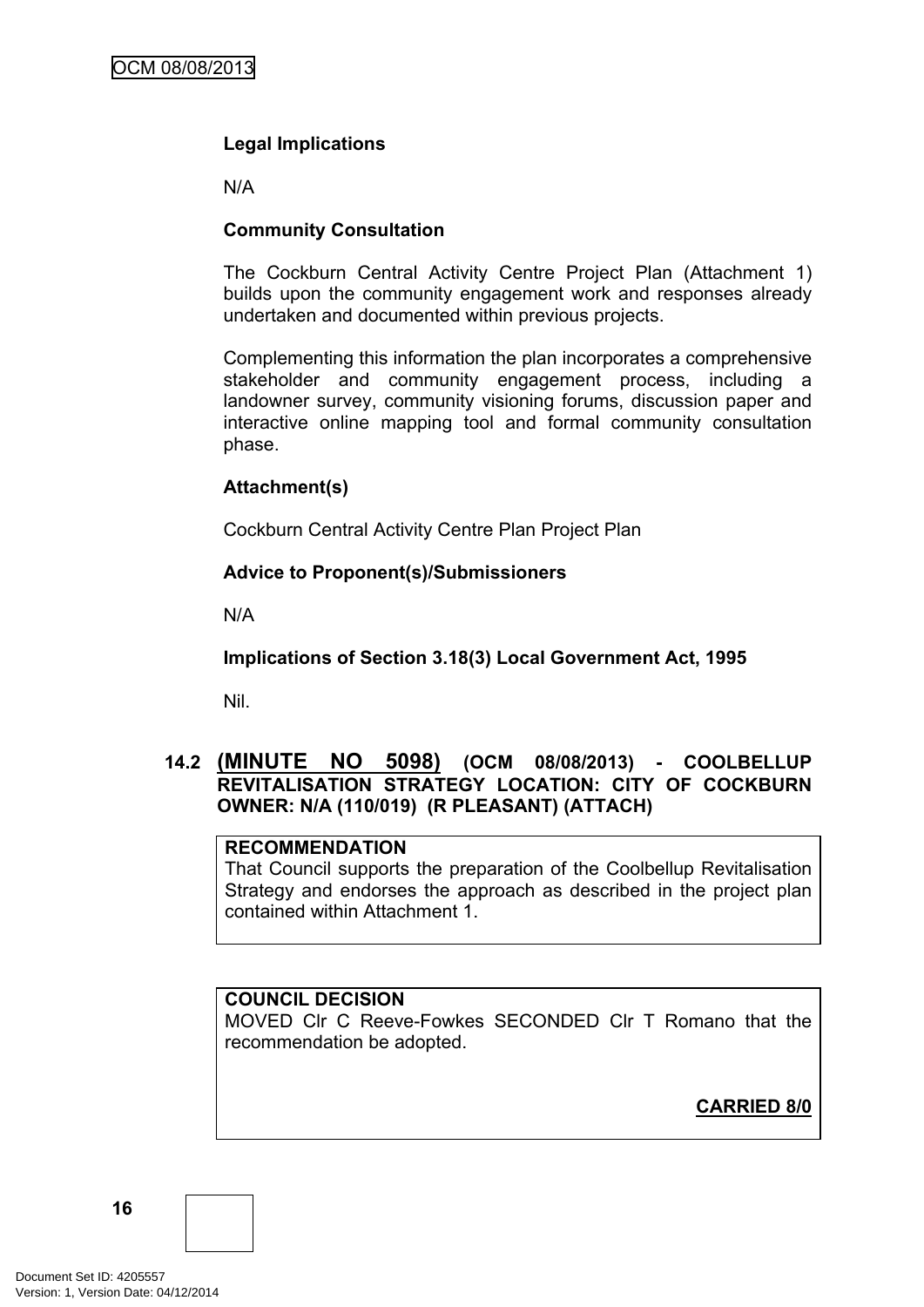### **Background**

The Coolbellup Revitalisation Strategy is the latest of the City of Cockburn's revitalisation projects. The Hamilton Hill Revitalisation Strategy is currently being finalised and the Phoenix Revitalisation Strategy was completed in 2009. Both strategies provide a comprehensive plan to guide future development including guidance as to how future urban infill will be delivered and works required to facilitate improvements in the urban environment.

The need to identify infill development opportunities is in part a response to *"Directions 2031 and Beyond*" – the Western Australian State Government's strategic plan for the Perth metropolitan and Peel regions. The plan anticipates a population increase to 2.2 million by 2031, which will translate directly into the need for another 328,000 houses and 353,000 jobs. The City has been actively addressing this challenge through providing innovative planning responses via revitalisation strategies for the suburbs of Spearwood, Hamilton Hill and now what is proposed for Coolbellup.

Coolbellup is considered a unique suburb in which to examine infill development opportunities and associated revitalisation work due to the following factors:

- Being a well-connected inner ring suburb and in proximity to the new Fiona Stanley Hospital, Murdoch University Precincts and close to the Fremantle city centre and Phoenix activity centre.
- Being well serviced by infrastructure.
- The physical age of built form within the suburb being such that decisions for redevelopment and/or renewal are expected to be made by landowners over the coming years, providing the opportunity to consider whether redevelopment to other forms of housing (grouped and multiple) should take place.
- Providing the opportunity to support further improvements in the town centre in conjunction with increasing residential densities in areas close to the town centre.
- A unique age demographic, which sees the opportunity to explore more diverse responses in housing variety and form through the suburb.

### **Submission**

N/A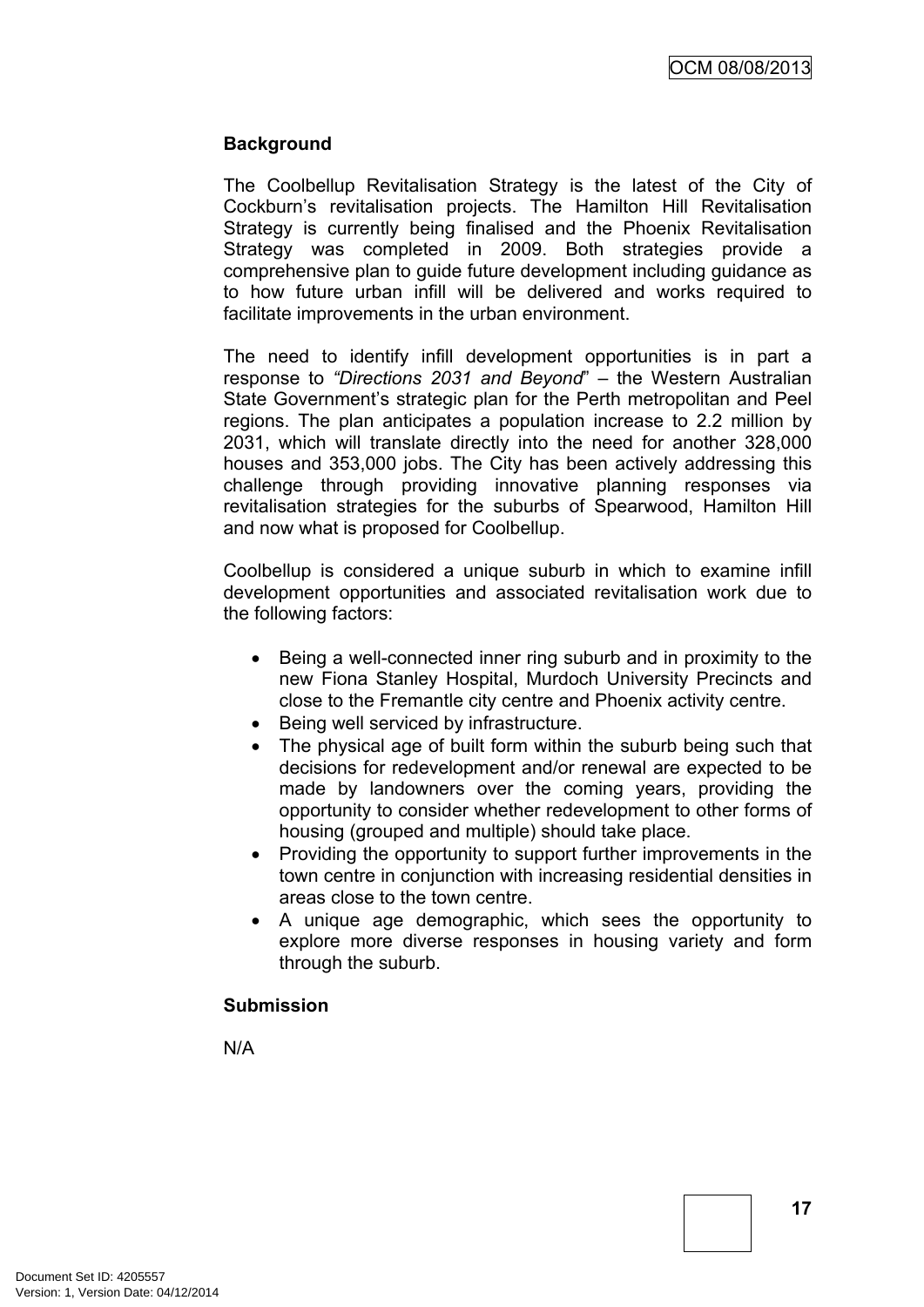### **Report**

The Coolbellup Revitalisation Strategy will guide the form of future development of Coolbellup, with a key aim to provide opportunities to enhance the qualities of this existing neighbourhood. The Strategy is seen as an important step for Coolbellup, considering how its strategic placement within the heart of the rapidly expanding south west corridor sees it as a highly desirable location in which to live and invest. At the same time, the lifecycle of the suburb presents unique demographic characteristics, which demand careful study and reflection in terms of ensuring that planning for the suburb is suitable to enhancing opportunities for current and future residents of Coolbellup.

Importantly the Strategy seeks to build on (and not simply ignore) the previous experiences associated with the first revitalisation strategy undertaken for the suburb over a decade ago. It is noted that this had a key focus on how social housing provision could be better managed for the suburb, and coincided with similar New Living initiatives which were popular through Perth during the 1990s.

The Strategy however will seek to take the previous work further – examining in totality how Coolbellup as a suburb can be assisted in its growth to achieve its aspirations. The Strategy will be developed through a comprehensive contextual analysis of the suburb, stakeholder and community consultation, and the identification of an effective infill development program, including:

- Identification of areas where infill development is desired;
- Development of guidelines and identification of appropriate dwelling types and densities to ensure compatibility with the existing character of the neighbourhood;
- Incentives for building new infill projects.
- Identification of possible community facilities and infrastructure required to support additional population growth.

The guiding principles of the Strategy are to:

- Preserve and enhance the unique character of Coolbellup by identifying context appropriate development.
- Provide opportunities for urban infill that meets the needs for the existing and future community of Coolbellup.
- Allow for a variety of housing types and designs, ensuring flexibility.
- Contribute to the urban infill aspirations of *Directions 2031*.
- Prioritise pedestrian orientated streetscapes and public spaces.
- Promote housing affordability broadly.

The outputs of the Coolbellup Revitalisation Strategy will include:

- A contextual and background assessment;
- A consultation outcomes report.

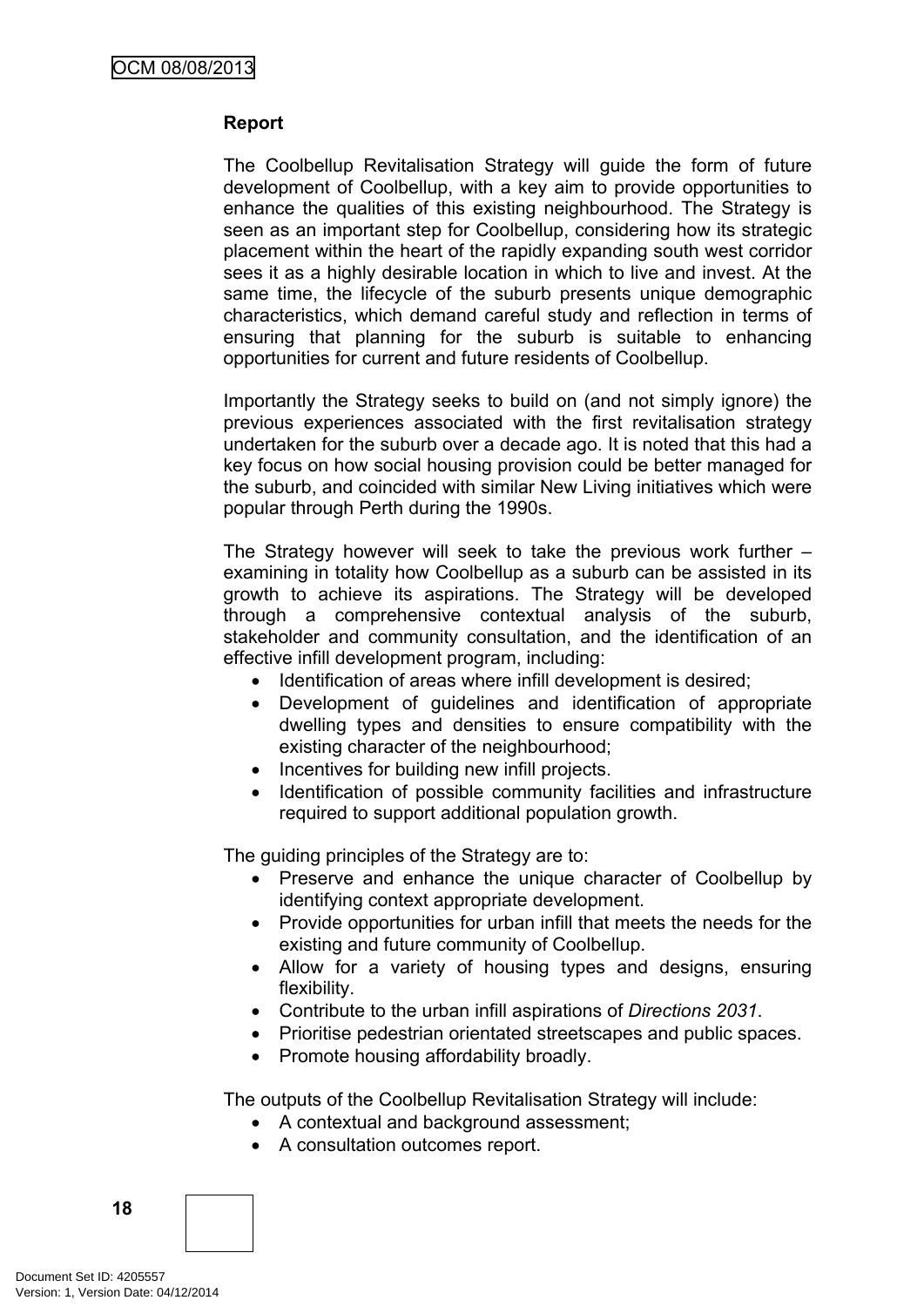• An updated Revitalisation Strategy.

It is recommended that Council support the commencement of the Coolbellup Revitalisation Strategy.

### **Strategic Plan / Policy Implications**

### **Growing City**

- To grow our City in a sustainable way by: using land efficiently, protecting the natural environment and conserving biodiversity.
- Diversity of housing to respond to changing needs and expectations.

### **Infrastructure**

 Community facilities that meet the diverse needs of the community now and into the future.

### **Environment & Sustainability**

A community that uses resources in a sustainable manner.

### **Moving Around**

• Infrastructure that supports the uptake of public transport and pedestrian movement.

### **Corporate Business Plan**

The Coolbellup Revitalisation Strategy is a project identified within the adopted Corporate Business Plan to be undertaken by the Strategic Planning Department in 2013/2014.

### **Budget/Financial Implications**

The project will be undertaken internally by Council staff with any minor costs associated with the project being funded from the town planning studies budget.

### **Legal Implications**

N/A

### **Community Consultation**

The Coolbellup Revitalisation Strategy Project Plan (Attachment 1) builds upon the community engagement work and responses already undertaken and documented within previous projects including: the 1999-2003 Coolbellup Revitalisation Strategy (which included the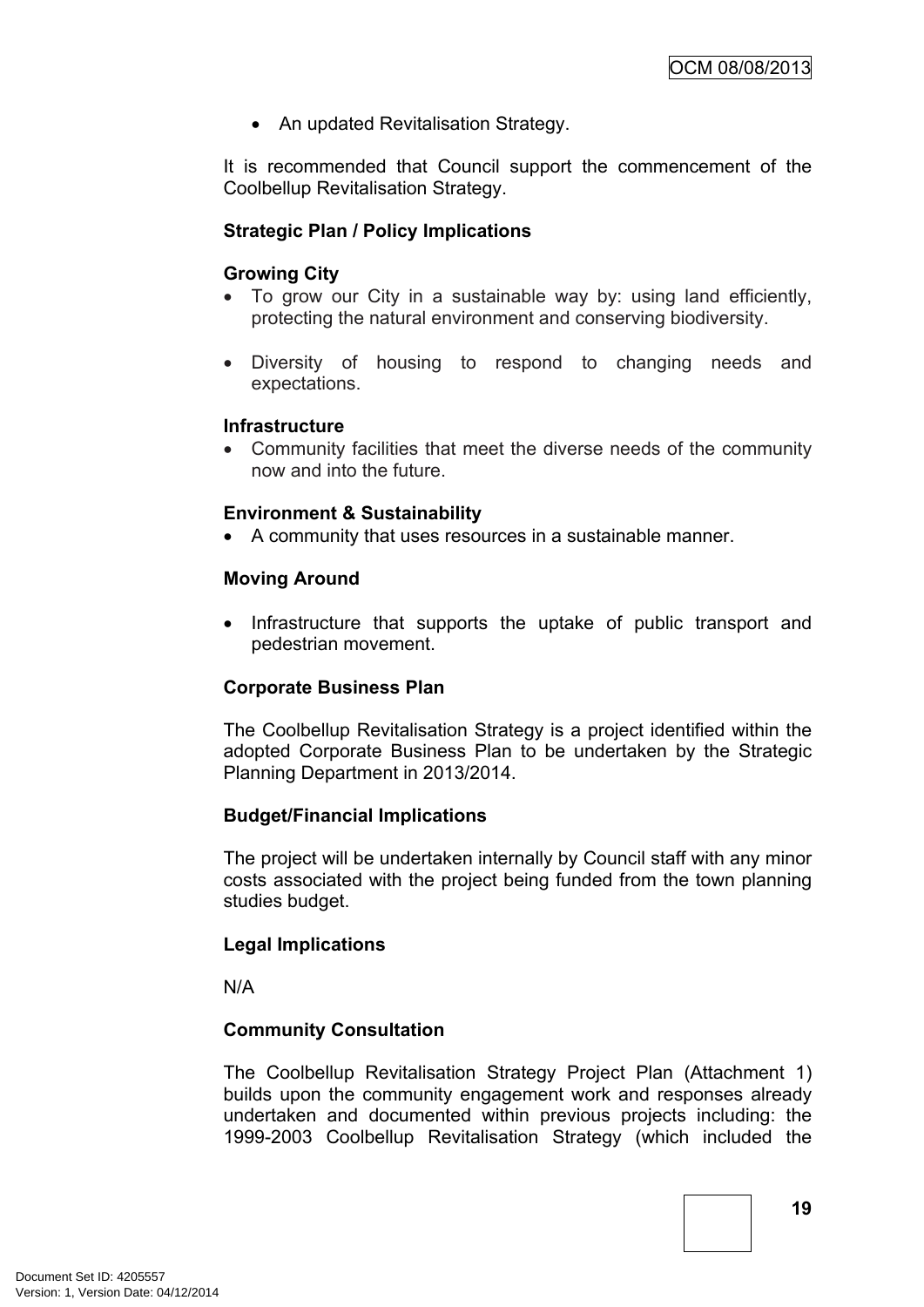development of the 3 schools sites in Coolbellup), and surveys such as the Community Perceptions Survey undertaken annually by the City.

Complementing this information the plan incorporates a comprehensive stakeholder and community engagement process, including a landowner survey, community visioning forums, and formal community consultation phase.

### **Attachment(s)**

Coolbellup Revitalisation Strategy Project Plan

### **Advice to Proponent(s)/Submissioners**

N/A

**Implications of Section 3.18(3) Local Government Act, 1995**

Nil.

### <span id="page-23-0"></span>**14.3 (MINUTE NO 5099) (OCM 08/08/2013) - HOUSING AFFORDABILITY AND DIVERISTY STRATEGY PROJECT PLAN (110/089) (D DI RENZO) (ATTACH)**

**RECOMMENDATION** That Council

- (1) endorse the Project Plan for the Housing Affordability and Diversity Strategy; and
- (2) support the preparation of the Housing Affordability and Diversity Strategy as described within the Project Plan.

### **COUNCIL DECISION**

MOVED Clr C Reeve-Fowkes SECONDED Clr T Romano that the recommendation be adopted.

**CARRIED 8/0**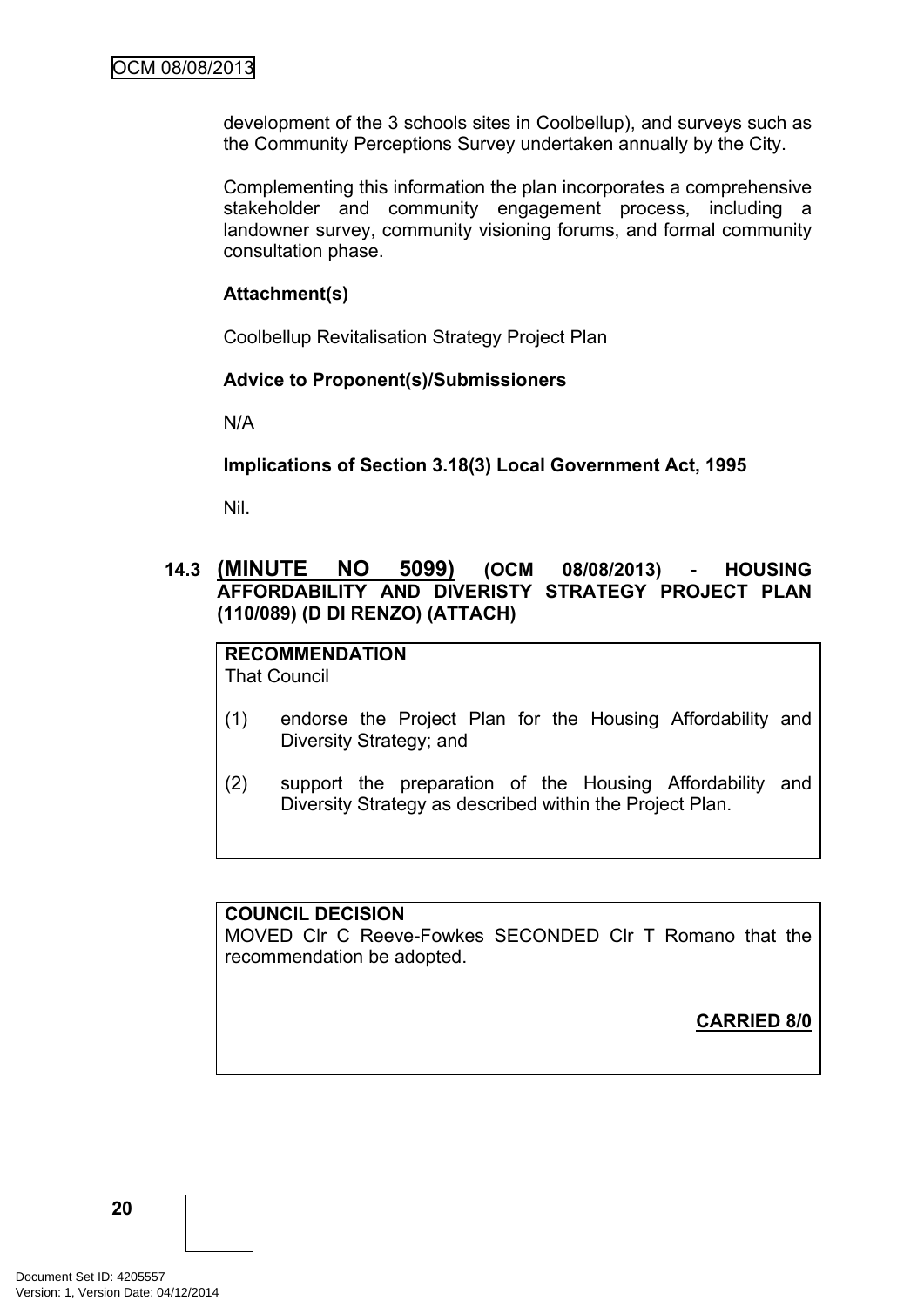### **Background**

The City of Cockburn, like much of Western Australia, is facing a significant challenge in housing affordability.

There has been a growing focus on the requirement for action and cooperation across all levels of government to address housing affordability issues, particularly evidenced by the Council of Australian Governments ("COAG") National Affordable Housing Agreement 2009. The National Affordable Housing Agreement aims to ensure that all Australians have access to affordable, safe and sustainable housing.

Local Government has an important role to play in facilitating affordable and diverse housing. The City has recognised the importance of this issue in the Strategic Community Plan which identified the provision of diverse housing to respond to changing needs as a key objective. Access to secure, appropriate and affordable housing is a fundamental requirement and an essential component of an inclusive and sustainable city.

Examination of housing affordability and diversity often occurs as part of a local housing strategy. These generally comprise an analysis of local housing supply and demand, future oriented demographic and market trends, as well as policy statements and recommendations for planning processes, town planning schemes, and development controls.

The City's approach has been to develop urban revitalisation strategies which serve the function of a local housing strategy. The City has adopted two urban revitalisation strategies - the Phoenix Central Revitalisation Strategy and Hamilton Hill Revitalisation Strategy, and project planning has commenced for the Coolbellup Revitalisation Strategy.

This approach has been successful in the City, and in accordance with the City's Strategic Community Plan this approach is proposed to continue.

However, in addition to the preparation of urban revitalisation strategies, it is considered that the issue of housing affordability and diversity needs to be examined across the whole of the City. It is therefore proposed that a Housing Affordability and Diversity Strategy be prepared as part of the review of the Local Planning Strategy and Town Planning Scheme.

### **Submission**

N/A.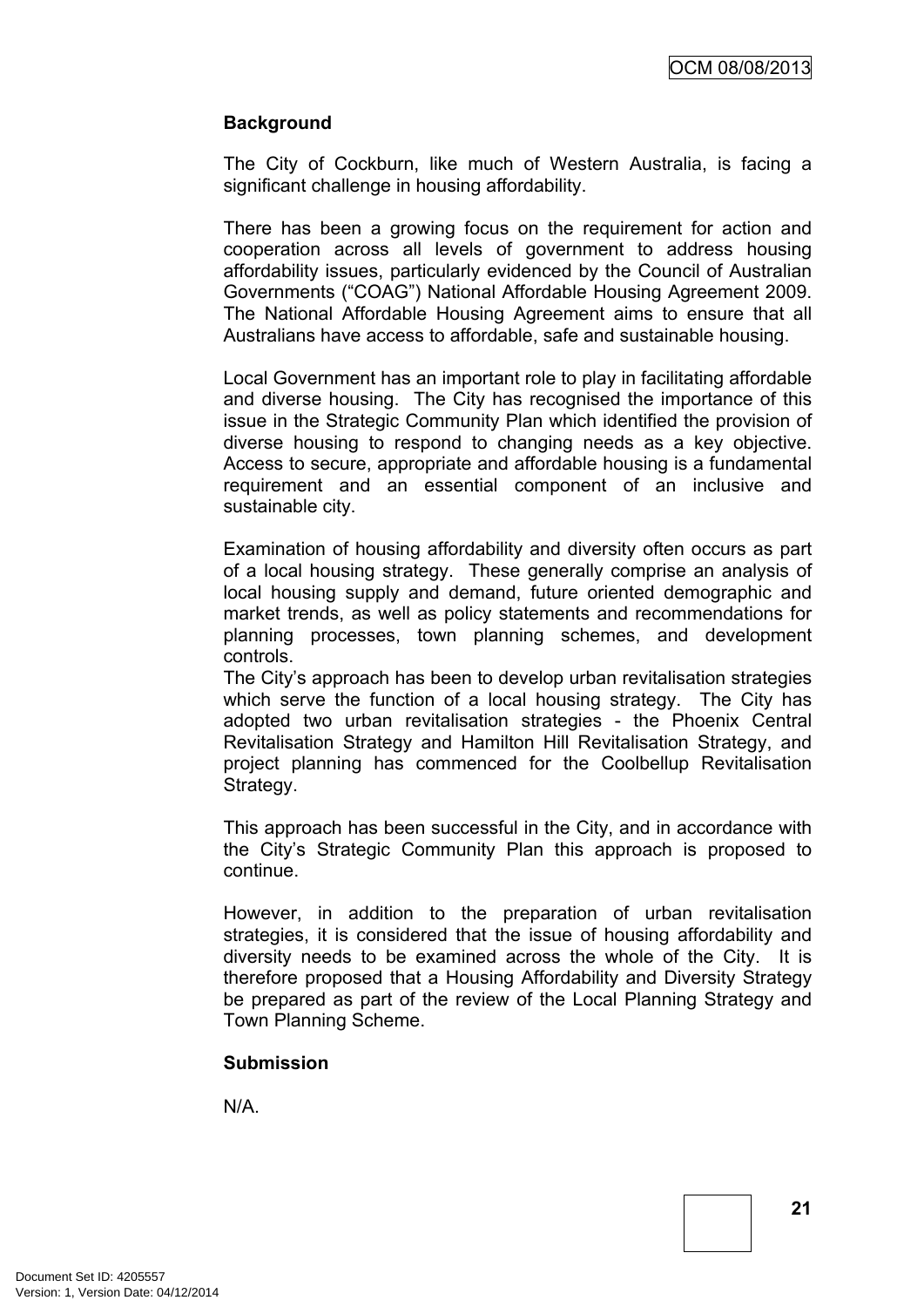### **Report**

It is proposed that a Housing Affordability and Diversity Strategy be prepared to identify current and projected housing needs in the City of Cockburn, establish roles and responsibilities in relation to affordable and diverse housing, and outline a range of actions the Council will pursue to improve housing affordability and diversity.

The Project Plan (Attachment 1) sets out the project vision, scope and content of the proposed Strategy in detail.

The key objectives of the Housing Affordability and Diversity Strategy are:

- To provide residents with access to housing that is appropriate to their needs in terms of size, physical attributes, and location;
- To promote a range of housing that is affordable and appropriate to households of varying financial capacity, including an adequate supply of housing that is affordable for very low, low and moderateincome households;
- To facilitate a variety of housing types in locations that are accessible to public transport, employment, essential services, and social/support networks;
- To promote affordable living, taking into consideration the total cost of living in a dwelling, including energy and water consumption, ongoing maintenance, the price of transport to access employment and essential services, and other daily needs impacted by location.

To summarise, it is proposed that the Strategy comprise the following key elements:

- Housing needs and market analysis to determine current and projected housing needs, taking into account areas beyond the City's boundary as appropriate;
- Identification of barriers to affordable and diverse housing including an assessment of the planning framework against the key outcomes of the housing needs and market analysis;
- Overview and assessment of planning mechanisms for delivering affordable and diverse housing, including various incentive possibilities;
- Identifying partnership, leadership and advocacy roles for the City, including strategies for Council owned land;

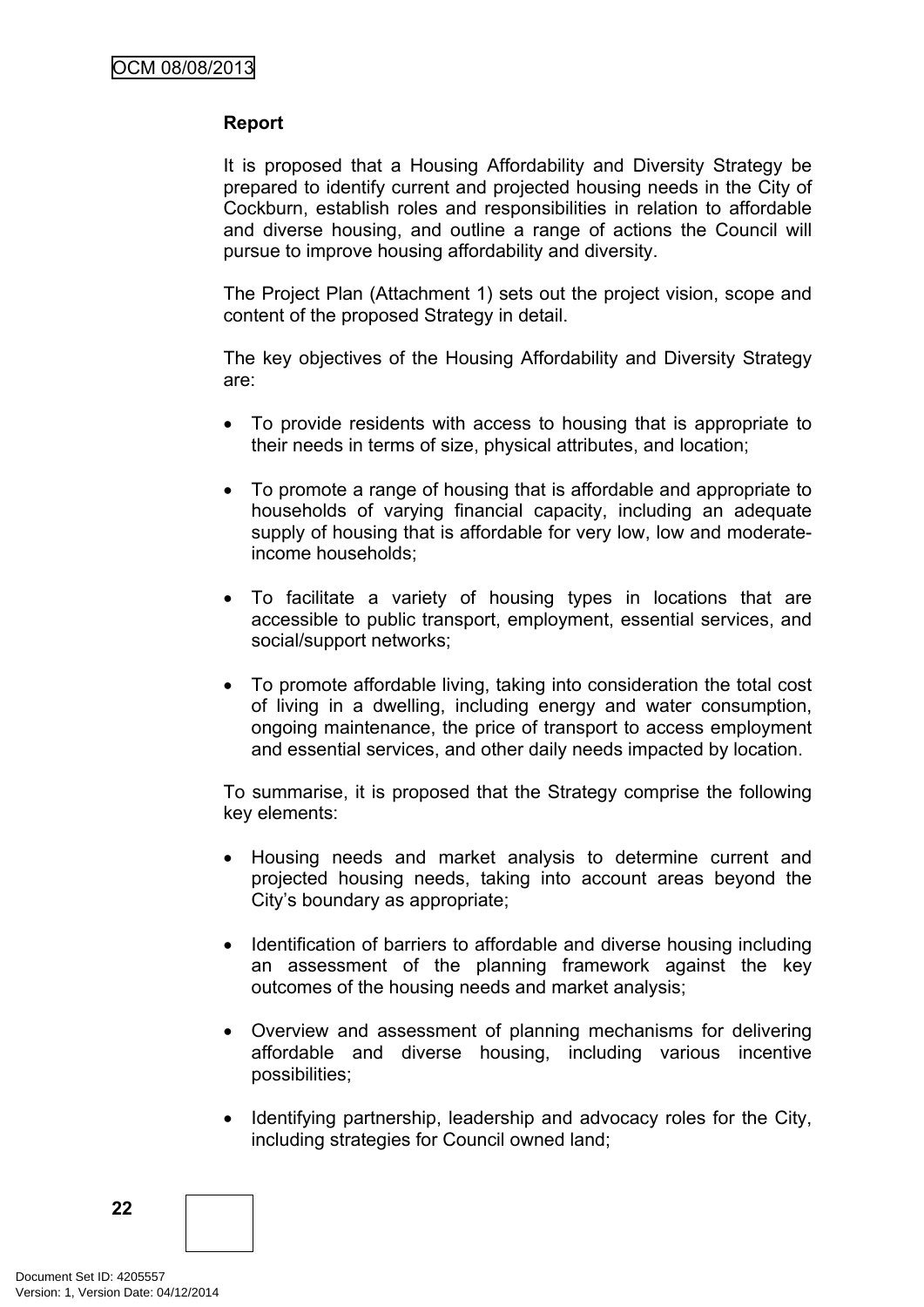Setting out local government and key stakeholder roles and responsibilities.

The Strategy will assist in the implementation of actions identified in a number of the City's Corporate Strategic Plans, including the following:

### City of Cockburn Strategic Community Plan 2012-2022

*Diversity of housing to respond to changing needs and expectations (1.1.4)*

*Ensure our strategic land use planning in the form of: the Local Planning Strategy, Town Planning Scheme, revitalisation strategies and structure plans, achieves a robust planning framework delivering adequate supply and diversity in housing choice.*

### City of Cockburn Age Friendly City Strategic Plan

One of the key outcomes of the City's Age friendly City Strategic Plan is that the ageing population in the City of Cockburn has access to affordable suitable housing options that allow them to age safely and be socially supported within the community to which they belong.

#### City of Cockburn Youth Services Strategic Plan

The City's Youth Services Strategic Plan identifies that there is insufficient crisis and transitional housing options for young people in Cockburn with Anglicare operating the only service. The Housing Affordability and Diversity Strategy will provide the opportunity to examine crisis and transitional housing, and housing requirements for young people generally.

### **Strategic Plan/Policy Implications**

#### **Growing City**

- To grow our City in a sustainable way by: using land efficiently, protecting the natural environment and conserving biodiversity.
- Reduction in energy dependency and greenhouse gas emissions within our City.
- Diversity of housing to respond to changing needs and expectations.

#### **Community & Lifestyle**

 Community environments that are socially cohesive and embrace diversity.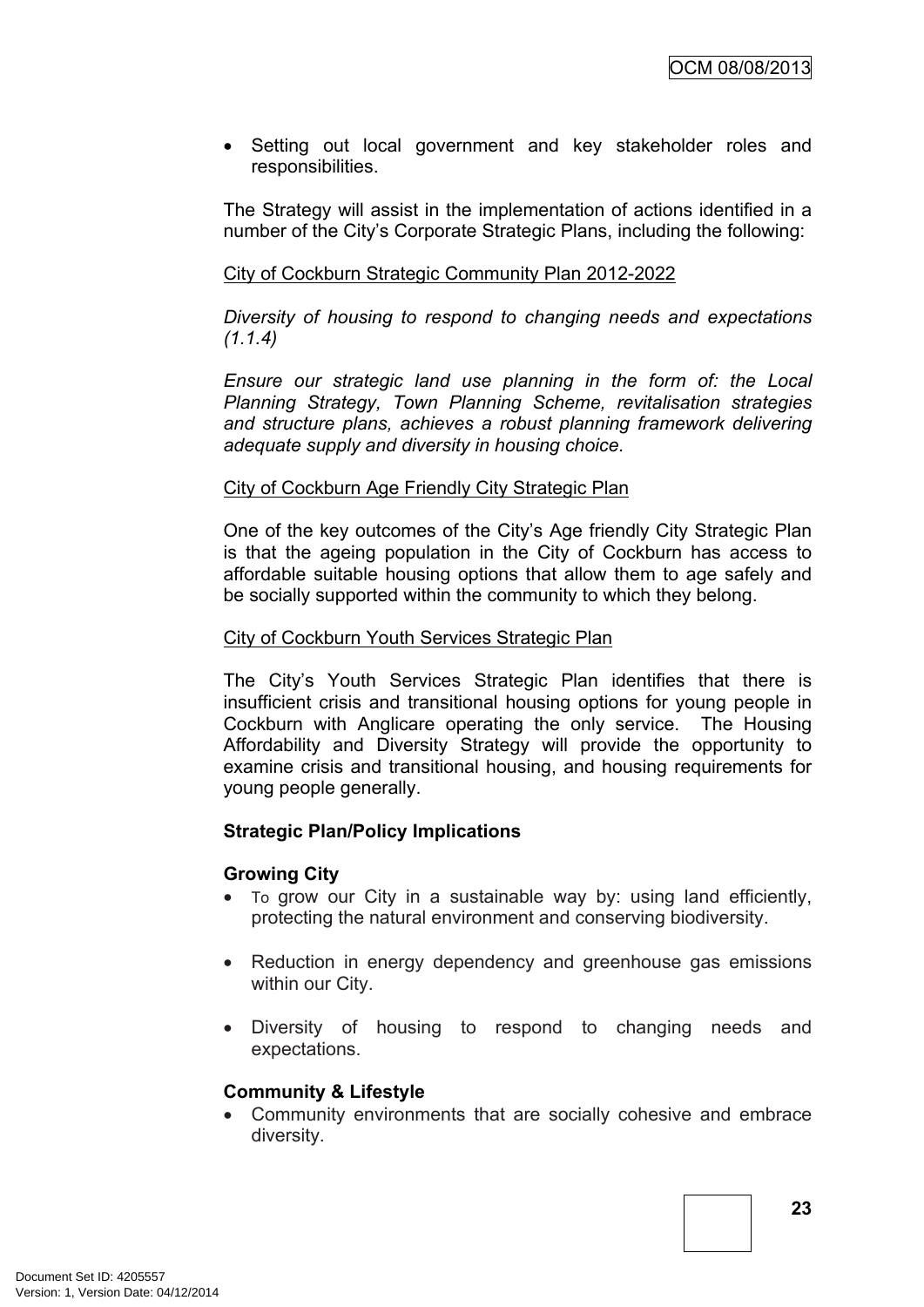Communities that are connected, inclusive and promote intergenerational opportunities.

### **Environment & Sustainability**

- A community that uses resources in a sustainable manner.
- Infrastructure that supports the uptake of public transport and pedestrian movement.

### **Corporate Business Plan**

The Housing Affordability and Diversity Strategy is a project identified within the adopted Corporate Business Plan to be undertaken by the Strategic Planning Department in 2013/2014.

### **Budget/Financial Implications**

The project will be funded from municipal funds.

### **Legal Implications**

N/A.

### **Community Consultation**

Preparation of the draft Housing Affordability and Diversity Strategy will involve liaison with key stakeholders. The draft Housing Affordability and Diversity Strategy will subsequently be presented to Council for adoption for community consultation.

The City will undertake a 30 day period of community consultation, and the outcomes will inform the preparation of the final Housing Affordability and Diversity Strategy.

### **Attachment(s)**

Housing Affordability and Diversity Project Plan

### **Advice to Proponent(s)/Submissioners**

N/A.

**Implications of Section 3.18(3) Local Government Act, 1995**

Nil.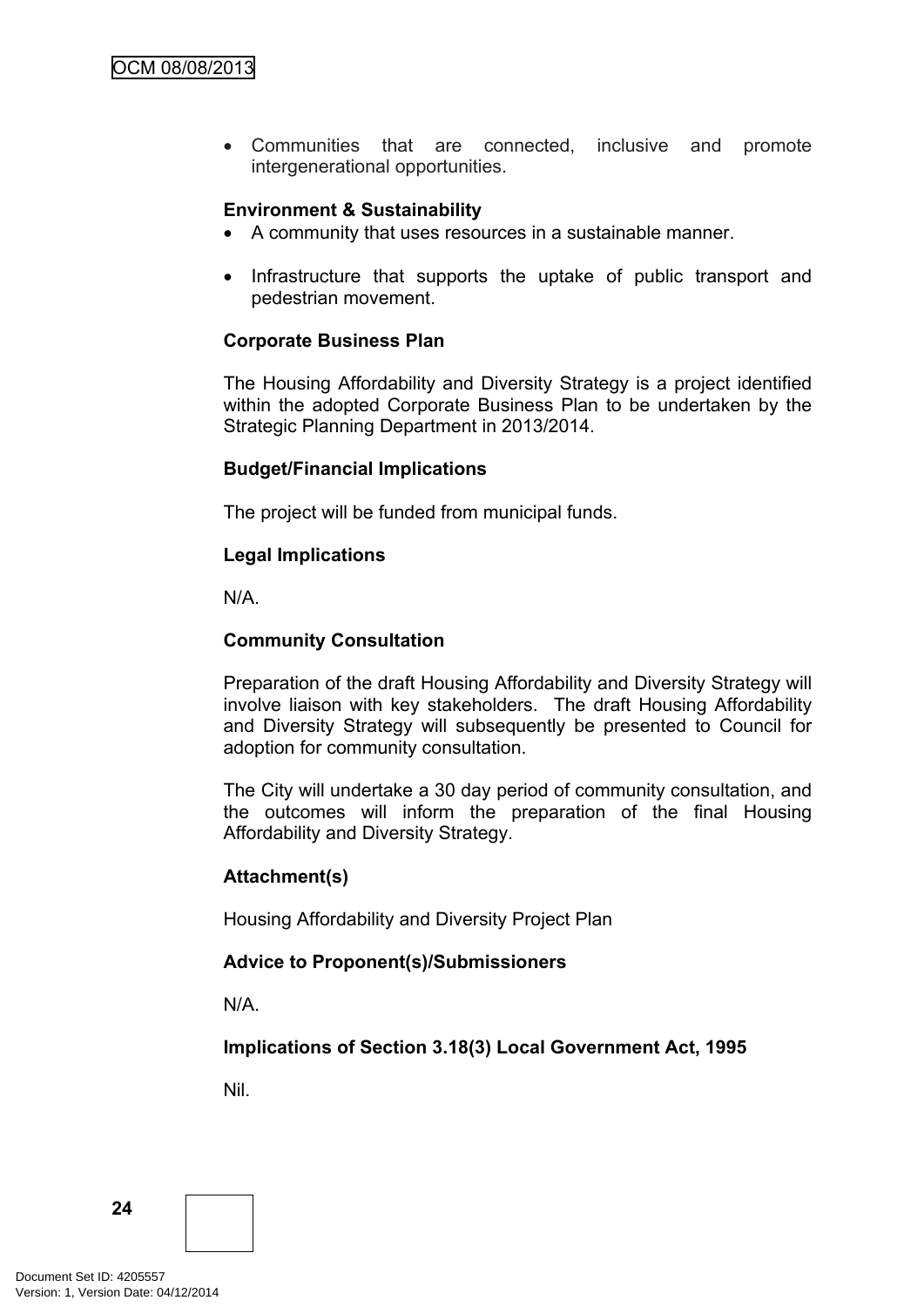### <span id="page-28-0"></span>**14.4 (MINUTE NO 5100) (OCM 08/08/2013) - PROPOSED ADOPTION OF SCHEME AMENDMENT NO. 98 TOWN PLANNING SCHEME NO. 3 - APPLICANT: DEVELOPMENT PLANNING STRATEGIES (109/033) (R COLALILLO) (ATTACH)**

### **RECOMMENDATION**

That Council

- (1) adopt for final approval Amendment No. 98 to City of Cockburn Town Planning Scheme No.3 ("Scheme") for the purposes of:
	- 1. Amending Schedule 12 of the Scheme text by inserting the following items into Development Contribution Area 13 – Community Infrastructure, under 'Infrastructure and Administrative Items to be Funded' as follows (additional wording shown in **bold** text):

| Infrastructure<br>and<br>administrative<br>items to be<br>funded | Regional<br>Coogee Surf Club<br><b>Wetland Education Centre/Native Ark</b><br>Cockburn Central Recreation<br>and<br><b>Aquatic Centre</b><br><b>Cockburn Central Community Facilities</b><br>Visko Park Bowling and Recreation Club<br>Coogee Golf Complex (excluding the<br>pro shop and restaurant components)<br>Bibra Lake Management Plan Proposals          |  |  |
|------------------------------------------------------------------|-------------------------------------------------------------------------------------------------------------------------------------------------------------------------------------------------------------------------------------------------------------------------------------------------------------------------------------------------------------------|--|--|
|                                                                  | <b>Atwell Oval</b><br><b>Sub Regional-East</b><br>Cockburn<br>Central<br>Library<br>and<br><b>Community Facilities</b><br><b>Cockburn Central Playing Fields</b><br><b>Anning Park Tennis</b><br><b>Cockburn Central Heritage Park</b><br><b>Bicycle Network-East</b>                                                                                             |  |  |
|                                                                  | <b>Sub Regional-West</b><br>North Coogee Foreshore Management<br>Plan Proposals (excluding rebuilding of<br>the groyne)<br>Phoenix Seniors and Lifelong Learning<br>Centre<br><b>Beale Park Sports Facilities</b><br><b>Western Suburbs Skate Park</b><br><b>Bicycle Network-West</b><br>Dixon Reserve/Wally Hagen<br>Facility<br>Development (excluding the café |  |  |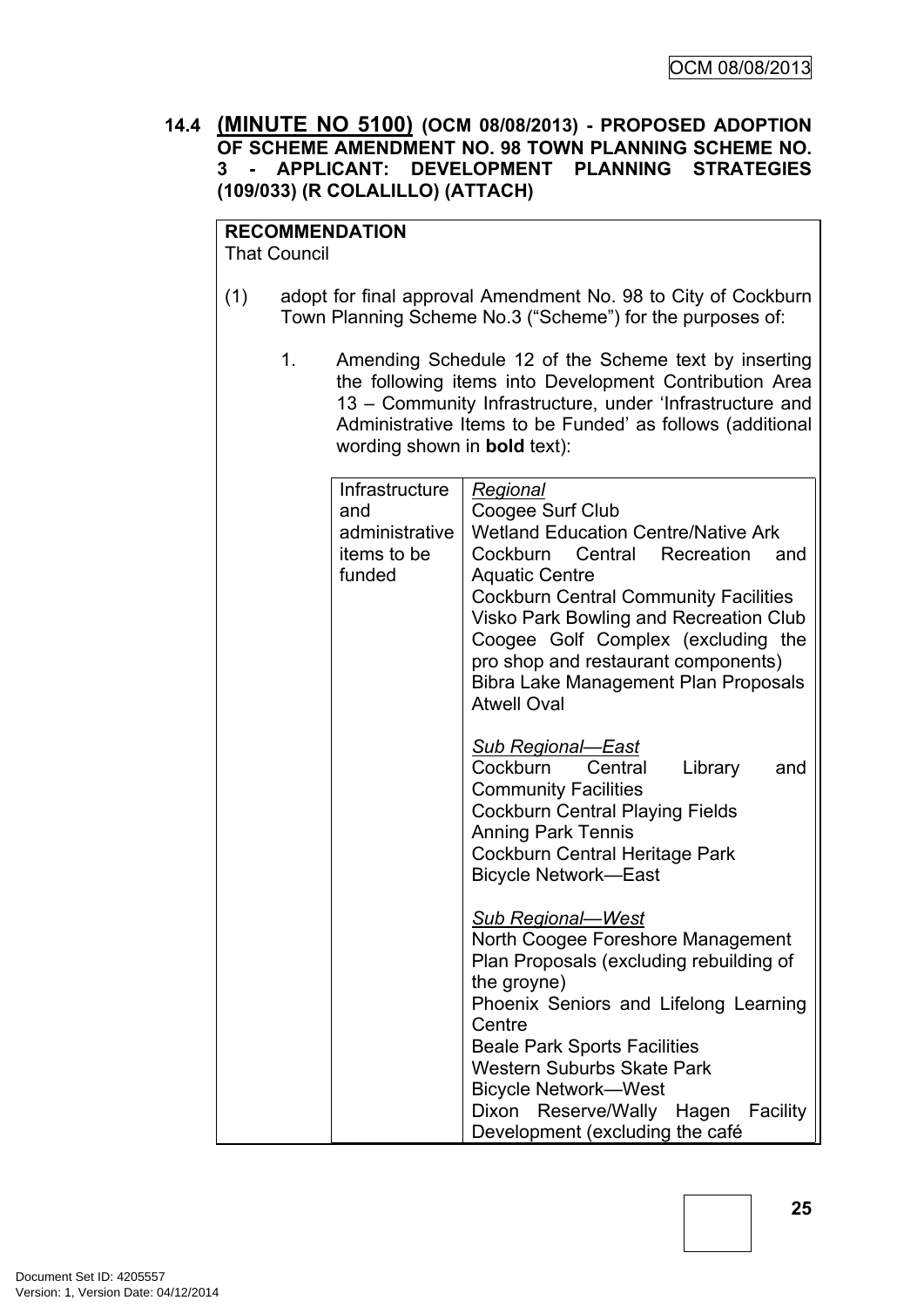|     | component)                                                                                                                                                                                                                                                                                                                                   |
|-----|----------------------------------------------------------------------------------------------------------------------------------------------------------------------------------------------------------------------------------------------------------------------------------------------------------------------------------------------|
|     | Local<br><b>Lakelands Reserve</b><br><b>Southwell Community Centre</b><br><b>Hammond Park Recreation Facility</b><br>Frankland<br>Reserve Recreation<br>and<br><b>Community Facility</b><br><b>Munster Recreation Facility</b>                                                                                                               |
|     | Banjup Playing Field (including land<br>cost)<br><b>Banjup Community Centre (including</b><br>land cost)                                                                                                                                                                                                                                     |
|     | Administrative costs including -<br>Costs to prepare and administer the<br>Contribution Plan during the period of<br>operation (including legal expenses,<br>valuation fees, cost of design and cost<br>estimates, proportion of staff salaries,<br>computer software or hardware required<br>for the purpose of administering the<br>plan). |
|     | Cost to prepare and review estimates<br>including the costs for appropriately<br>qualified independent persons.                                                                                                                                                                                                                              |
|     | Costs to prepare and update<br>the<br>Community<br>Infrastructure<br>Cost<br><b>Contribution Schedule.</b>                                                                                                                                                                                                                                   |
|     | Costs including fees and interest of<br>loans raised by the<br>any<br><b>local</b><br>government to undertake any of the<br>works associated with DCA13.                                                                                                                                                                                     |
| (2) | require the amendment documentation be signed and sealed<br>and then submitted to the Western Australian Planning                                                                                                                                                                                                                            |

- and then submitted to the Western Australian Planning Commission ("WAPC") along with the steps taken to advertise the amendment with a request for the endorsement of final approval by the Hon. Minister for Planning; and
- (3) advise the proponent of Council's decision accordingly.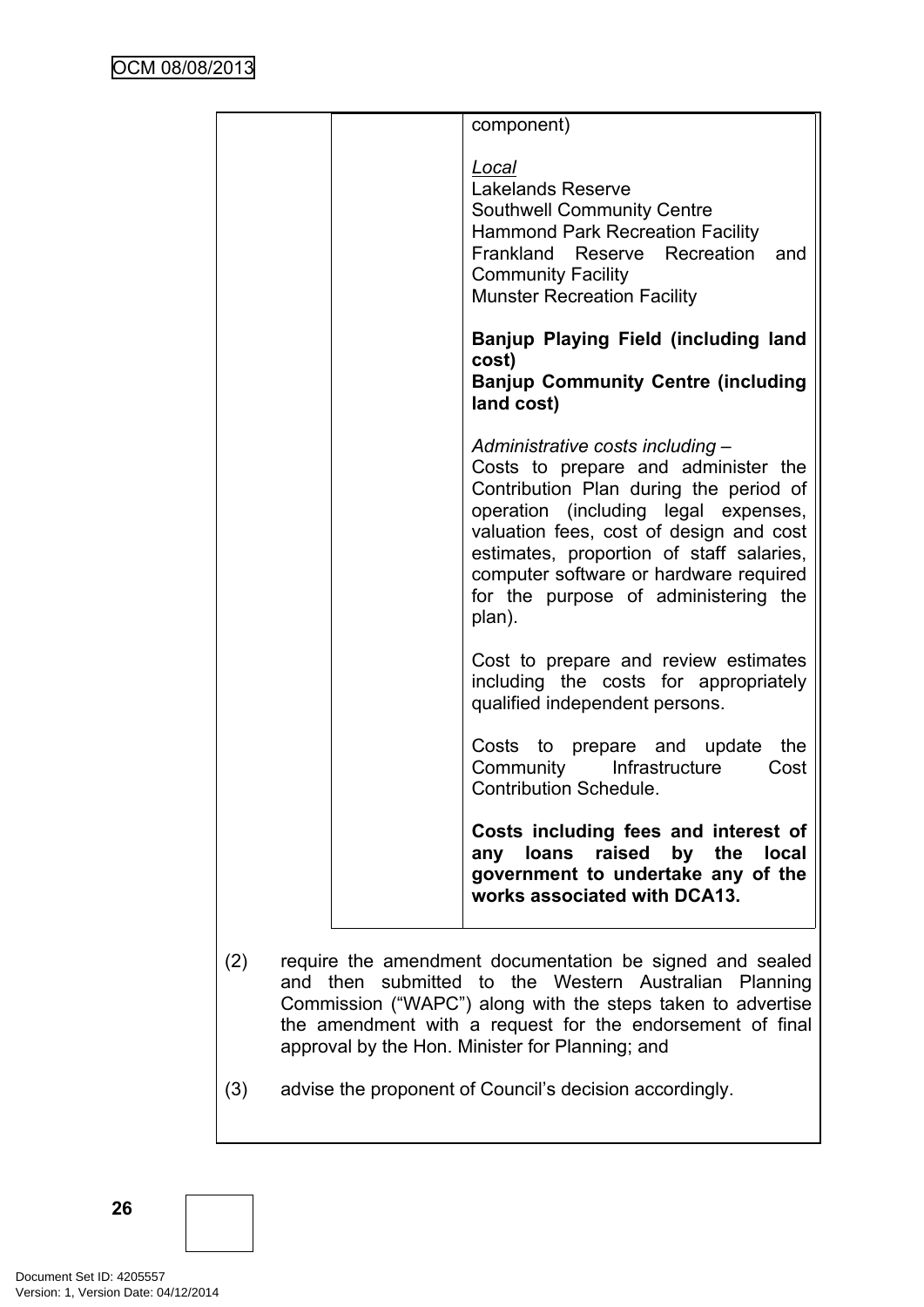**COUNCIL DECISION** MOVED Clr C Reeve-Fowkes SECONDED Clr T Romano that the recommendation be adopted.

**CARRIED 8/0**

### **Background**

The City through its existing Development Contribution Plan 13 ("DCP13") has catered for the requirements of community facilities and services at the local, subregional and regional level. These were based on a forecast number of dwellings and did not include the forecast dwellings resulting from the proposed redevelopment of the former Banjup Quarry site at Lot 9004 Armadale Road, Lot 9002 Jandakot Road and Lot 132 Fraser Road, Banjup ("subject land"). This was because they were prepared prior to the proposal for urbanisation of this area. Scheme Amendment No. 98 seeks to address this point, to ensure that the urbanisation of the Banjup subject land and its associated community infrastructure requirements are catered for by the Scheme.

This Scheme amendment was lodged by Development Planning Solutions ("DPS") on behalf of Stockland WA Development Pty Ltd ("Stockland"), the owners of the subject land. At the time of lodgement, the subject land was in the process of being rezoned from 'Rural – Water Protection' to 'Urban' under the Metropolitan Region Scheme ("MRS") and from 'Resource' to 'Development' under the Scheme (via Scheme Amendment No. 95).

The subject land is now zoned 'Urban' under the MRS and is in the final stages of being rezoned to 'Development' with Scheme Amendment No. 95 having been adopted by Council and submitted to the WAPC for final approval.

The purpose of this report is to therefore consider Amendment No. 98 for final adoption by Council.

### **Submission**

N/A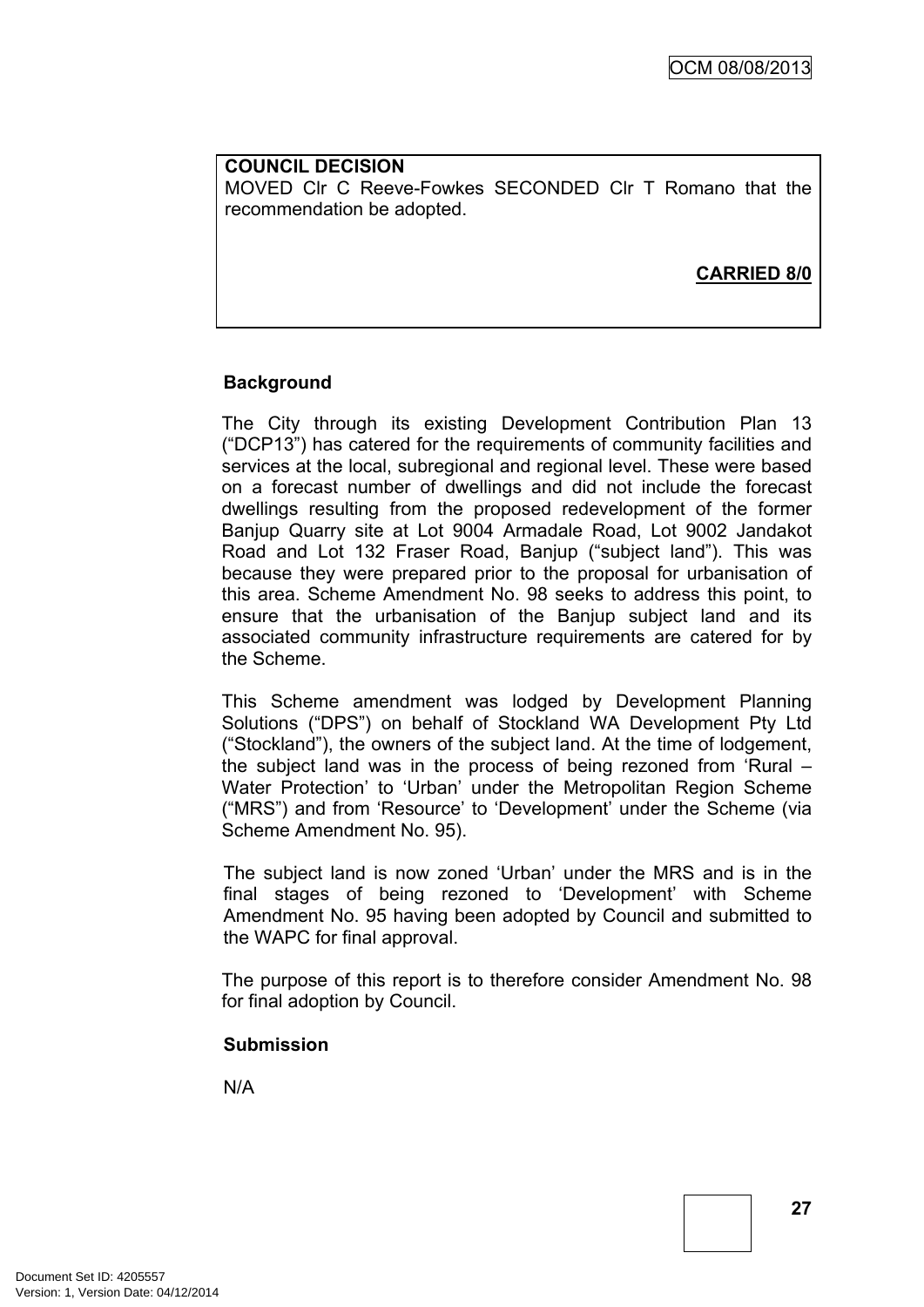#### **Report**

#### **Background**

A Draft Structure Plan has been prepared by DPS and lodged with the City in support of the proposed urbanisation of the subject land. The Draft Structure Plan provides for residential development, retirement living, public open space, a town centre and a primary school. The Draft Structure Plan was adopted by Council at its 9 May 2013 Ordinary Meeting subject to the finalisation of Amendment No. 95 and various other conditions.

The proposed additional development proposed by the Draft Structure Plan results in a proportional increase in the community facilities which are required to service the future community. The proposed community facilities include a full size playing field and a community centre.

In view of the above, proposed Scheme Amendment No. 98 seeks to modify the provisions of the City's existing DCA13 within the Scheme to include additional items as a result of the future proposed urbanisation of the subject land to meet the requirements of future community/s in the locality.

Council at its meeting held on 13 December 2012 resolved to initiate Scheme Amendment No. 98 to the Scheme for the purpose of advertising. Advertising is now complete and the purpose of this report is for Council to consider Amendment No. 98 for adoption in light of any submissions received.

#### Proposed Additions to Development Contribution Plan 13

In accordance with the requirements of State Planning Policy 3.6 - Development Contributions for Infrastructure ("SPP3.6") and the Scheme, an analysis of community facilities and services requirements for the Draft Banjup Structure Plan area has been undertaken by the applicant in consultation with the City. As a result of the analysis, it is proposed to add two infrastructure items to the existing DCA13 being a full size playing field and a community centre. The particulars of these items are contained within Attachment 1.

In addition to the above two infrastructure items, it was considered essential that an additional provision be incorporated via the Amendment which enables the City to recover costs for any loans it needs to raise in order to effectively and efficiently deliver any of the works associated with DCA13.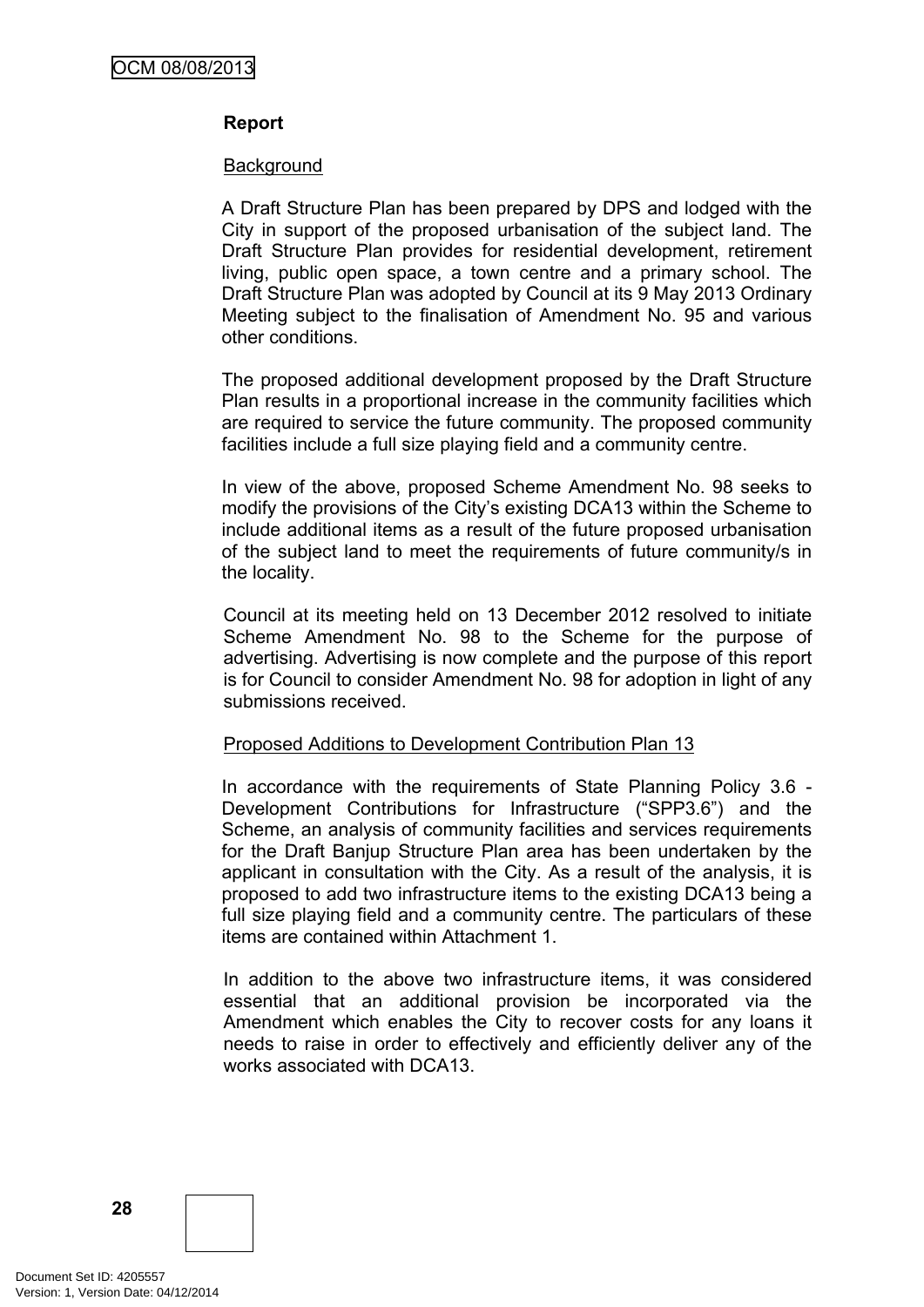### **Consultation**

The Scheme Amendment was referred to the Environmental Protection Authority ("EPA") in accordance with Section 82 of the *Planning and Development Act 2005*. The EPA advised that the overall environmental impact of the amendment would not be severe enough to warrant formal assessment under the Environmental Protection Act.

The amendment was subsequently advertised seeking public comment in accordance with the *Town Planning Regulations 1967* for not less than 42 days. A copy of the draft updated Development Contribution Plan No. 13 Report (including updated DCP13 estimated cost contribution schedule and capital expenditure plan) was advertised with the Amendment.

No submissions were received during the advertising period and as a result, no modifications are proposed to the Amendment.

#### **Conclusion**

It is recommended that Amendment No. 98 be adopted by Council and forwarded to the WAPC for final approval.

### **Strategic Plan/Policy Implications**

#### **Infrastructure**

- Community facilities that meet the diverse needs of the community now and into the future.
- Community infrastructure that is well planned, managed, safe, functional, sustainable and aesthetically pleasing.

### **Community & Lifestyle**

• Promotion of active and healthy communities.

### **Budget/Financial Implications**

The inclusion of a provision within DCA13 enabling the City to raise loans in respect of works and/or land as required by the City will enable community infrastructure to be delivered in a timely manner.

### **Legal Implications**

*Planning and Development Act 2005 Town Planning Regulations 1967 Planning and Development Regulations 2009* City of Cockburn Town Planning Scheme No. 3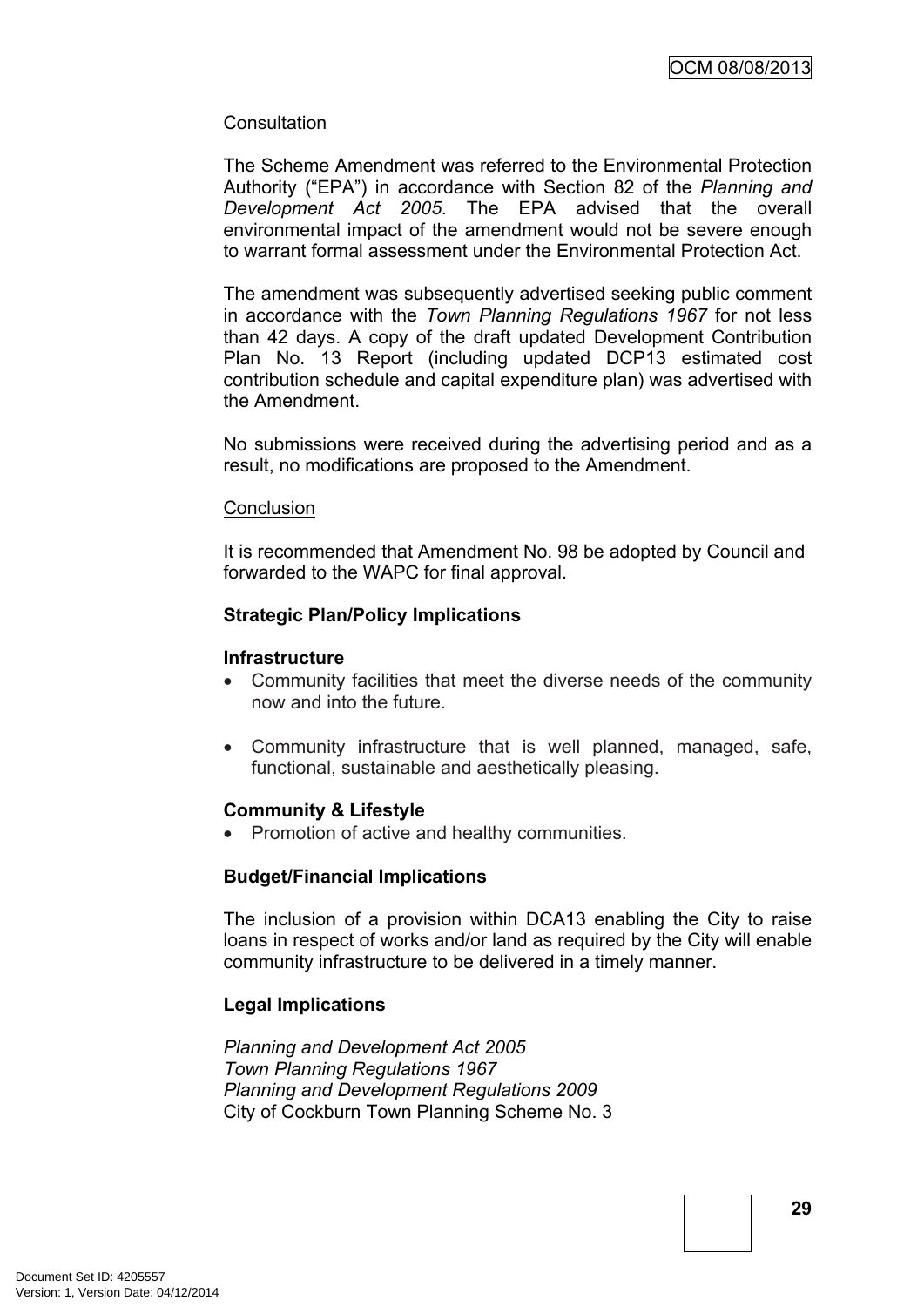### **Community Consultation**

In accordance with the *Town Planning Regulations 1967* consultation was undertaken following receipt of advice from the EPA advising that the proposal was environmentally acceptable. The Amendment was advertised for a period of 42 days from 21 May 2013 to 2 July 2013. The proposal was advertised in the newspaper, on the City's website and letters were sent to affected landowners.

No submissions were received at the conclusion of advertising.

### **Attachment(s)**

Scheme Amendment No. 98 document.

### **Advice to Proponent(s)/Submissioners**

The Proponent has been advised that this matter is to be considered at the 8 August 2013 Council Meeting.

### **Implications of Section 3.18(3) Local Government Act, 1995**

Nil.

<span id="page-33-0"></span>**14.5 (MINUTE NO 5101) (OCM 08/08/2013) - CLOSURE OF PORTION OF ROAD AND CREATION OF CROWN LAND PARCEL OF LAND LOCATION: MIDGEGOOROO AVENUE (NORTH LAKE ROAD), COCKBURN CENTRAL OWNER: LANDCORP APPLICANT: MCMULLEN NOLAN GROUP (6006139, 160/001, 041/004) (L GATT) (ATTACH)**

# **RECOMMENDATION**

That Council

- (1) subject to the lodgement of a deposited plan at landgate detailing the extent of the road closure and the new road, request the Minister for Lands to realign by closure and amalgamation a portion of the road reserve for North Lake Road / Midgegooroo Avenue, Cockburn Central in accordance with Section 58 of the Land Administration Act 1997;
- (2) supports the land resulting from the road closure being purchased by the adjoining landowner (Landcorp) as per the normal procedures of the *Land Administration Act 1997*; and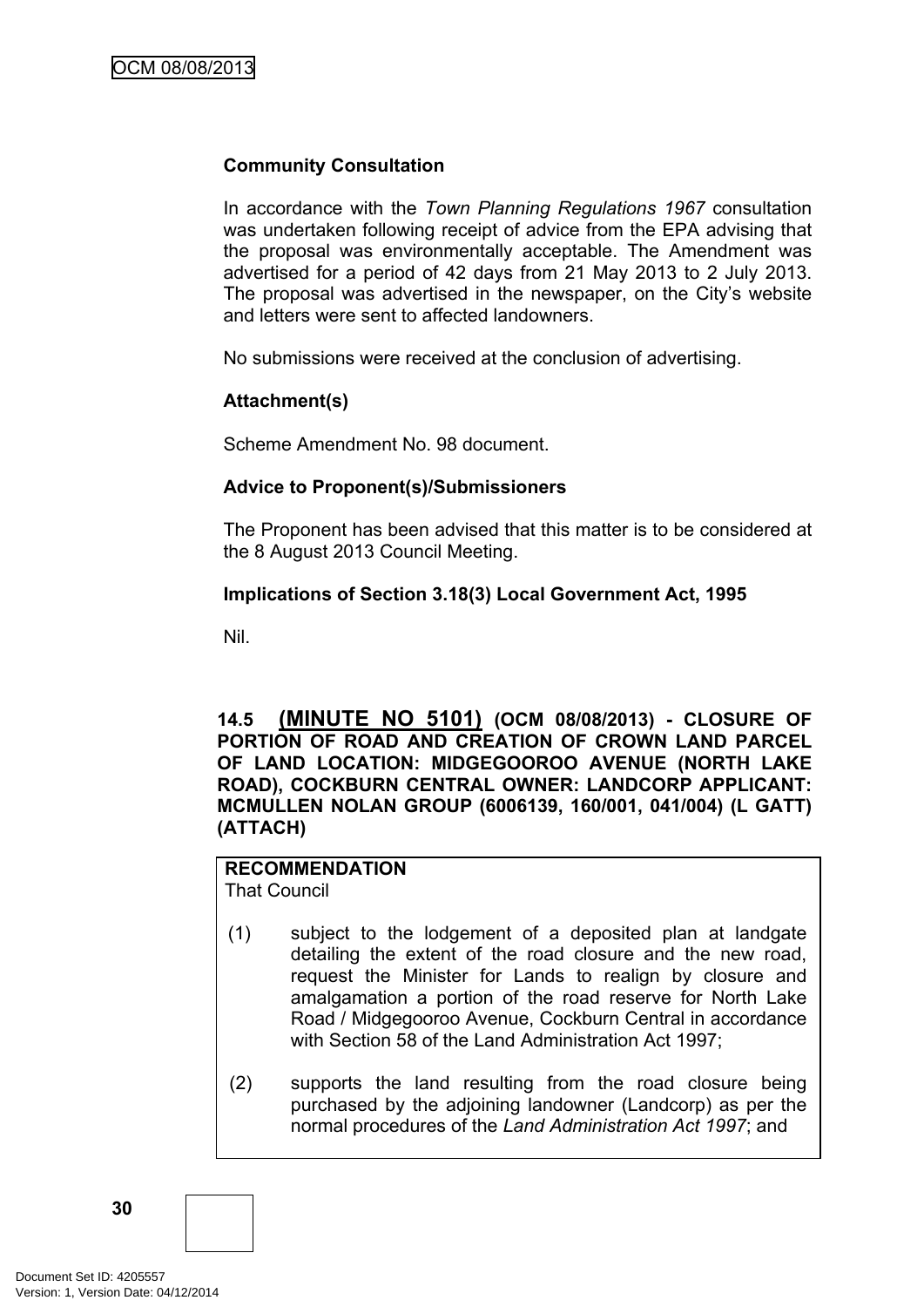(3) require that the Deposited Plan prepared for this purpose also include the WAPC's Cockburn Central West landholding, and show the parent lot subdivision of this land and the resulting land precinct that will be allocated to the City as a Crown reserve with power to lease to facilitate the construction of the City's future integrated sports facility.

### **COUNCIL DECISION**

MOVED Clr C Reeve-Fowkes SECONDED Clr T Romano that the recommendation be adopted.

**CARRIED 8/0**

### **Background**

A request has been received on behalf of the adjoining landowner to close a portion of road reserve and amalgamate it with the Cockburn Central West (CCW) development currently taking place. The purpose of this report is to consider this request.

### **Submission**

By way of letter dated 27 June 2012, McMullen Nolan Group requested that the City initiate the closure of the portion of the current North Lake Road / Midgegooroo Avenue road reserve and amalgamate it into adjoining Lot 9504 on DP57009. A copy of the letter is at Attachment 1. This is on behalf of Landcorp, who are developing the Cockburn Central project.

## **Report**

The subject area to be closed is a 1.7654ha portion of land and is currently an existing road (North Lake Road) that was created during the original subdivision of the area. However this will no longer be required due to the realignment of and creation of Midgegooroo Avenue for Cockburn Central Stage 2 works.

The City has been involved in respect of the detailed planning for the road design and as one of the conditions of subdivision approval of the Cockburn Town Centre Stage 2 has entered into a legal agreement with Landcorp to design and construct the road.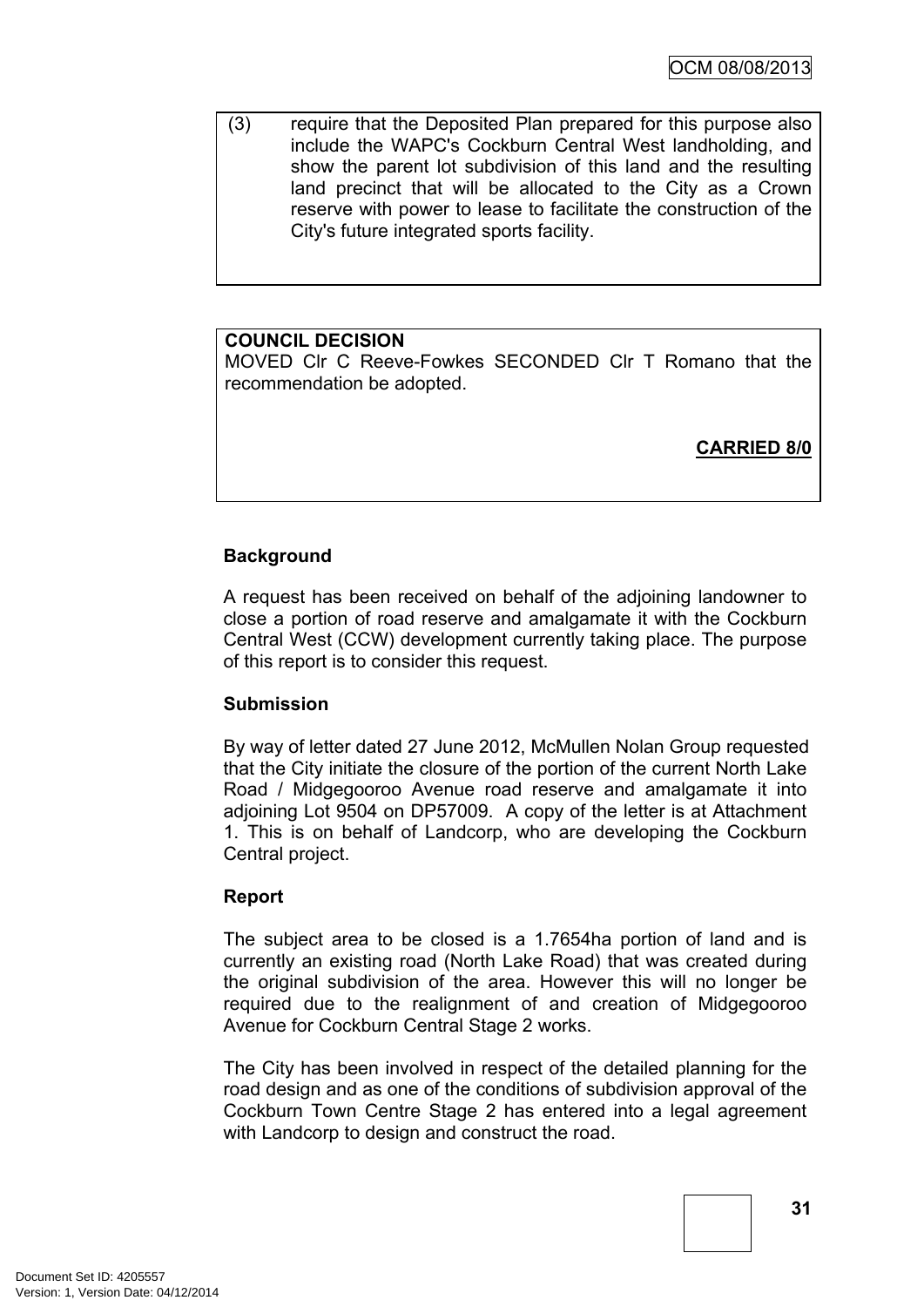North Lake Road is currently still in use and as a part of the Cockburn Central Stage 2 works will be realigned to create Midgegooroo Avenue. The proponent has requested that the 1.7654ha of land required to realign and create Midgegooroo Avenue be amalgamated with the land to the east owned by Landcorp.

The City's Engineering department have consented to the design subject to a few minor modifications however these will not amend the area subject to the proposed road closure. A copy of the location plan is provided as Attachments 2 & 2A.

The City's Engineering Department have commented as below:

- a truncation will need to be provided at the Midgegooroo Avenue / North Lake Road corner when Lot 9504 is subdivided; and
- that the road closure is not to come into effect until the realigned section of Midgegooroo Avenue is physically constructed and a connection with existing road networks are made as per the design drawings approved by the City.

Based on the information from the City's Engineering Department, the Minister for Lands will not be notified to proceed with the closure until such time as the clearance has been provided by the City's Engineering Department.

The City advertised the proposed road closure in the local newspaper on 13 August 2012 and there were no submissions received.

All service providers have been contacted, and there were no objections to the closure and realignment.

The proponent has agreed in writing to meet all costs associated with the proposed road closure, a copy of which is provided within Attachment 3.

During the time in considering the road closure, the City's new integrated sports facility has reached a point where it is now critical that the City secures its required landholding to accommodate the new integrated sport facility. This land is adjoining the road closure land, and involves the same proponent Landcorp that is involved in the road closure request. The City has secured agreement from the owners of the Cockburn Central West land, the WAPC, to provide the City with its required landholding to accommodate the facility. This will be in the form of a Crown reserve to the City with power to lease. A copy of the letter of support from WAPC can be viewed at Attachment 4.

But in order to do this the City needs to secure a Deposited Plan via the WAPC to obtain the required parent subdivision of the CCW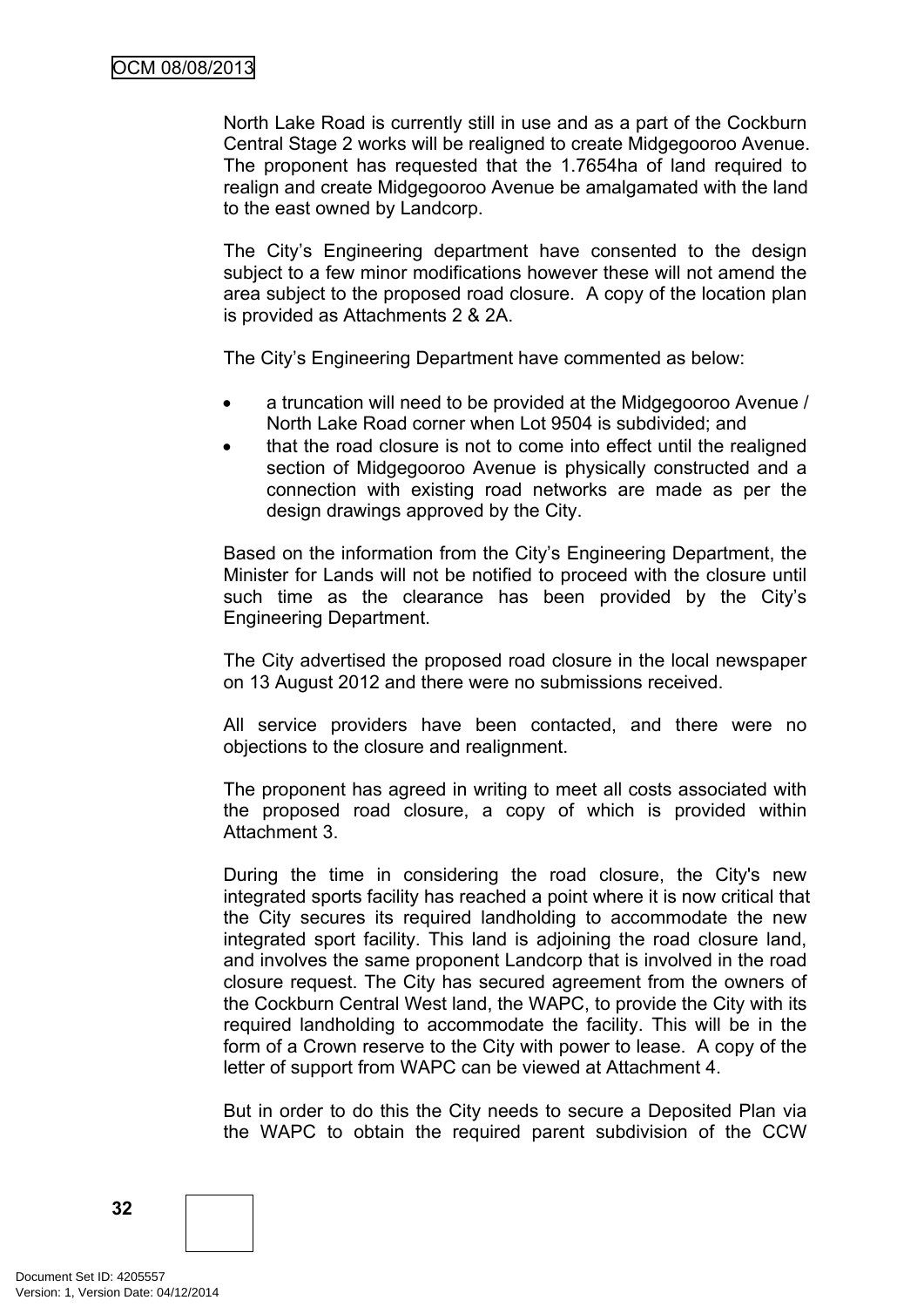landholding such that the WAPC can then request the creation of the Crown reserve with power to lease to the City. It is considered appropriate to associate this with this road closure matter, given that it will involve changes to all landholdings in the area.

It is therefore recommended that Council support the request, subject to the requirements contained in the officer recommendation.

## **Strategic / Policy Implications**

### **Growing City**

- Development that is soundly balanced between new and existing areas.
- Investment in industrial and commercial areas, provide employment, careers and increase economic capacity in the City.

## **Moving Around**

 An integrated transport system which balances environmental impacts and community needs.

## **Budget/Financial Implications**

N/A

# **Legal Implications**

Provisions of the *Land Administration Act 1997*.

### **Community Consultation**

The proposal was advertised on 13 August 2012, in accordance with Section 58 of the *Land Administration Act 1997.* No objections have been received.

### **Attachment(s)**

- 1. Letter of request from McMullen Nolan Group
- 2. Location Plans
- 3. Letter confirming Landcorp will pay all associated costs.
- 4. Letter of support from WAPC for creation of crown reserve.

### **Advice to Proponent(s)/Applicant**

The Proponent(s) and those who lodged a submission on the proposal have been advised that this matter is to be considered at the 8 August 2013 Ordinary Council Meeting.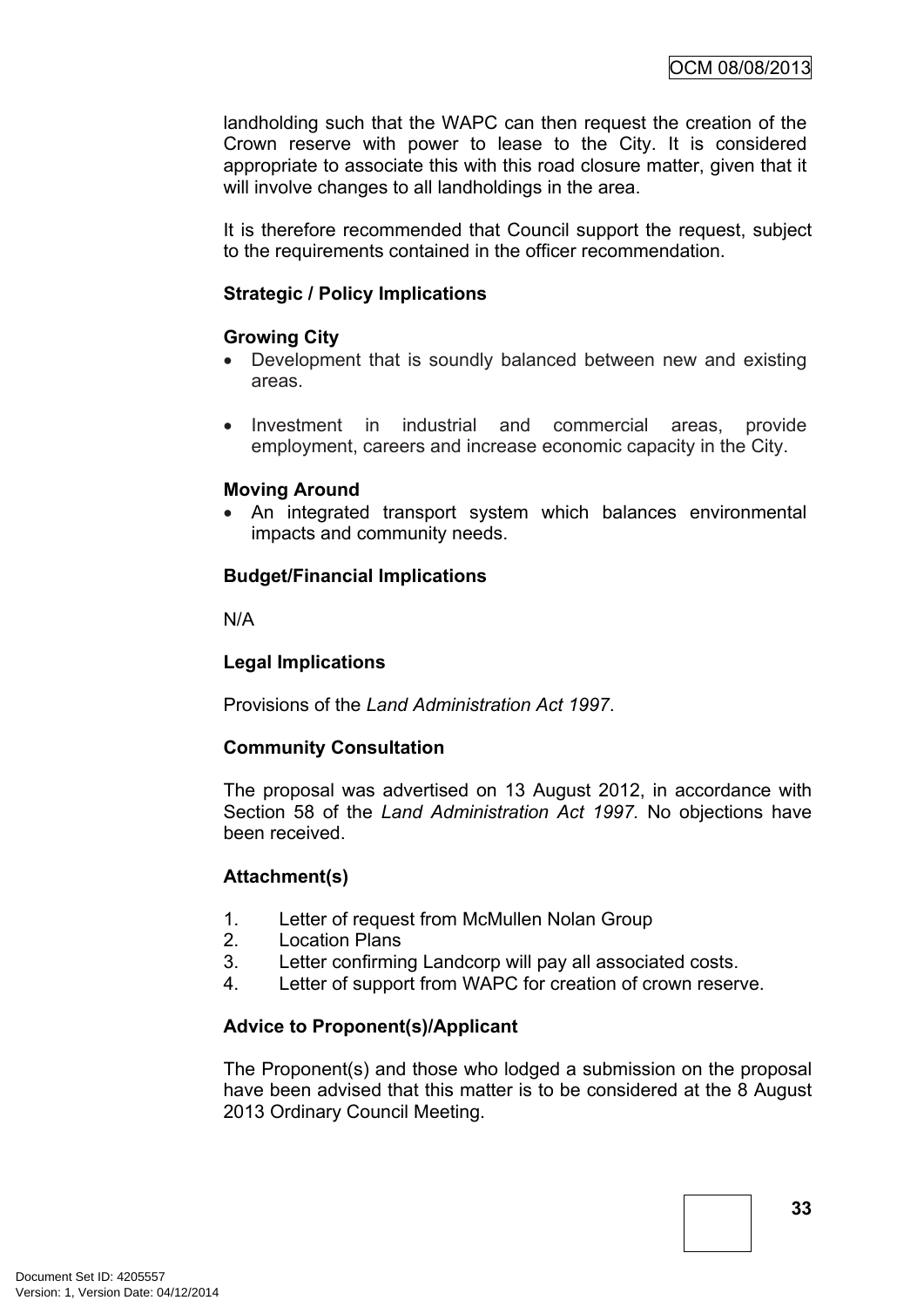## **Implications of Section 3.18(3) Local Government Act, 1995**

Nil.

**14.6 (MINUTE NO 5102) (OCM 08/08/2013) - CONSIDERATION TO ADOPT SCHEME AMENDMENT NO. 101 FOR FINAL ADOPTION - LOT 10 AND 11 BRENCHLEY DRIVE, ATWELL - OWNER: ATWELL GREENS PTY LTD - APPLICANT: WHELANS (109/032) (C HOSSEN) (ATTACH)**

# **RECOMMENDATION**

That Council

- (1) endorses the Schedule of Submissions prepared in respect of Amendment No. 101 to City of Cockburn Town Planning Scheme No. 3 ("Scheme");
- (2) in pursuance of Section 75 of the Planning and Development Act 2005, adopt for final adoption Amendment 101 to the Scheme for the purposes of:
	- 1. Rezoning portion of Lot 10 and 11 Brenchley Drive, Atwell from "Residential R20" to "Residential R40".
	- 2. Rezoning portion of Lot 10 and 11 Brenchley Drive, Atwell from "Residential R20" to "Parks and Recreation" reserve.
	- 3. Amending the Scheme Map accordingly.
- (3) in anticipation of the Hon. Minister's advice that final approval will be granted, the amendment documents be signed, sealed and forwarded to the Western Australian Planning Commission; and
- (4) advise all submitters to Amendment No. 101 of Council's decision accordingly.

### **COUNCIL DECISION**

MOVED Clr C Reeve-Fowkes SECONDED Clr T Romano that the recommendation be adopted.

**CARRIED 8/0**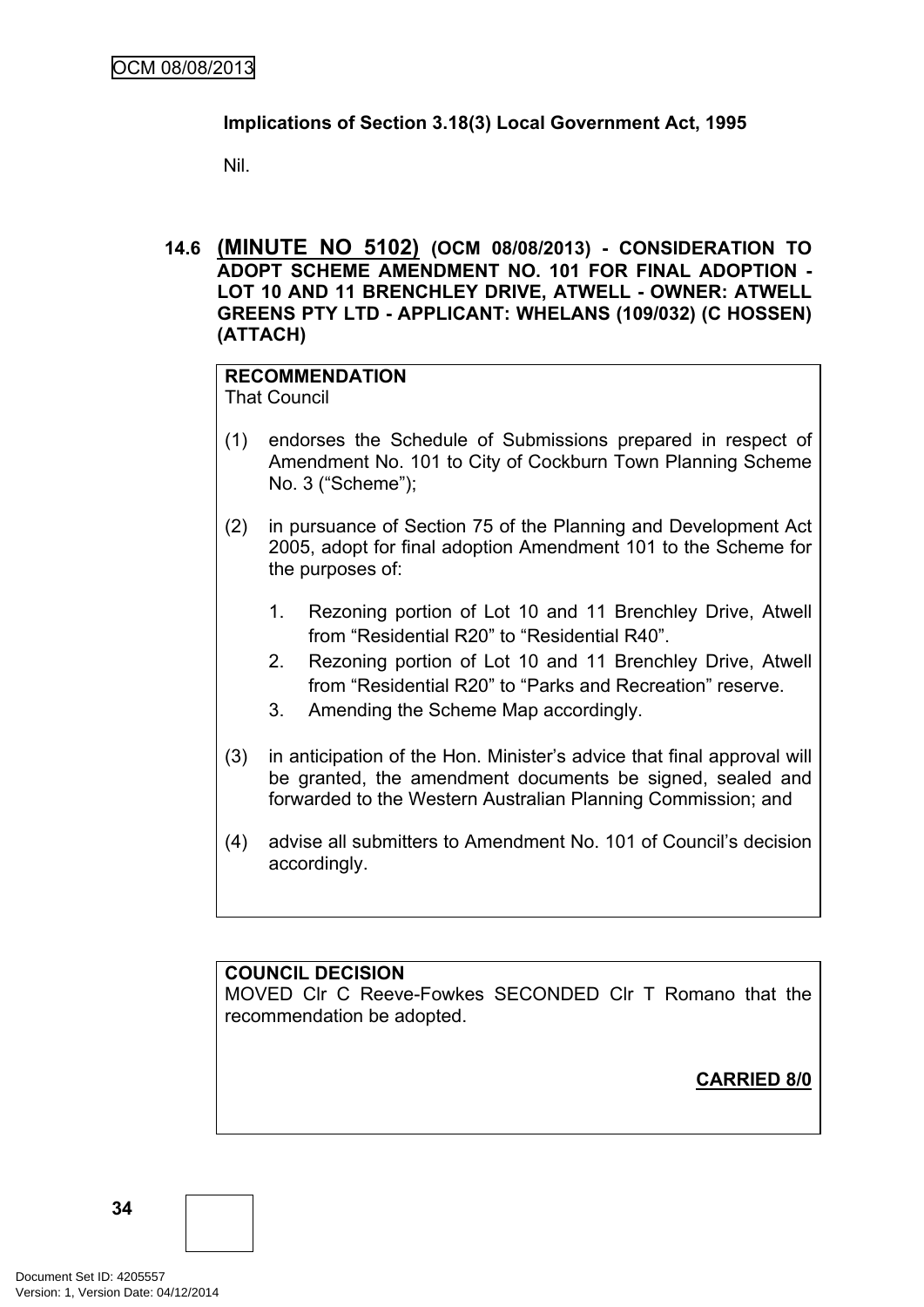## **Background**

The subject land comprises a portion of Lots 10 and 11 Brenchley Drive, Atwell and is zoned "Urban" under the Metropolitan Region Scheme ("MRS") and "Residential "R20" under the City's Town Planning Scheme No. 3 ("Scheme").

The subject site is located between Brenchley Drive, the Kwinana Freeway and existing Residential development to the south. Atwell Reserve and Brenchley Park are located to directly to the east and north of the site, respectively.

The site is subject to an existing approved subdivision (WAPC ref: 144837) for 24 residential lots and a cul-de-sac. Site works associated with the approved subdivision are currently underway.

At its Ordinary Council Meeting held on 14 March 2013 Council resolved to initiate Amendment No. 101 to City of Cockburn Town Planning Scheme No. 3 ("Scheme"). The amendment was subsequently referred to the Environmental Protection Authority who granted consent to advertise. The amendment was subsequently advertised for public comment for a period of 42 days between the 11 June to 23 July 2013; in accordance with the requirements of the *Town Planning Regulations 1967*.

A total of 4 submissions were received. The purpose of this report is to consider the amendment for final adoption in light of the advertising process having taken place.

### **Submission**

The Proposed Scheme Amendment has been lodged by Whelans Town Panning on behalf of the Landowner, Atwell Greens Pty Ltd.

### **Report**

The Proposed Scheme Amendment seeks to amend the Scheme by rezoning a portion of Lot 10 and Lot 11 Brenchley Drive, Atwell from "Residential R20" to "Residential R40" and "Parks and Recreation".

The proposal seeks to rezone two individual parcels to R40. The two parcels are located in the north of the subject site, on either side of the yet to be constructed cul-de-sac. The two areas to be rezoned to R40 have a total an area of 3,328 m².

The area to be rezoned for Parks and Recreation is 401m² in size and will be incorporated into Brenchley Park. This land is required, as a condition of the previously mentioned subdivision approval, to be ceded to the Crown free of cost in accordance with Section 152 of the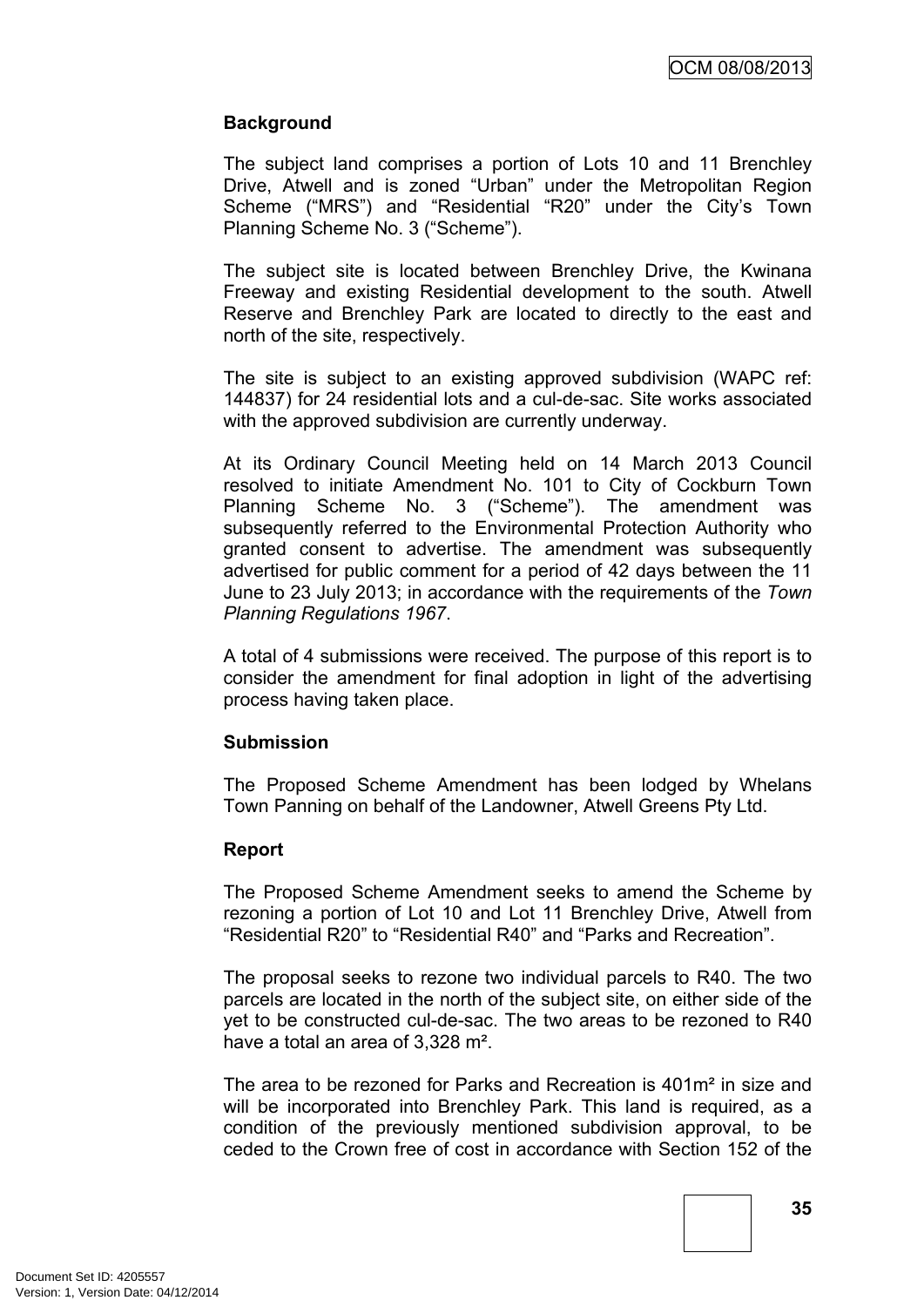Planning and Development Act 2005. The rezoning of this land to 'Parks and Recreation' is a logical proposal and will ensure that the extension of Brenchley Park is zoned appropriately for its land use.

#### Directions 2031

Directions 2031 seek to establish a 50% increase in current average residential densities from the current average of 10 dwelling per gross hectare of urban zoned land. The approved subdivision on Lots 10 and 11 Brenchley Avenue currently allows for development of 27 dwellings at a density of R20. The applicant has noted that under the proposed densities this could realistically be increased to 34 for grouped housing or 39 for multiple dwellings. Therefore the increase in total dwelling yield on the overall site would be between 7 and 12.

The applicant has listed a number of justifications to rationalise the proposed rezoning to R40. These include:

- 1. Variety of zoning leading to variety in housing stock; and
- 2. Proximity to Open Space

With regard to point 1 above, Directions 2031 and Liveable Neighbourhoods discuss the importance of ensuring a variety of housing stock provision in providing choice and affordability.

With regard to point 2 above, Liveable Neighbourhoods notes the benefits of locating areas of higher density in proximity to areas of higher amenity, such as parks. Moreover, with the possibility of multiple dwellings the likelihood of better passive surveillance of the surrounding areas of public open space is strong.

### Community Consultation

A total of 5 submissions were received. No objections were raised by adjoining landowners or servicing/government authorities. The submissions are addressed in detail in the Schedule of Submissions and raise no material matters which impact on the consideration of this proposal.

#### **Conclusion**

In summary it is recommended that Council adopt for final adoption the proposed Scheme Amendment No.101.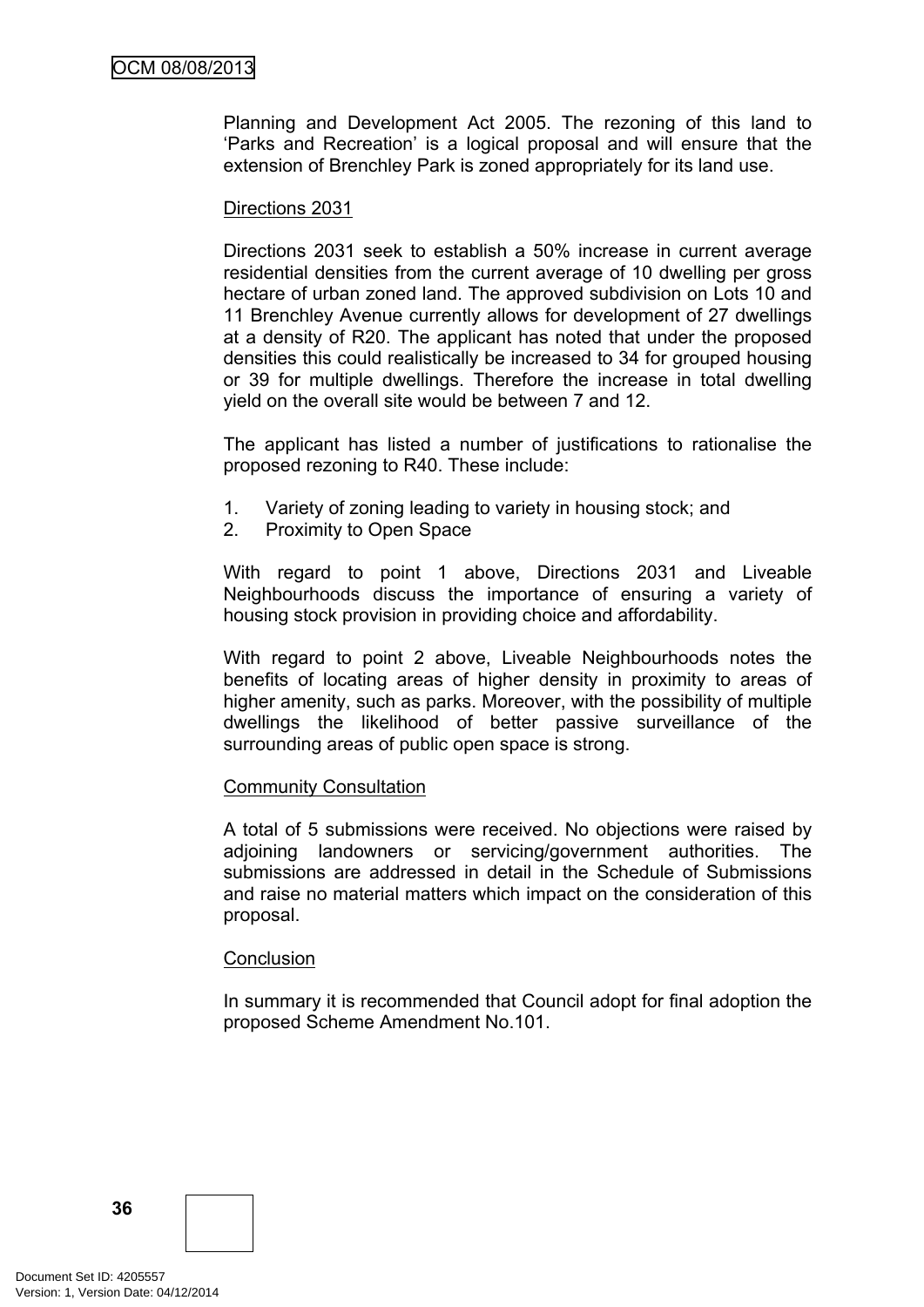# **Strategic Plan/Policy Implications**

## **Growing City**

- To grow our City in a sustainable way by: using land efficiently, protecting the natural environment and conserving biodiversity.
- Development that is soundly balanced between new and existing areas.
- Diversity of housing to respond to changing needs and expectations.

# **Community & Lifestyle**

- Communities that take pride and aspire to a greater sense of community.
- Safe communities and to improve the community's sense of safety.
- Promotion of active and healthy communities.

## **Environment & Sustainability**

 To protect, manage and enhance our natural environment, open spaces and coastal landscapes.

### **Budget/Financial Implications**

N/A

### **Legal Implications**

*Planning and Development Act 2005* City of Cockburn Town Planning Scheme No. 3 *Town Planning Regulations 1967*

### **Community Consultation**

In accordance with the *Town Planning Regulations 1967* consultation was undertaken subsequent to the local government initiating the Scheme Amendment and the Environmental Protection Authority ("EPA") advising that the proposal is environmentally acceptable. The amendment was advertised for 42 days.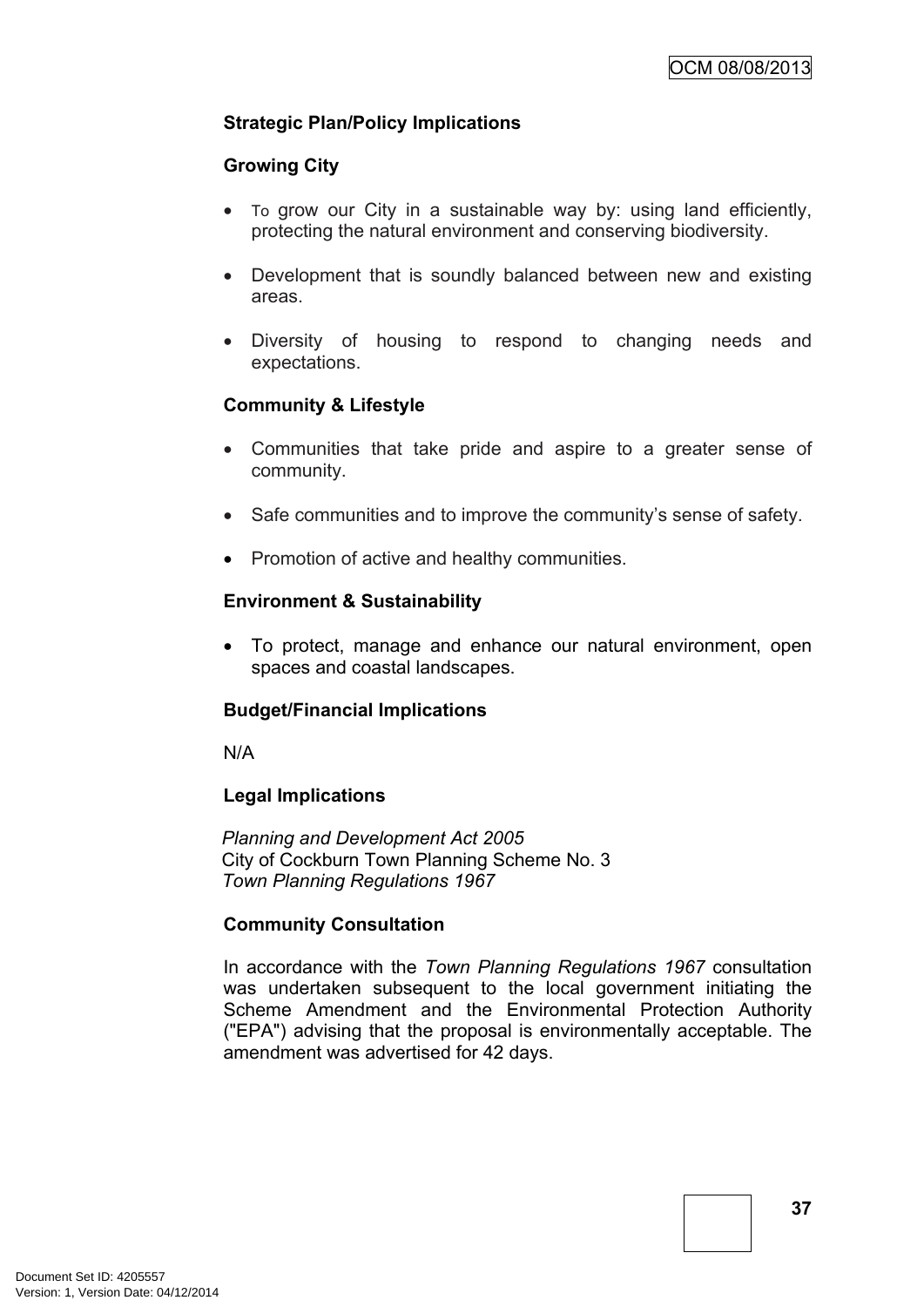# **Attachment(s)**

- 1. Locality Plan
- 2. Current and Proposed Zoning Map
- 3. Schedule of Submissions

# **Advice to Proponent(s)/Applicant**

The Proponent(s) have been advised that this matter is to be considered at the 8 August 2013 Council Meeting.

## **Implications of Section 3.18(3) Local Government Act, 1995**

Nil.

# **14.7 (MINUTE NO 5103) (OCM 08/08/2013) - INITIATION OF PROPOSED AMENDMENT 102 TO TOWN PLANNING SCHEME NO. 3 (109/036) (C CATHERWOOD) (ATTACH)**

# **RECOMMENDATION**

That Council

- (1) in pursuance of Section 75 of the Planning and Development Act 2005, amend the City of Cockburn Town Planning Scheme No. 3 by:
	- 1. Deletion of Restricted Use 12 (RU12) from Schedule 3 and amending the Scheme map accordingly.
	- 2. Deletion of Additional Use 15 (AU15) from Schedule 2 and amending the Scheme map accordingly.
	- 3. Deletion of Special Use 26 (SU26) from Schedule 4.
- (2) upon preparation of the Amendment documentation, the Amendment be referred to the Environmental Protection Authority in accordance with Section 81 of the Act; and
- (3) advertise the Amendment for a period of 42 days in accordance with the Regulation, following receipt of advice from the Environmental Protection Authority advising that the Amendment is not subject to a formal environmental assessment.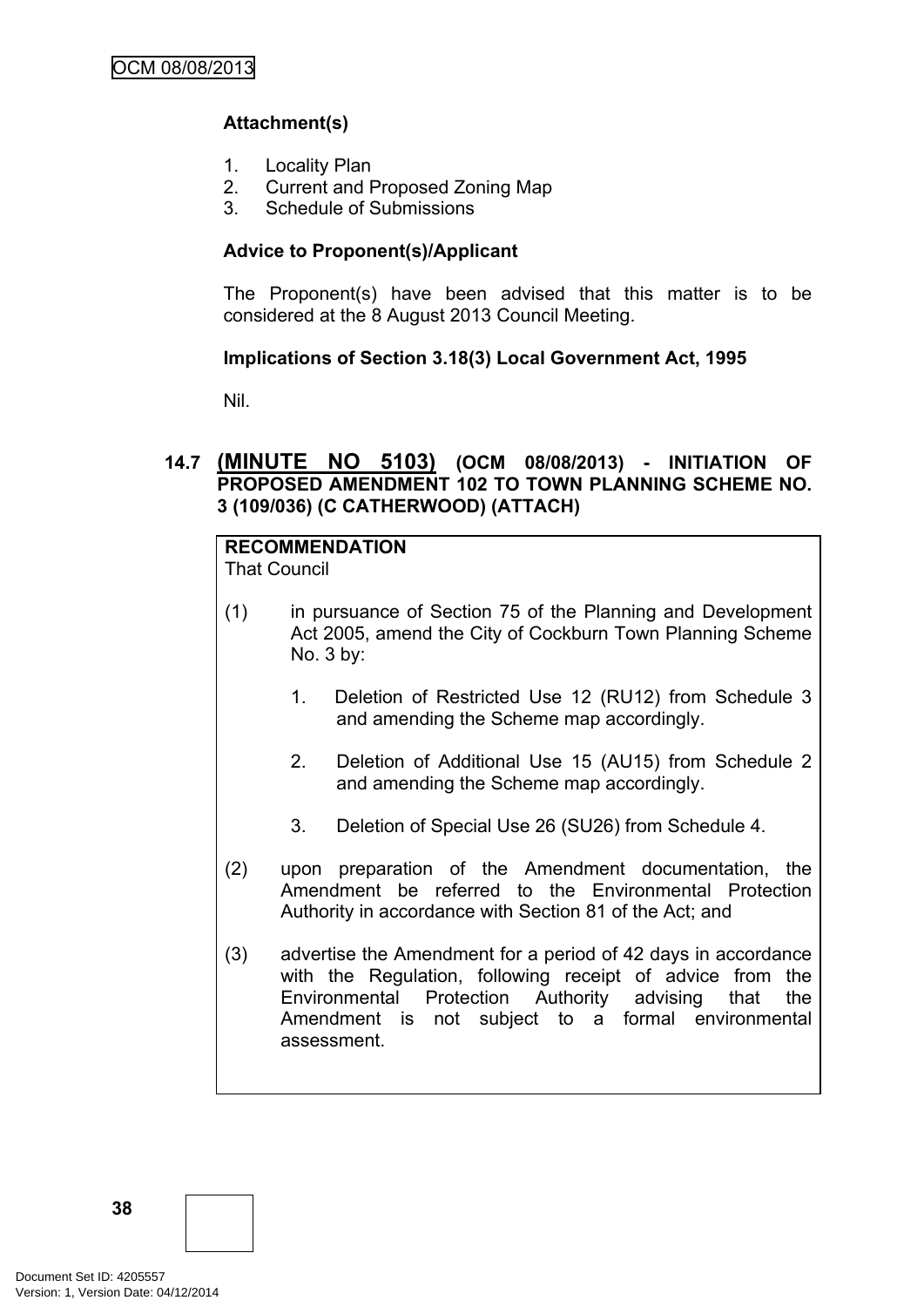## **COUNCIL DECISION** MOVED Clr C Reeve-Fowkes SECONDED Clr T Romano that the recommendation be adopted.

# **CARRIED 8/0**

# **Background**

Previous amendments to the City's Town Planning Scheme No. 3 ("the Scheme") (Amendments 82 and 89) have sought to bring the City's Scheme into alignment with the Metropolitan Region Scheme ("MRS"), specifically MRS Amendment 1180/71 which rezoned the area known as 'Cockburn Coast'.

However, there are several issues which still require further attention following the WA Planning Commission and Minister's consideration of the above mentioned amendment before the full intent of the MRS amendment can be implemented. These are deletion of:

- 1. Restricted Use 12 (RU12) from Schedule 3 and amending the Scheme map accordingly.
- 2. Additional Use 15 (AU15) from Schedule 2 and amending the Scheme map accordingly.
- 3. Special Use 26 (SU26) from Schedule 4.

There are a number of previous scheme amendments and planning documents which are relevant to this proposal.

### Cockburn Coast District Structure Plan

The Cockburn Coast District Structure Plan ("CCDSP") has been prepared by the Western Australian Planning Commission ("WAPC") to guide future land use and transport initiatives within the area stretching between South Beach and the Port Coogee marina. The WAPC endorsed the CCDSP in August 2009.

The CCDSP sets a framework for future redevelopment of the Cockburn Coast area as an intensive, vibrant, mixed use coastal urban environment. It contains provisions relating to the desirable character of identified precincts, including land use mix, height and built form elements. It provides a framework for guiding development, and furthering local level planning and decision making.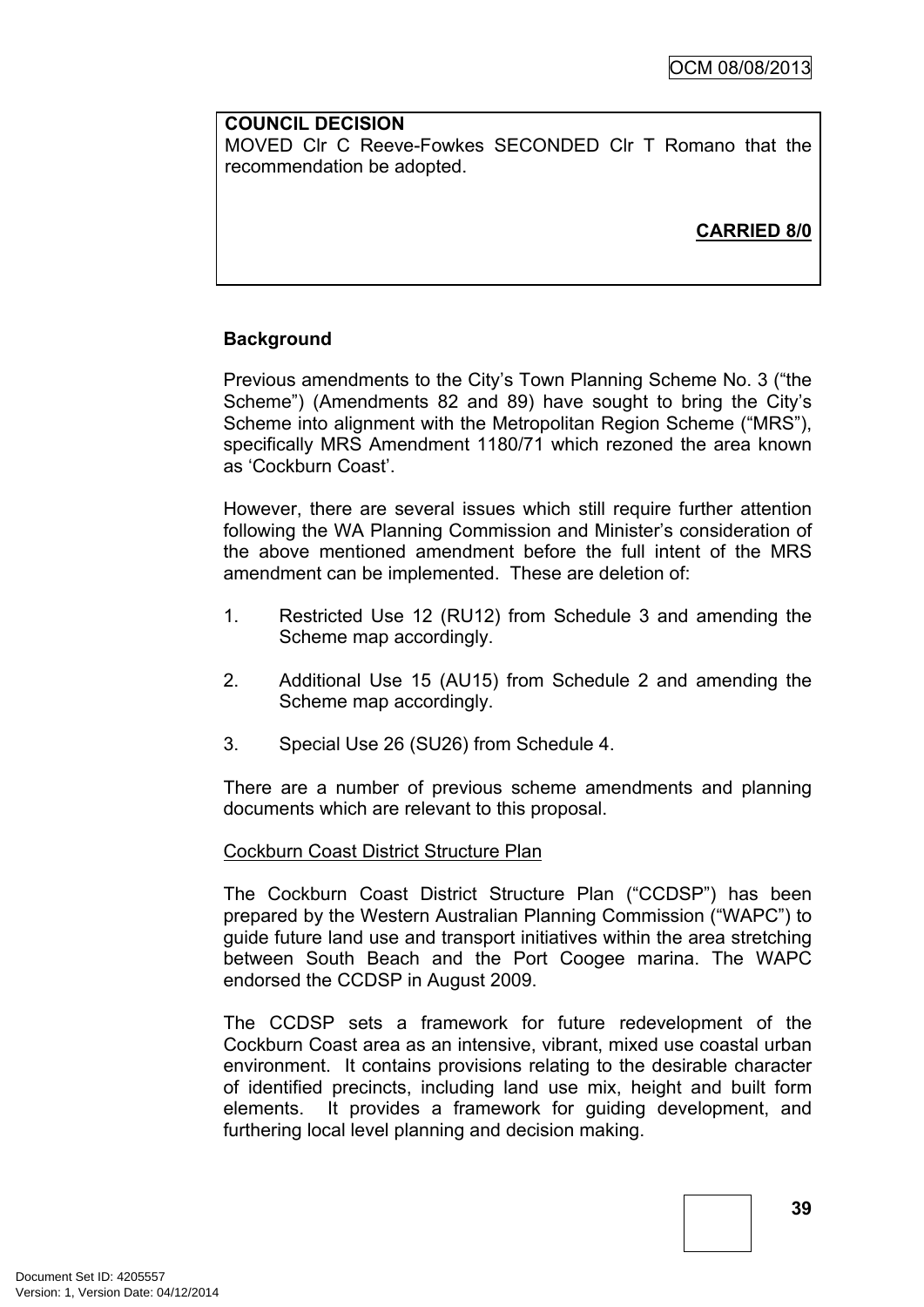#### Metropolitan Region Scheme Amendment No.1180/41

The WAPC resolved to amend the Metropolitan Region Scheme ("MRS") to rezone the North Coogee industrial area to reflect the outcomes of the CCDSP (MRS Amendment No.1180/41). The area was rezoned to 'Urban' via this amendment gazetted 6 September 2011.

#### Amendment No. 82 (Cockburn Coast Industrial Area and Newmarket Precinct)

Council previously adopted Amendment No. 82 to City of Cockburn Town Planning Scheme No. 3 ("Scheme") at the meeting of 17 March 2011 for final approval. Amendment No. 82 was gazetted on 28 August 2012.

The purpose of Amendment No. 82 was to modify the Scheme in such a way so as to implement the outcomes of the Cockburn Coast District Structure Plan ("CCDSP") for the Newmarket Precinct. It also sort to introduce 'interim' provisions south of the Newmarket precinct via changes to the then Restricted Use 9 and the introduction of a new Special Use 26.

Prior to finalisation of Amendment No. 82, a further amendment (Amendment No. 89) progressed to the point where Council resolved to advise the WAPC there was no need to include these 'interim' provisions contemplated by Amendment No. 82.

City officers also pointed out to WAPC staff there were other uses (Restricted Use 12 and Additional Use 15) which would need to be addressed.

In its final consideration, the WAPC and the Minister determined to delete the Restricted Use 9 provisions, but still introduce a new Special Use 26. No changes were made to delete Restricted Use 12 or Additional Use 15. Verbal advice was provided from WAPC this could be addressed in consideration of Amendment No. 89, which at that time had just been submitted to WAPC for final approval.

These are the uses which now need to be deleted (via this new amendment) as they are at odds with the new 'Development' zone.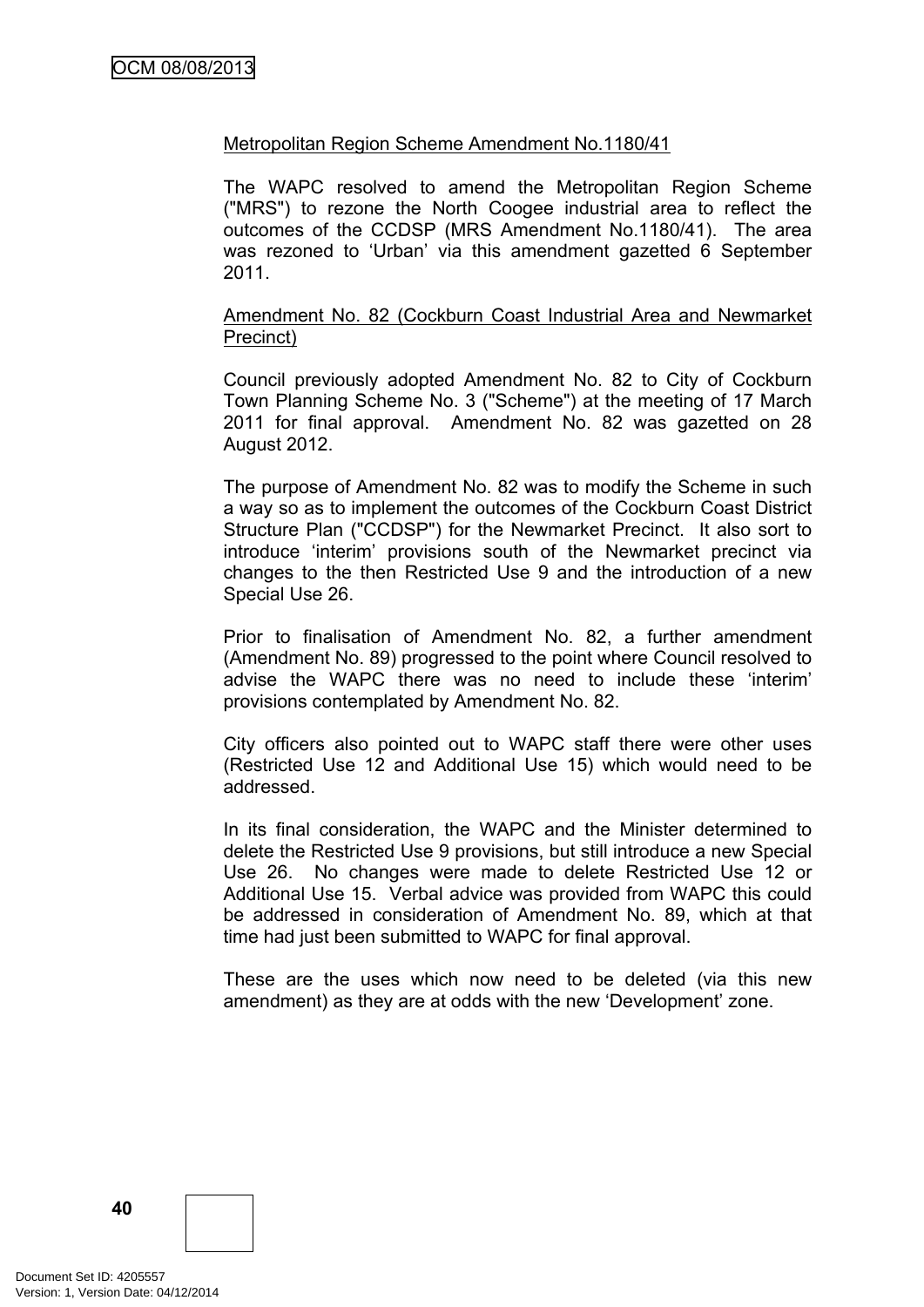Amendment No. 89 Cockburn Coast District Structure Plan Part 2 (formerly referred to as 'Master Plan')

Scheme Amendment No. 89 was gazetted in April 2013, introducing a 'Development' zone (Development Area No. 33) for the Cockburn Coast area.

Development Area provisions set out the requirements for local structure plans, and set out the requirements for urban development in the area. These can now be found in Schedule 11 of the Scheme under Development Area No. 33. The requirements seek to ensure the targets and objectives set out in the Cockburn Coast District Structure Plan Part 1 and Part 2 can be achieved.

As part of its final approval of Amendment No. 89, Council resolved to advise the WAPC there was no need to include the 'interim provisions' contemplated by Amendment No. 82.

City officers also pointed out to WAPC staff there were other uses (Restricted Use 12 and Additional Use 15) which would need to be addressed. Further discussion on the rationale for this is set out further below in the Town Planning Context section of this report.

As discussed above, these interim provisions are at odds with the new 'Development' zone. In its final consideration, the WAPC and the Minister determination applied a number of changes on the scheme map but not to the scheme text. This is not ideal, does not assist in the implementation of the MRS, and now requires resolution via this new amendment.

#### **Submission**

N/A

### **Report**

The proposed amendment relates to three properties:

Lot 1 Bennett Avenue, North Coogee;

Lot 200 Cockburn Road, North Coogee; and

Lot 222 Cockburn Road, North Coogee.

The subject lots are zoned 'Urban' under the Metropolitan Region Scheme. The area is part of the land rezoned from 'Industry' to 'Urban' via MRS Amendment No. 1180/41 to reflect the outcomes of the Cockburn Coast District Structure Plan.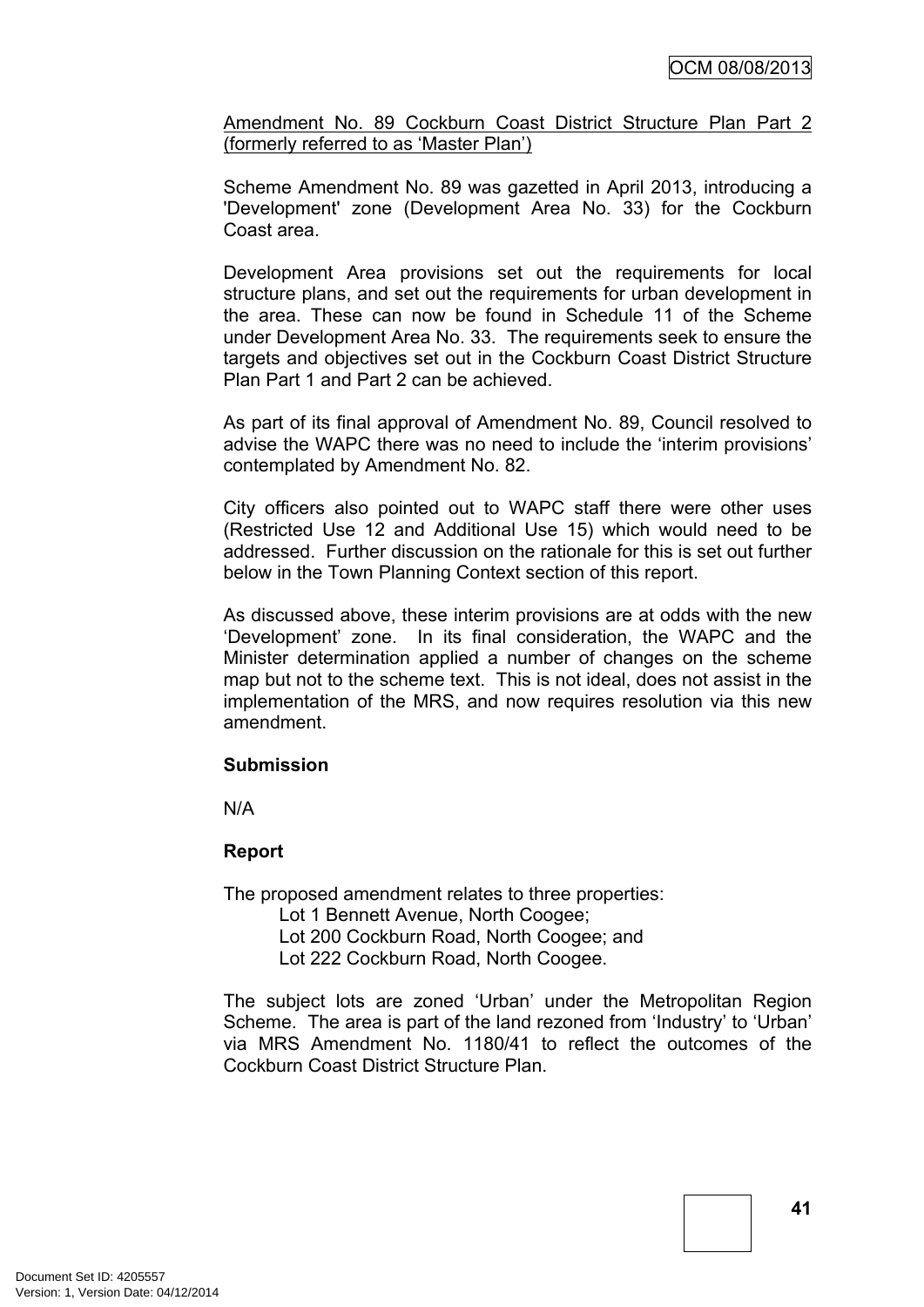All three lots are currently zoned 'Development Zone' under the City's Town Planning Scheme No. 3 and are contained within Development Area No. 33 (Cockburn Coast).

The scheme particulars for each lot are described under separate sections below.

#### Lot 200 Cockburn Road, North Coogee

The Scheme map annotates this property as 'RU12' or Restricted Use 12.

Schedule 3 of the Scheme lists this property as 'Restricted Use 12' which includes the following uses and conditions:

| <b>Restricted Use</b>                        | Conditions                                                        |
|----------------------------------------------|-------------------------------------------------------------------|
|                                              | Light Industry, Service Industry, Planning approval including     |
| and Manufacture of Composite compliance with | the                                                               |
|                                              | Materials and uses incidental to Environmental Protection (Noise) |
|                                              | the Manufacturing of composite Regulations 1997 and nuisance      |
|                                              | materials as determined by provision of the Health Act 1911 of    |
| Council.                                     | the City of Cockburn Local                                        |
|                                              | Government Act Local Laws 2000.                                   |

The restricted use provisions contained within the City's Town Planning Scheme No. 3 are consistent with the Model Scheme Text and read:

#### *"4.6. Restricted uses*

*Despite anything contained in the Zoning Table, the land specified in Schedule 3 may only be used for the specific use or uses that are listed and subject to the conditions set out in Schedule 3 with respect to that land.*

*Note: A restricted use is the only use or uses that are permitted on a specific portion of land and other uses that would otherwise be permissible in the zone are not permitted".*

The relevance of the underlying zoning of the land is integral in reading this clause. When the Restricted Use was introduced the land was zoned 'Industry'. A particular issue with Restricted Uses is they prevent the land being used for any other uses.

The current development approval (for manufacturing of composite materials) expires 29 April 2014 and is only valid for 5 years. An advice note was included on the approval indicating the area was impacted by future planning for the Cockburn Coast District Structure Plan. The business which this approval provided for has now vacated the site.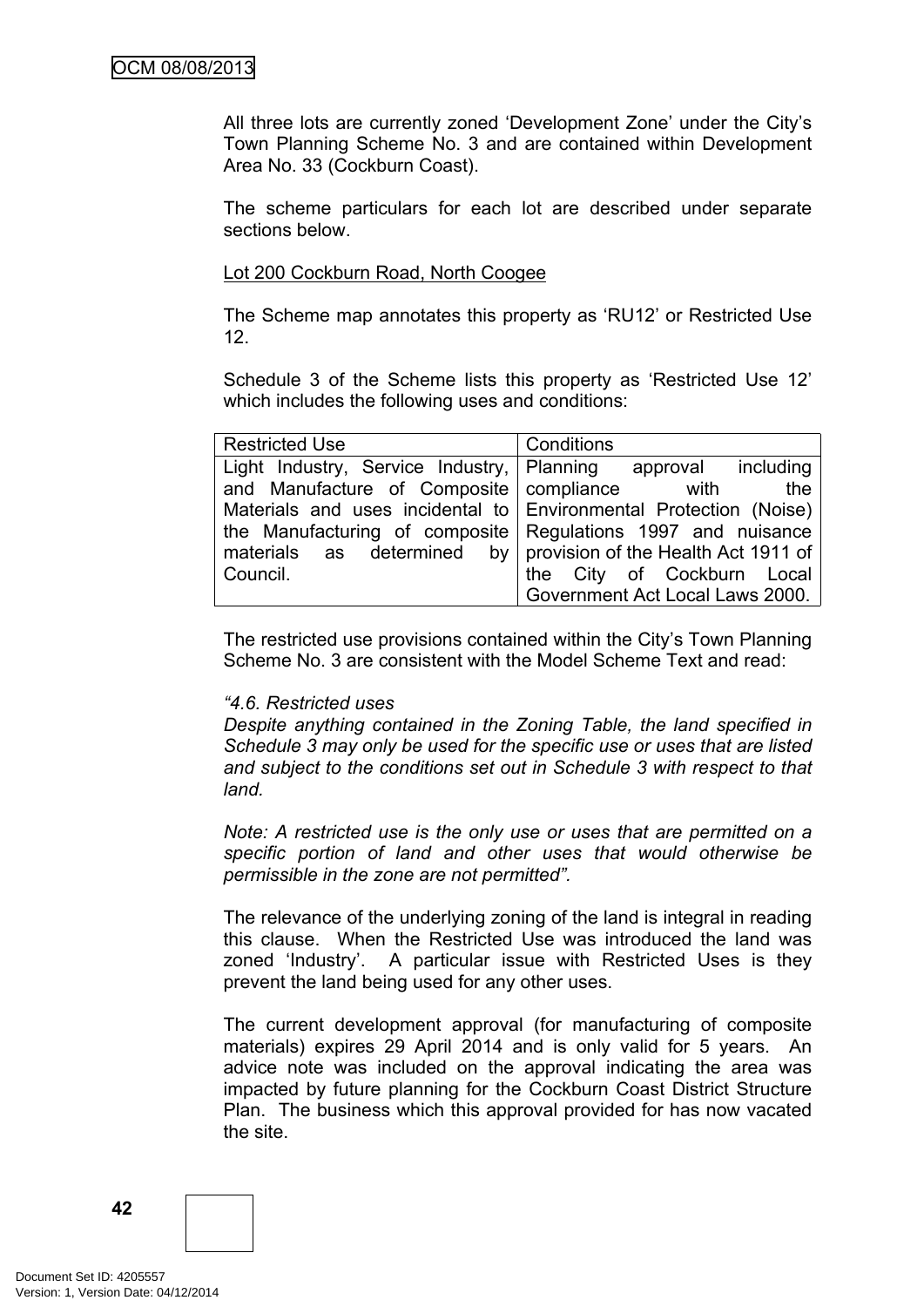Council are not likely to approve future uses in line with the current Restricted Use provisions as this is contrary to the intent of the new 'Development' zone. It is arguable that when Council sought to remove the 'Industry' zone to implement the intent of the MRS then implicitly they also sought to remove the Restricted Uses intrinsically linked to that zone.

In this case, Restricted Use 12 prevents the proper implementation of the MRS amendment to 'Urban' as the Restricted Use is industrial in nature. To not remove the Restricted Use would be inconsistent with section 124 of the Planning and Development Act 2005, in that it creates an impediment to the implementation of the MRS rezoning from Industrial to Urban.

The purpose of the amendment as it relates to this property is to explicitly delete Restricted Use 12 to enable proper implementation of the 'Development' zone.

#### Lot 222 Cockburn Road, North Coogee

The Scheme map annotates this property as 'AU15' or Additional Use 15.

Schedule 2 of the Scheme lists this property as 'Additional Use 15' which includes the following uses and conditions:

| Additional Use                             | Conditions |
|--------------------------------------------|------------|
| Drum Recycling which is limited to   (nil) |            |
| the cleaning and reclamation of            |            |
| Steel and Plastic containers               |            |
| together with their handling and           |            |
| storage.                                   |            |

The additional use provisions contained within the City's Town Planning Scheme No. 3 are consistent with the Model Scheme Text and read:

#### *"4.5. Additional uses*

*Despite anything contained in the Zoning Table, the land specified in Schedule 2 may be used for the specific use or uses that are listed in addition to any uses permissible in the zone in which the land is situated subject to the conditions set out in Schedule 2 with respect to that land.*

*Note: An additional use is a land use that is permitted on a specific portion of land in addition to the uses already permissible in that zone that applies to the land."*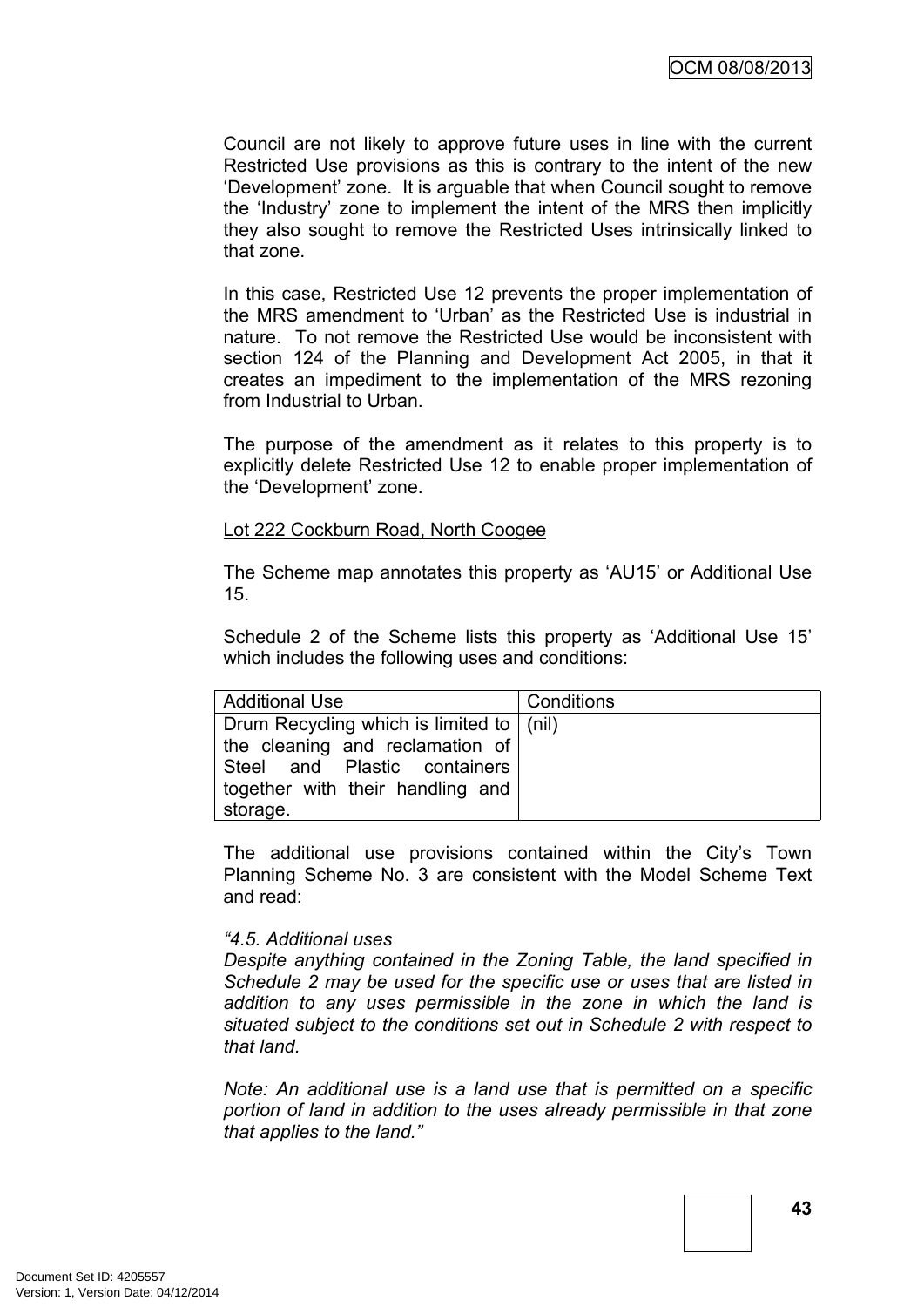The relevance of the underlying zoning of the land is integral in reading this clause. When the Additional Use was introduced the land was zoned 'Special Industry A' but the use was considered to be a nonconforming use. The building at the front has been utilised for nearly 40 years as a drum cleaning plant.

Amendment 162 to Town Planning Scheme No. 2 was introduced in 1996 to provide for expansion of this use through Additional Use 15. Expansion is not allowed under the non-conforming use provisions of the scheme.

In 1999, Council wrote to the landowner advising the State Government were reviewing planning of the area (through the North Coogee Master Plan Review Study) and this may result in rezoning to residential. However, with Additional Use 15 provisions in place, the rear hardstand area was granted a 4 year approval to store containers. This expires 4 October 2014.

Council are not likely to approve future uses in line with the current Additional Use provisions as this is contrary to the intent of the new 'Development' zone. It is arguable that when Council sought to remove the 'Industry' zone to implement the intent of the MRS then implicitly they also sought to remove the Additional Uses intrinsically linked to that zone.

In this case, Additional Use 15 prevents the proper implementation of the MRS amendment to 'Urban' as the Additional Use is industrial in nature. To not remove the Additional Use would be inconsistent with section 124 of the Planning and Development Act 2005, in that it creates an impediment to the implementation of the MRS rezoning from Industrial to Urban.

The purpose of the amendment as it relates to this property is to explicitly delete Additional Use 15 to enable proper implementation of the 'Development' zone. This would return the use to a similar situation as in 1996, in that it would again become a non-conforming use. Based on the evaluation of planning approvals for these three sites, only this property (Lot 222 Cockburn Road) would have nonconforming use rights.

Pursuant to Clause 4.8 of the Scheme, the continued use of land is allowed for the purpose for which it was being lawfully used immediately prior to the date of gazettal of the zoning change. Nonconforming use rights also allow the carrying out of development that was approved prior to the date of gazettal of the zoning change.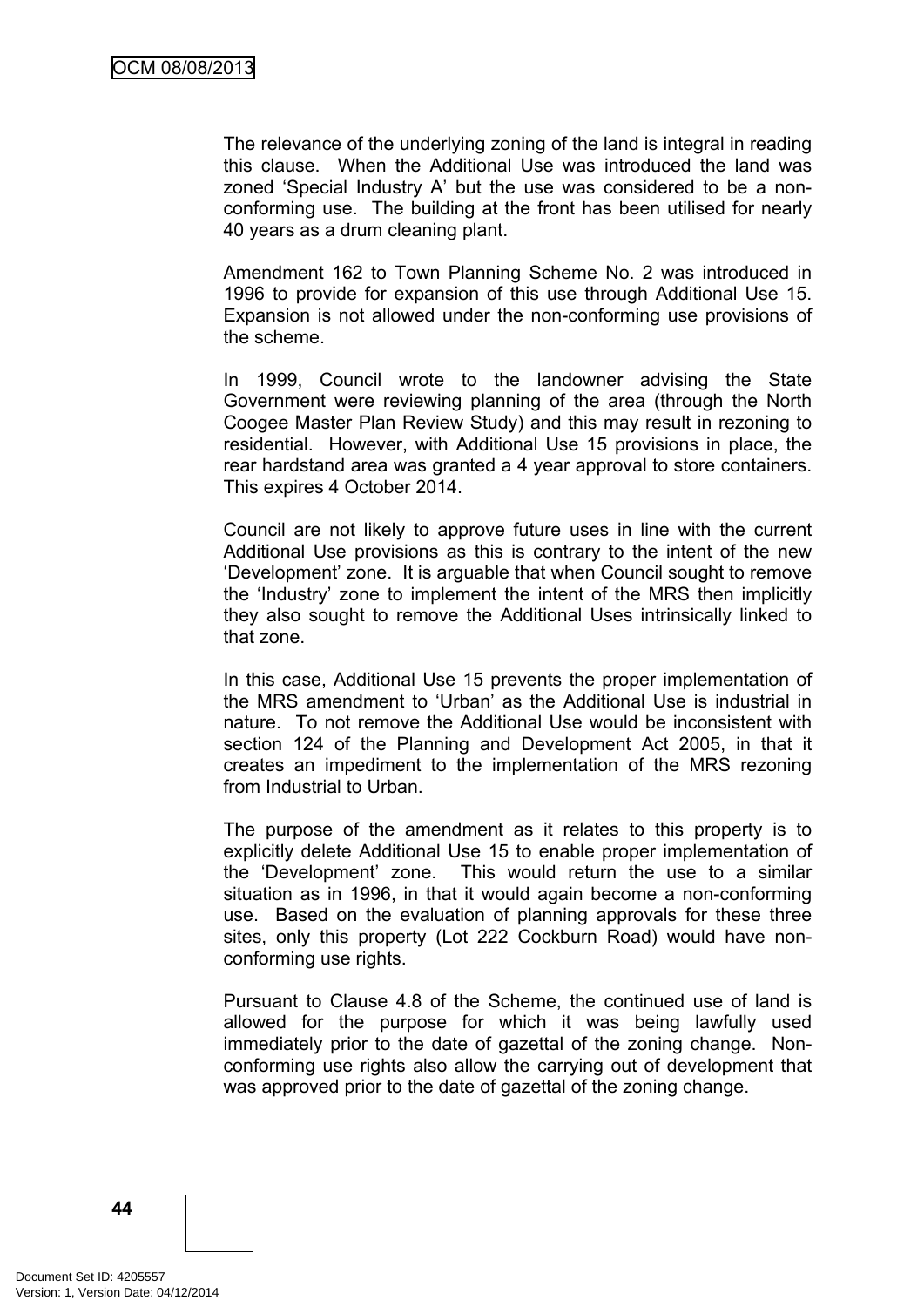Pursuant to clause 4.9 of the Scheme a person cannot alter or extend a non- conforming use without planning approval. If a non-conforming use is discontinued for a period of six months the use of the land and buildings thereafter must be consistent with the provisions of the Scheme relating to the new zoning.

## Lot 1 Bennett Avenue, North Coogee

Schedule 4 of the Scheme lists this property as 'Special Use 26' which includes the following uses and conditions:

| <b>Special Use</b>                                                                                                                                                                                                                                  | Conditions                                                                                                                                                                                                                                                                                                                                                                                                                                                                                                                                                                                                                                                                                                                                                                           |
|-----------------------------------------------------------------------------------------------------------------------------------------------------------------------------------------------------------------------------------------------------|--------------------------------------------------------------------------------------------------------------------------------------------------------------------------------------------------------------------------------------------------------------------------------------------------------------------------------------------------------------------------------------------------------------------------------------------------------------------------------------------------------------------------------------------------------------------------------------------------------------------------------------------------------------------------------------------------------------------------------------------------------------------------------------|
| Industry - Light<br><b>Industry - Service</b><br>Industry - Cottage<br><b>Health Studio</b><br>Warehouse<br><b>Recreation - Private</b><br>Office<br><b>Public Amusement</b><br>Showroom<br>Shop<br><b>Recreation Centre</b><br><b>Storage Yard</b> | Planning Approval that will be subject to<br>a five year limit.                                                                                                                                                                                                                                                                                                                                                                                                                                                                                                                                                                                                                                                                                                                      |
| General Industry (material<br>recovery facility)                                                                                                                                                                                                    | The<br>existing<br>planning<br>approval<br>(DA09/0442) for the general industry<br>(material recovery facility) located on Lot<br>Bennet Avenue<br>North<br>Coogee<br>1<br>expires on 12 January 2013. The local<br>government may grant an extension to<br>this planning approval subject to it being<br>satisfied that-<br>An<br>extension<br>i.<br>in<br>planning<br>approval will not inhibit the ability<br>for adjoining or nearby land to be<br>developed for residential or other<br>urban purposes.<br>ii.<br>An<br>extension<br>planning<br>in<br>approval will facilitate the orderly<br>of the existing use<br>transition<br>away from the land.<br>iii.<br>extension<br>An<br>planning<br>in in<br>approval will be no more than a<br>single, once off, five year term. |

The special use provisions contained within the City's Town Planning Scheme No. 3 are consistent with the Model Scheme Text and read: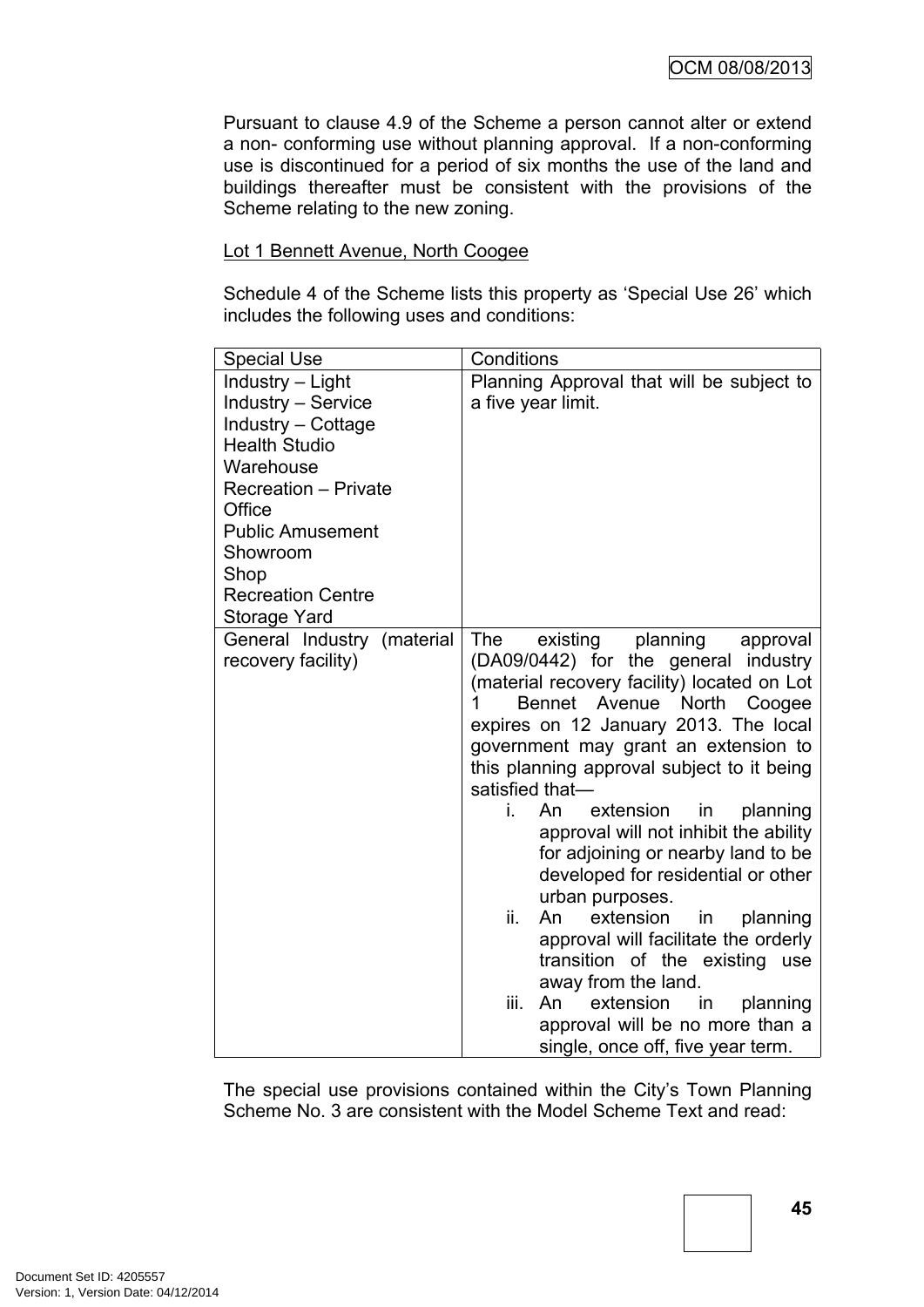#### *"4.7 Special Uses*

#### *4.7.1*

*Special use zones are set out in Schedule 4 and are in addition to the zones in the Zoning Table*

#### *4.7.2*

*A person must not use any land, or any structure or buildings on land, in a special use zone except for the purpose set out against that land in Schedule 4 and subject to compliance with any conditions set out in Schedule 4 with respect to that land.*

*Note: Special Use Zones apply to special categories of land use which do not comfortably sit within any other zone in the Scheme."*

When the Special Use was introduced the land was zoned 'Industry'. A particular issue with Special Uses (similar to Restricted Uses) is they prevent the land being used for any other purpose.

The last development approval issued under TPS3 for this site (for a General Industry) was only valid for 5 years and expired 12 January 2013. An advice note was included on the approval indicating the area was impacted by future planning for the Cockburn Coast District Structure Plan and development of the South Beach Structure Planning area. However, the premises was substantially destroyed by fire and removed during the second quarter of 2012.

Council are not likely to approve rebuilding of the site given it would be limited to a 5 year approval but would warrant a significant investment to re-establish the necessary buildings on the site. Also, in line with the current Special Use provisions this would be contrary to the intent of the new 'Development' zone. It is arguable that when Council sought to remove the 'Industry' zone to implement the intent of the MRS then implicitly they also sought to remove the Special Uses. In the Minister's decision on Amendment No. 89, the wording of the rezoning specified "from Special Use" (and other zones) to "Development" zone. This resulted in the scheme map change deleting the annotation of Special Use 26. Based on advice from WAPC officers, this did not enable deletion of the related Scheme text in Schedule 4.

Special Use 26 prevents the proper implementation of the MRS amendment to 'Urban' as the Special Use is industrial in nature. To not remove the Special Use would be inconsistent with section 124 of the Planning and Development Act 2005, in that it creates an impediment to the implementation of the MRS rezoning from Industrial to Urban.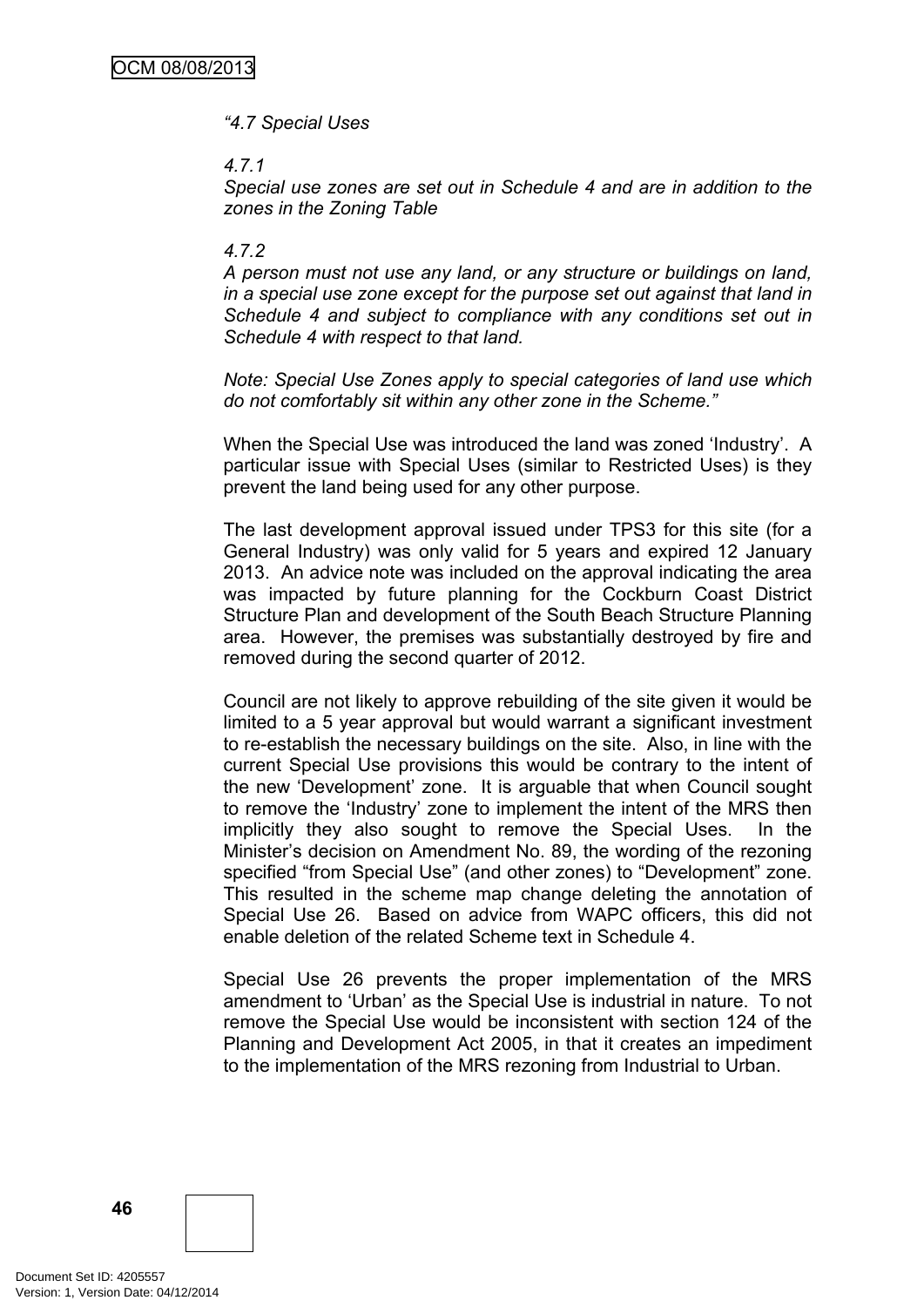The purpose of the amendment as it relates to this property is to explicitly delete Special Use 26 to enable proper implementation of the 'Development' zone.

## **Strategic Plan/Policy Implications**

## **Leading & Listening**

 A culture of risk management and compliance with relevant legislation, policy and guidelines.

### **Moving Around**

• Infrastructure that supports the uptake of public transport and pedestrian movement.

## **Budget/Financial Implications**

N/A

### **Legal Implications**

Council has an obligation to render its Scheme consistent with the Metropolitan Region Scheme.

### **Community Consultation**

In accordance with the Town Planning Regulations 1967, consultation is to be undertaken subsequent to the local government adopting the Scheme Amendment and the Environmental Protection Authority (EPA) advising that the proposal is environmentally acceptable. This requires the amendment to be advertised for a minimum of 42 days.

### **Attachment(s)**

Location plan

### **Advice to Proponent(s)/Submissioners**

The affected landowners have been advised in writing of the intent to present this report for Council's consideration on 8 August 2013.

### **Implications of Section 3.18(3) Local Government Act, 1995**

Nil.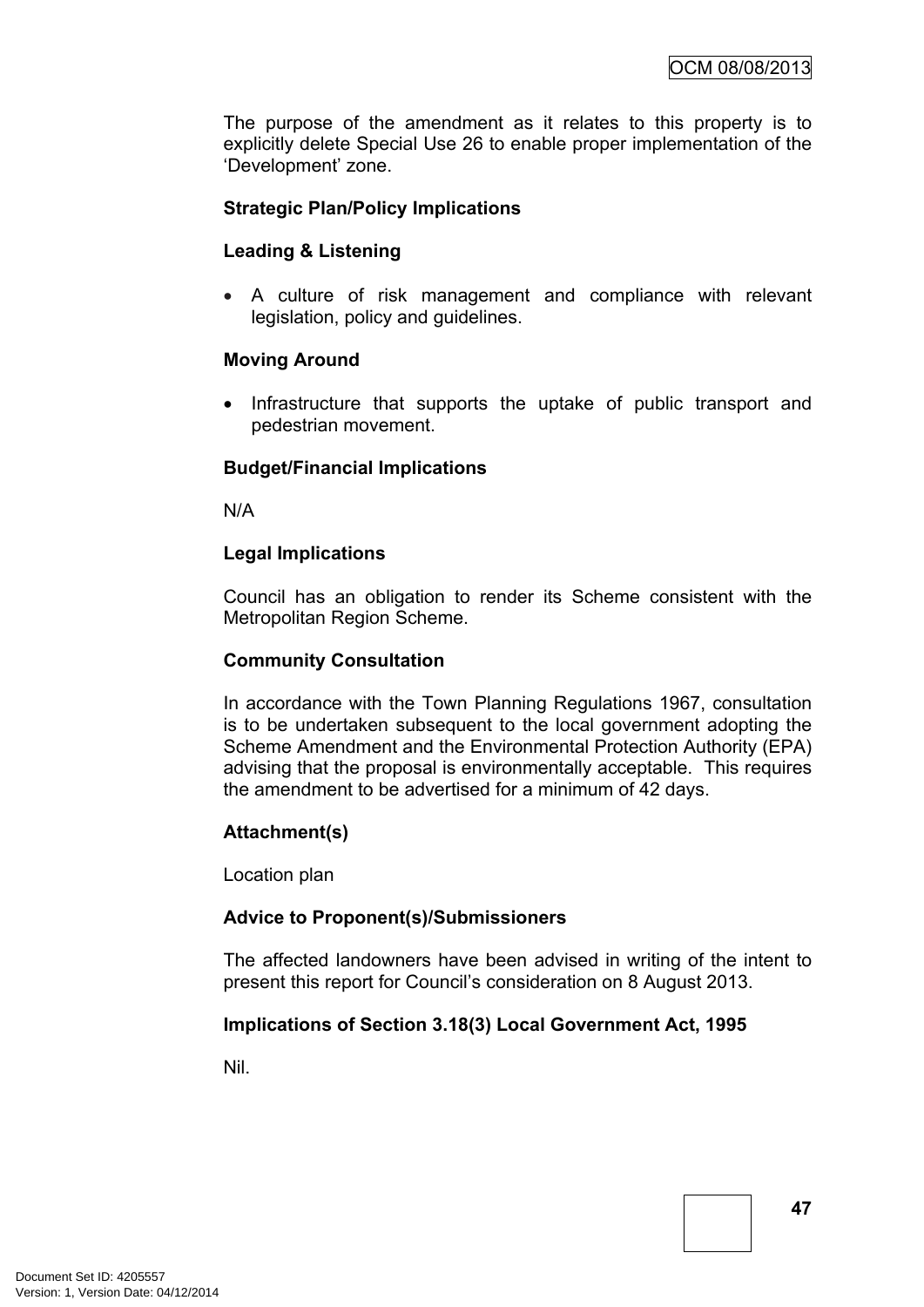**14.8 (MINUTE NO 5104) (OCM 08/08/2013) - RETROSPECTIVE CHANGE OF USE FROM GROUPED DWELLING TO OFFICE - LOCATION: 1A DIONYSUS TERRACE, ATWELL - OWNERS: BENEDICT AND SAMANTHA FRANCIS (6013381)(J MCDONALD) (ATTACH)**

# **RECOMMENDATION**

That Council

- (1) refuse to grant retrospective approval to commence development for a change of land use from 'Grouped Dwelling' to 'Office' at 1A (Lot 3) Dionysus Terrace, Atwell for the following reasons:
	- 1. The proposal is contrary to Clause 10.2.1 (i) of the City of Cockburn Town Planning Scheme No. 3 by virtue that it is incompatible in its current location.
	- 2. The proposal is contrary to Clause 10.2.1(n) of the City of Cockburn Town Planning Scheme No. 3 as the commercial use is likely to have a detrimental impact upon the local amenity.
	- 3. The proposal is contrary to Clause 10.2.1(p) of the City of Cockburn Town Planning Scheme No. 3 as there is an inadequate provision for parking of vehicles on site.
- (2) notify the applicant and those who made a submission of Council's decision; and
- (3) enforce the Directions Notice issued under section 214 of the *Planning and Development Act* which requires the office currently operating from the site to permanently cease operations.

# **COUNCIL DECISION**

MOVED Clr S Portelli SECONDED Clr T Romano that Council:

- (1) grant retrospective approval to commence development for a change of land use from 'Grouped Dwelling' to 'Office - Real Estate Agent' at 1A (Lot 3) Dionysus Terrace, Atwell subject to the following conditions:
	- 8. No more than three staff are permitted to be working at or from the premises at any one time.
	- 9. External signage shall be limited to a single  $0.2m<sup>2</sup>$ signage plaque affixed to the façade building bearing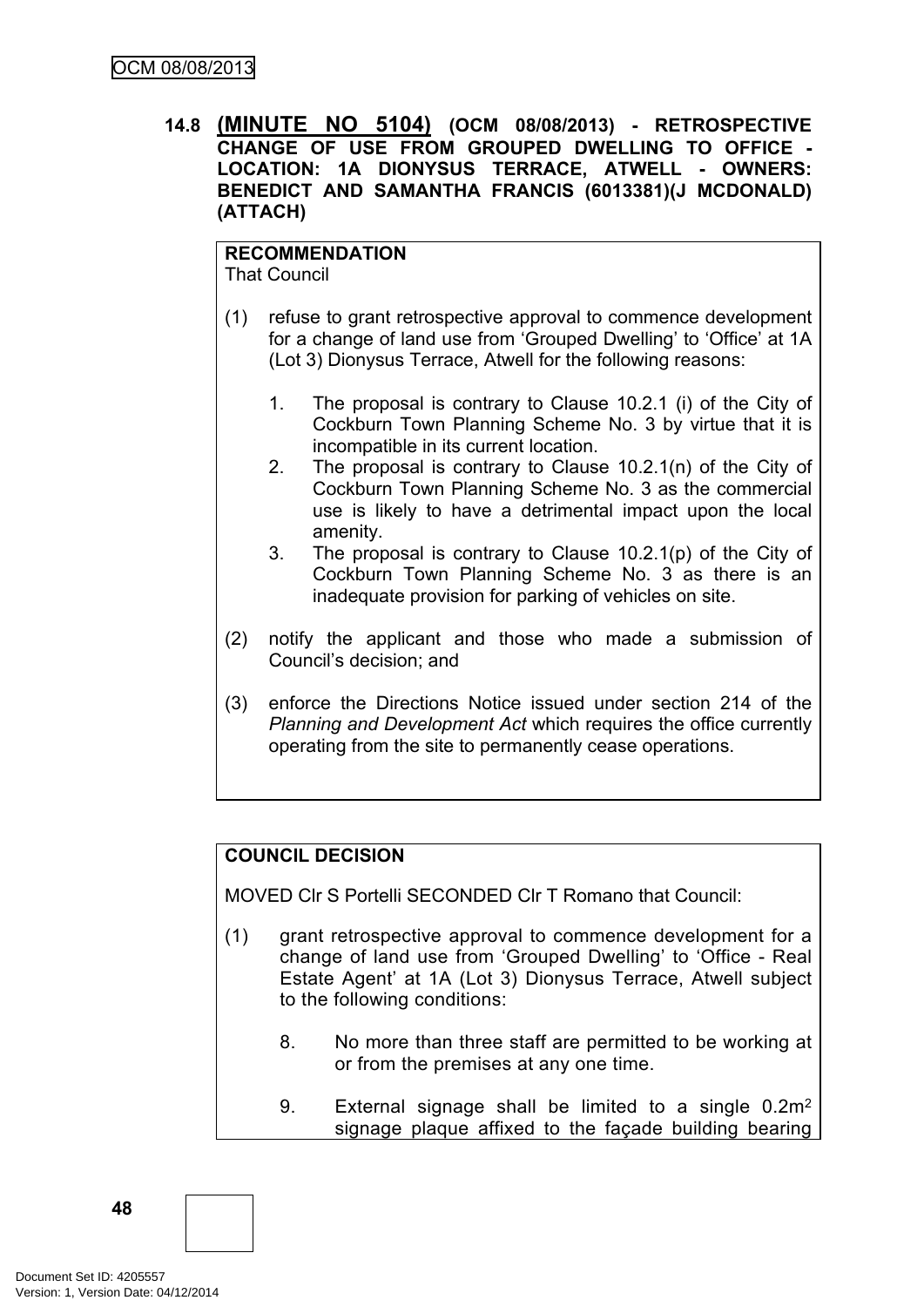the company name. No other signage or advertising is permitted. All existing advertising, including property listings are to be removed.

- 10. Customer attendance at the premises shall be limited to no more than one customer at any one time. All customer attendance at the premises must be arranged by prior appointment only. All such appointments are to have a minimum 10 minute gap in between appointments.
- 11. No client meetings are to be scheduled on-site between the hours of 7:30am to 9:00am and 2:00pm to 3:30pm Monday to Friday (excluding school holidays).
- 12. The two car parking bays inside the garage shall be kept free of obstruction and made available for car parking purposes at all times.
- 13. No car parking or vehicle access is permitted within the street verge or footpath, surrounding the subject premises.
- 14. The use of the premises as a Real Estate Agents Office is granted on a temporary basis only and must cease within two years of the date of this approval, following which time the use of the premises shall revert to Residential use. At the cessation of the use as a Real Estate Agent Office the landscaping shall be re-instated with all additional paving to be removed.
- (2) notify the applicant and those individuals or parties, who have made a submission in relation to this matter, of Council's decision.

**CARRIED 7/1**

# **Reason for Decision**

The property was zoned mixed use. This was a well-intentioned philosophy by Landcorp of trying to create localised employment hubs and minimise travelling to work. The only act of non-compliance was that in this "mixed use" abode nobody was staying at the office. To withdraw their use is punitive in the extreme. They do intend to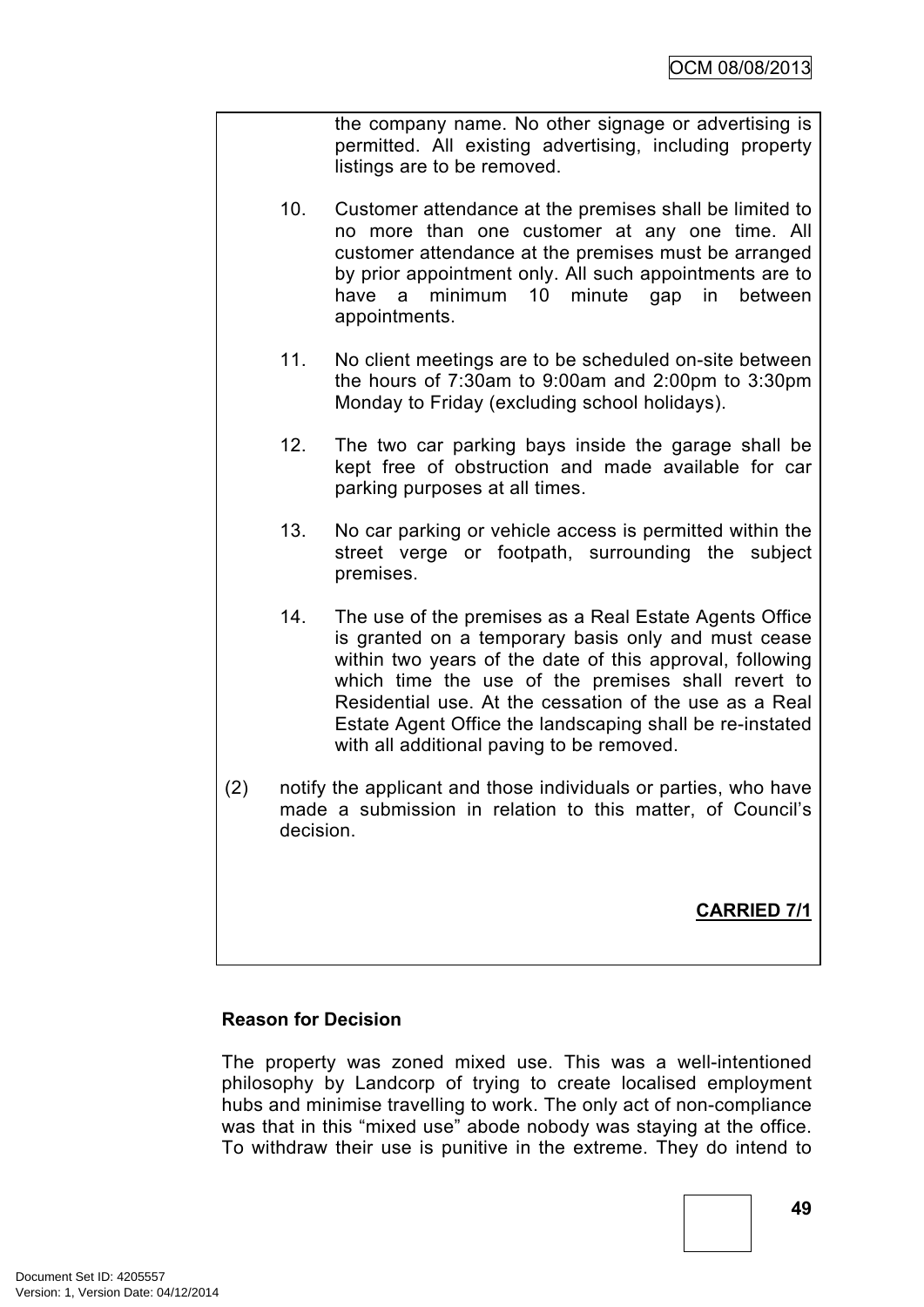shift to a commercial centre in the future, so in the interim we should allow them to continue. They have demonstrated how they can minimise traffic during the peak times of dropping off and picking up of students at Harmony P.S. by working appointment times.

### **Background**

### Subject Land

The subject land is located at No. 1A Dionysus Terrace in Atwell on the corner of Aurora Drive opposite Harmony Primary School. The site is developed with a single storey grouped dwelling on a strata lot which is 214m<sup>2</sup> in size. The grouped dwelling is one of a group of three dwellings all within the same ownership.

Adjacent to the subject site within the Aurora Drive Road Reserve is the Harmony Primary School drop off and pick up car parking area. There are also some other street parking embayments to the south of the subject site on the eastern side of the Aurora Drive road reserve.

#### **History**

In January 2011, the City approved under delegated authority the development of three grouped dwellings at 65 Aurora Drive, Atwell. The land was subsequently strata titled into three strata lots, 1A, B and C Dionysus Terrace.

In May 2012, the City issued approval for the owners of 1C Dionysus Terrace to operate a Home Business (Real Estate Sales) from the premises.

In the second half of 2012 the City became aware that the owners were no longer living at the premises and therefore the land use operating at the premises was no longer being use as a residence.

On 8<sup>th</sup> November 2012 the owners were issued a Section 214 notice under the *Planning and Development Act 2005* directing them to cease using the premises as an Office within 28 days of that notice.

An application for a change of use from 'grouped dwelling' to 'office' was submitted by the owners in November 2012 during the 28 day notice period.

The initial assessment of the proposal revealed that the subject land had been developed contrary to the original planning approval for three grouped dwellings. Specifically, landscaping had not been installed and paving far exceeded what was demonstrated on the plans.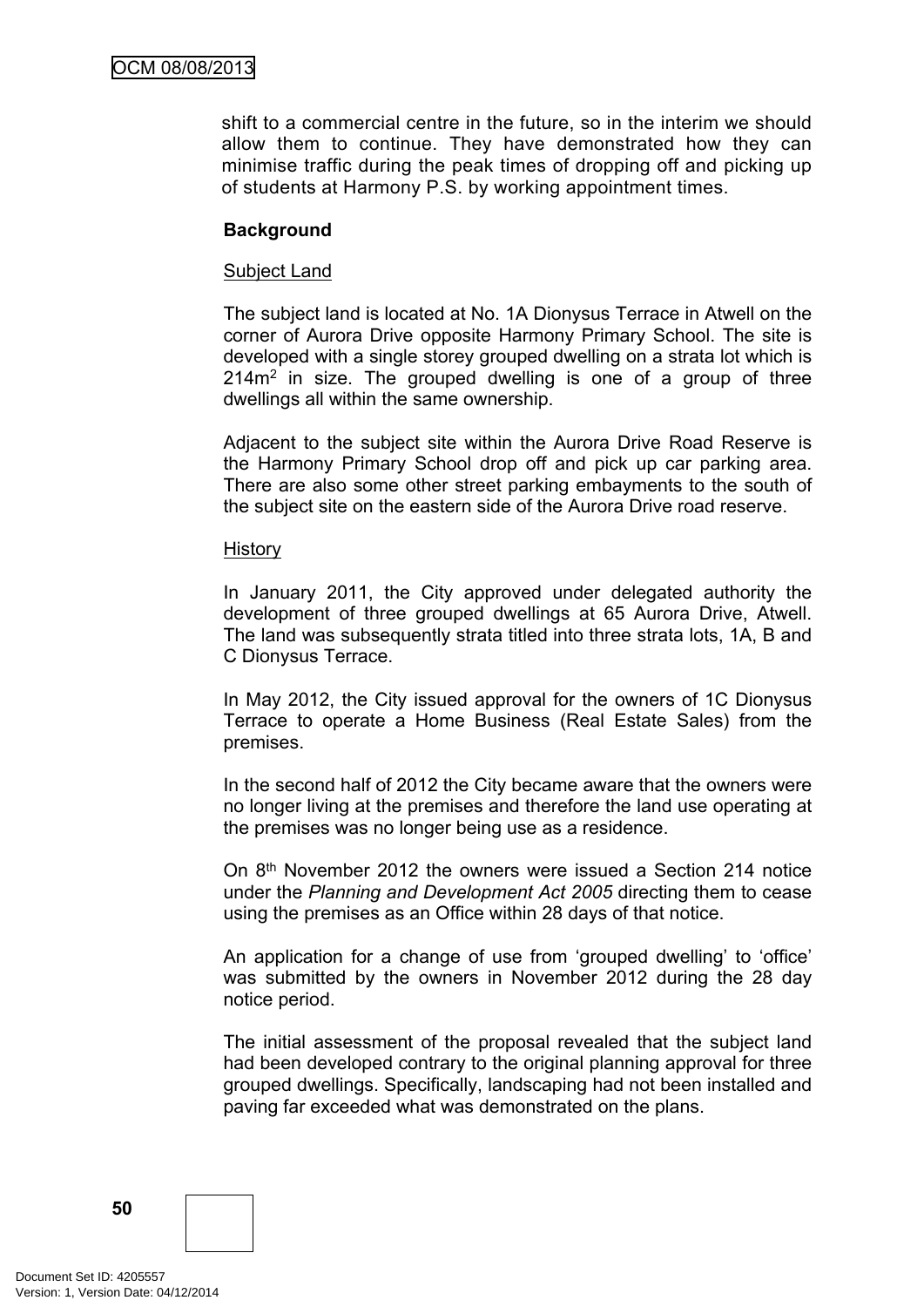In accordance with the provisions of clause 8.3.2 of Town Planning Scheme No. 3, the applicant was advised that since there were outstanding development conditions, the City would not consider the current application until such time as landscaping had been installed to the City's satisfaction.

A landscaping theme was agreed upon and the works have now been undertaken. As the works are now completed the current application can now be considered.

## **Submission**

The application is for a change of land use from 'grouped dwelling' to 'office'. The owners operate a Harcourt's real estate agent franchise. Their agreement states they must limit their sales to residential properties only. In addition, their application states that:

- Currently only 2 staff on site however there is potential to grow to 5 – 6 staff in the next 12 months.
- No client meetings will be scheduled on site between school peak hours to avoid traffic congestion.
- Office hours are generally Monday to Friday only with some scheduled appointments on Saturdays and Sundays.
- Street parking is available on Aurora drive to accommodate client visits.

The subject site is provided with parking for two vehicles within the double garage consistent with residential requirements. There is insufficient area on the driveway for parking given the small street setback. Vehicles parked on the driveway would be predominantly parked on the crossover and not wholly within the lot boundary. Thus the site can only provide parking for two vehicles.

The plans submitted indicate that three additional vehicles could park parallel to the dwelling within the front setback area however this arrangement is not feasible given the area has recently been developed with the required landscaping and vehicles could not manoeuvre into the positions indicated on the plan. The proposed parking arrangements therefore do not comply with the scheme or design requirements.

# **Report**

# Land Use and Zoning

The subject land is zoned "Development" under the City of Cockburn Town Planning Scheme No. 3. The Development zone is one in which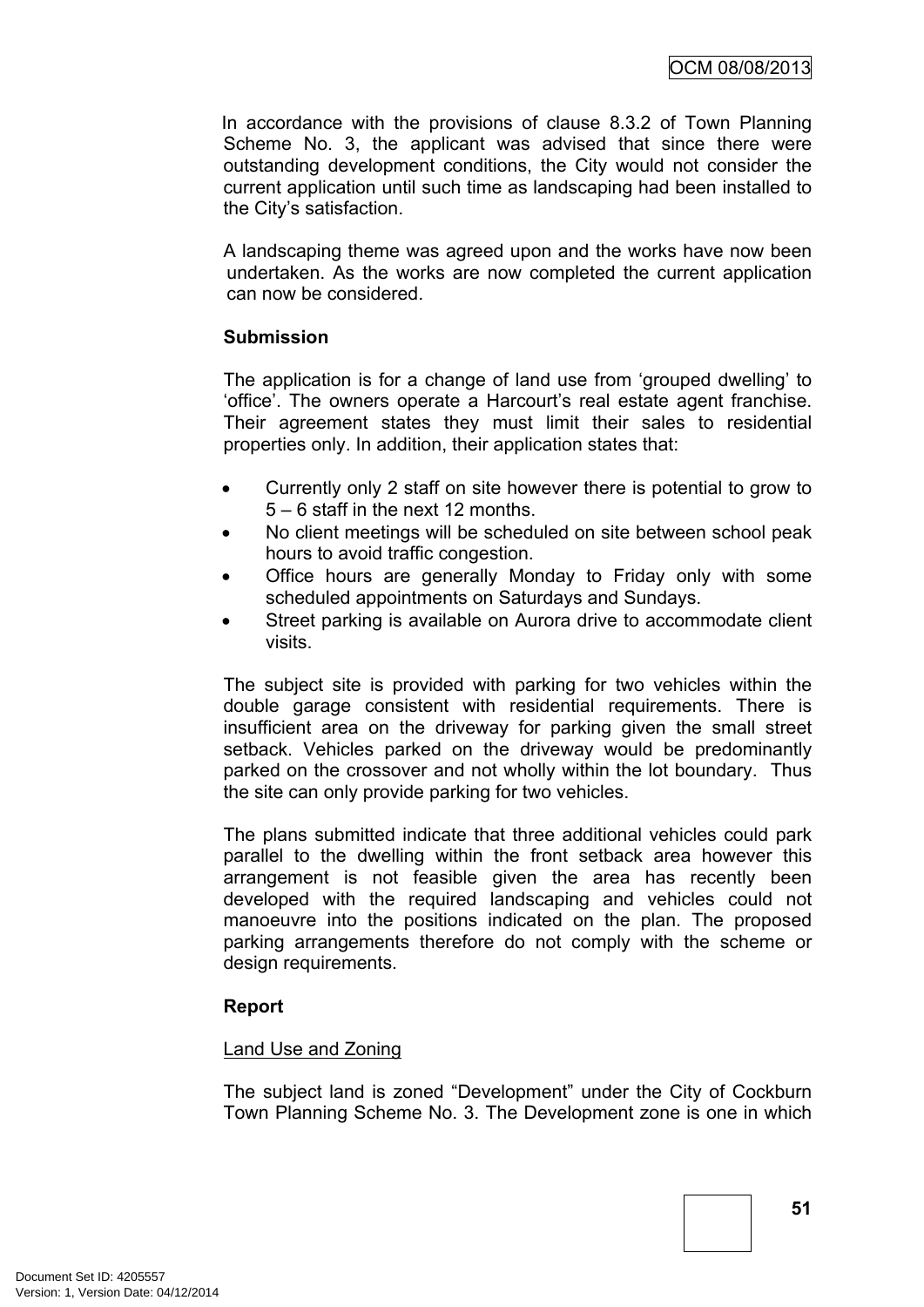Council must adopt a local structure plan to guide the further subdivision and / or development.

The Harvest Lakes Structure Plan was adopted in 2006. The Structure Plan designates the subject land as 'Mixed Use R40'. The Structure Plan text explains that the provision of some mixed use development in close proximity to the proposed Harvest Lakes Village Centre was an initiative to meet the objectives of an employment study prepared for the WAPC in 1997 that recommended additional office space to encourage local employment opportunities.

Notwithstanding the objectives of the Structure Plan, all the land contained within the 'Mixed Use' area in question (which comprised three lots only) was developed with low density residential homes, specifically two single houses and three grouped dwellings.

'Mixed Use' is not a zone under the City of Cockburn Town Planning Scheme No. 3. Mixed Use is a planning term generally used to describe a mix of commercial and residential land use – ideally in the one development usually comprising apartments over ground floor commercial uses. It is not clear why the land was given a land use designation that did not relate to the current town planning scheme zones.

The proposed land use 'Office' is an 'A' use in the Residential zone which is a use not permitted without first being advertised and granted planning approval). 'Office' is a permitted use in the City's Commercial Zones.

However, as stated above, the subject land is zoned Development and does not have either a residential or commercial zoning under the Structure Plan as it is designated 'Mixed Use'.

The land use 'Office' under Town Planning Scheme No. 3 means: "*premises used for the administration, clerical, technical, professional or other like business activities".* Offices require car parking bays to be provided at a rate of 1 car bay per 50m<sup>2</sup> of Gross Leasable Area (GLA). The GLA of the premises (including store, garage and porch) is 136m<sup>2</sup> therefore a minimum of 3 bays are required to be provided on site.

#### **Advertising**

The current application was advertised to the four nearest neighbours for comment. Two submissions opposing the proposal were received. The issues raised in the objections are summarised as follows: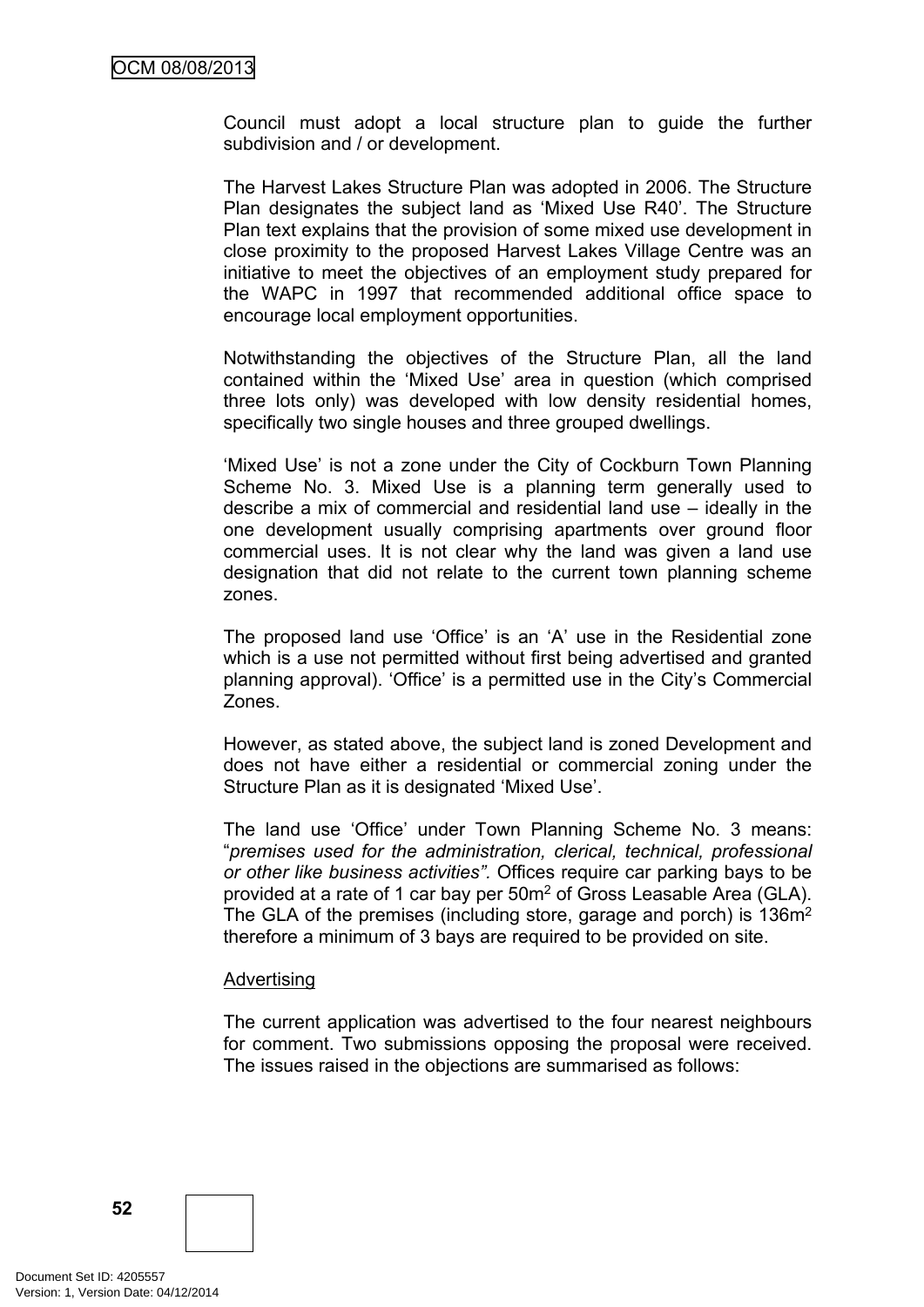| <b>Table of Issues Raised in Submissions</b>                                                                              |                                                                                                                                                                                         |  |
|---------------------------------------------------------------------------------------------------------------------------|-----------------------------------------------------------------------------------------------------------------------------------------------------------------------------------------|--|
| <b>Issue Raised</b>                                                                                                       | <b>Officer Response</b>                                                                                                                                                                 |  |
| Harvest Lakes is a residential area,<br>not a commercial area and has<br>been marketed as such                            | Comment Noted, actual zoning in<br>Structure Plan is 'Mixed Use'<br>land<br>whereas<br>been<br>has<br>developed<br>for<br>residential<br>purposes.                                      |  |
| On street parking nearby is at<br>capacity during school peak hours                                                       | Proposed use will impact on<br>street parking availability.                                                                                                                             |  |
| What will prevent the two other<br>in the strata<br>dwellings<br>scheme<br>becoming<br>commercial<br>premises<br>also?    | Development Approval<br><b>is</b><br>required for any change of use<br>and any proposal<br>must<br>be<br>considered<br>on<br>its<br>individual<br>merits.                               |  |
| zoned<br>for<br>Land<br>commercial<br>development in Atwell should have<br>priority for commercial development            | Noted, the land is zoned Mixed<br>Use in the Structure Plan and<br>this typically means a range of<br>uses on the land<br>comprising<br>residential<br>commercial<br>and<br>activities. |  |
| property that abuts<br>Residential<br>higher<br>commercial<br>property pay<br>insurance premiums and are also<br>devalued | Notes, however this is not a<br>matter that relates to Planning<br>principles.                                                                                                          |  |
| should not operate<br>in<br><b>Business</b><br>residential area as this increases<br>traffic and creates parking problems | Noted, the land is zoned Mixed<br>Use in the Structure Plan and<br>this typically means a range of<br>uses on the land<br>comprising<br>residential<br>and<br>commercial<br>activities. |  |

### **Officer Assessment**

### *Statutory Framework*

The planning framework applicable to the land under the structure plan is not clear. It can be surmised that the strategic objective was that the land be developed with mixed use commercial / residential development however this did not eventuate in the built form and the land was developed with purely residential buildings. Owners of the adjoining and land nearby would therefore have a reasonable expectation that the land would remain residential in use.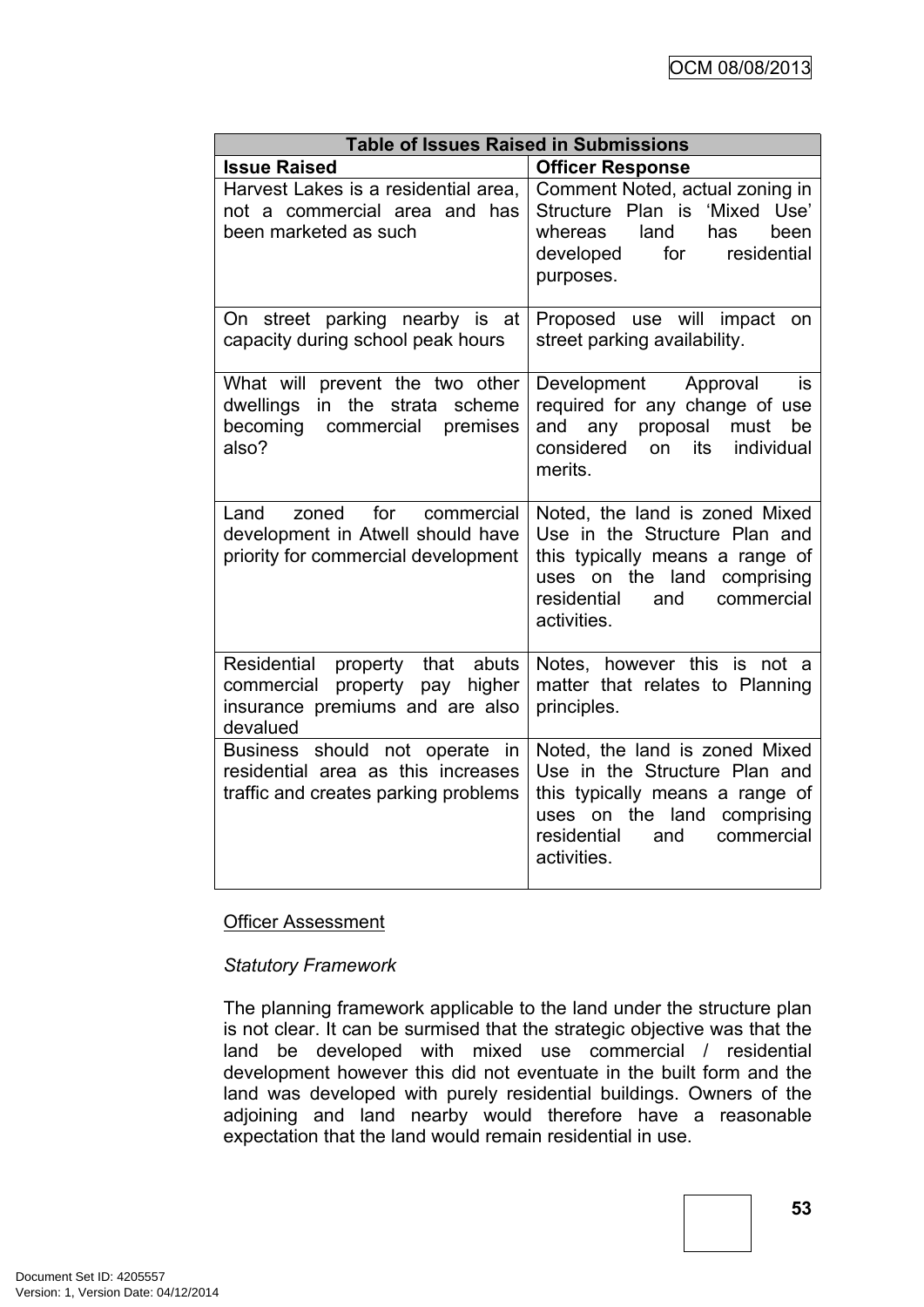#### *Parking*

The proposed Real Estate Agency land use is considered to be a destination use. In other words, patrons and clients will drive to the premises with the sole and specific intent to utilise its services and require car parking facilities. It is therefore a business that relies on customer parking.

There is sufficient parking for only two car bays on the subject land which is a technical shortfall of 1 bay. It is a requirement of any development that parking be accommodated wholly on site. Approving a short fall or agreeing to verge parking is conferring a benefit on this particular use that is not generally available for other commercial land uses. The on-street car bays in this area are also either at capacity during peak times or set aside for the benefit of nearby residences as residential visitor bays.

On a visit to the site, council staff observed two Harcourt's branded vehicles parked on the verge driveway in front of the garage. There were no spaces therefore, for visitors to park. There were also two unmarked vehicles parked adjacent to the subject land in the school's exclusive pick up / drop off bays. These vehicles appeared to be vehicles owned by staff at the office. Vehicles of the same description can be observed on the City's latest aerial imagery parked in the same positions.

The businesses' website indicates that it now has 6 employees– two of whom are the owners. Assuming the owners have one vehicle between them and the other employees each has a vehicle; this would imply a parking requirement for at least five cars just for staff.

The statutory planning department has traditionally considered real estate agencies as 'offices' for the purpose of definition under the town planning scheme however, it is the department's experience that the car parking requirement of 1 bay for 50m<sup>2</sup> of gross leasable area for offices is severely deficient when applied to real-estate agents because of the high volume of customers and agents coming and going from these premises.

It is considered that the proposed use could not contain the required car parking on site and that the proposed us of Office is not applicable and the use should be defined as a 'shop' a shop allows for the provision of services of a personal nature which would include the sale of properties. Shop attracts a parking requirement of 1 bay per 12m2 of net leasable area. In this case use would require the provision of 12 car parking bays.

It is considered that the proposed use be considered a Shop.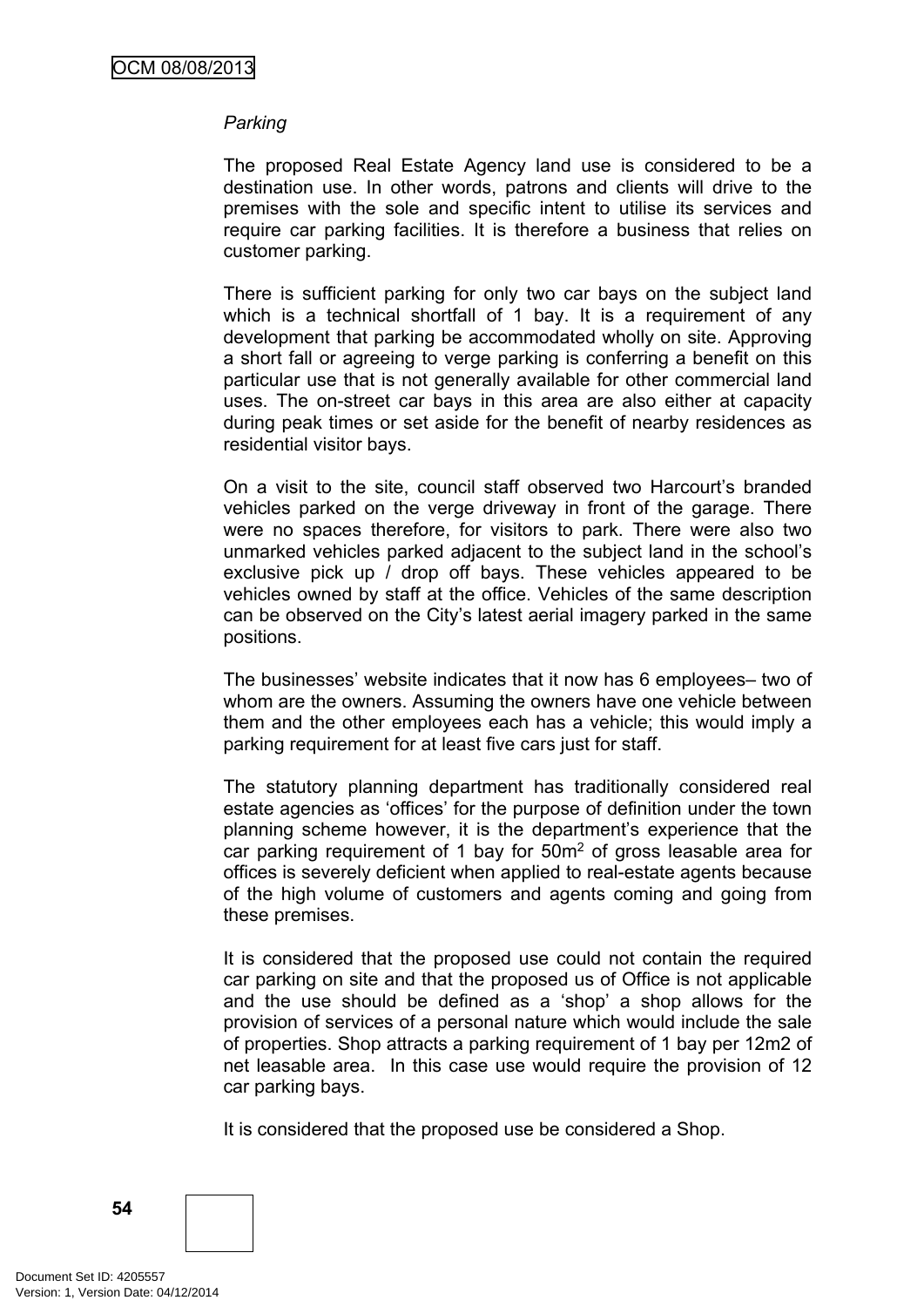## *Commercial Hierarchy*

Of the issues raised by the submitters, staff agree that the land use should ideally be located within a commercial area such as the Harvest Lakes Village Centre which is less than a kilometre to the south west of the current location and is soon to be developed. It is desirable for all commercial uses to be within a centre so they may share customers and parking facilities, are convenient for the public to access, and so that traffic and amenity impacts may be managed and contained.

### **Conclusion**

It is recommended that the application or retrospective approval to commence development for change of use from Residential to Office (Real Estate Agent) be refused. Refusal is recommended as the site use is proposed at a premises that is not suitable for the use by way of insufficient parking, scale of operation and impact on the amenity of the immediate area.

## **Strategic Plan/Policy Implications**

# **Growing City**

 Development that is soundly balanced between new and existing areas.

# **A Prosperous City**

• Promotion and support for the growth and sustainability of local businesses and local business centres.

### **Legal Implications**

N/A

### **Community Consultation**

Neighbour consultation is discussed in the report above.

## **Attachment(s)**

- 1. Location Plan
- 2. Grouped Dwelling Floor Plan
- 3. Application for Change of Use
- 4. Harvest Lakes Structure Plan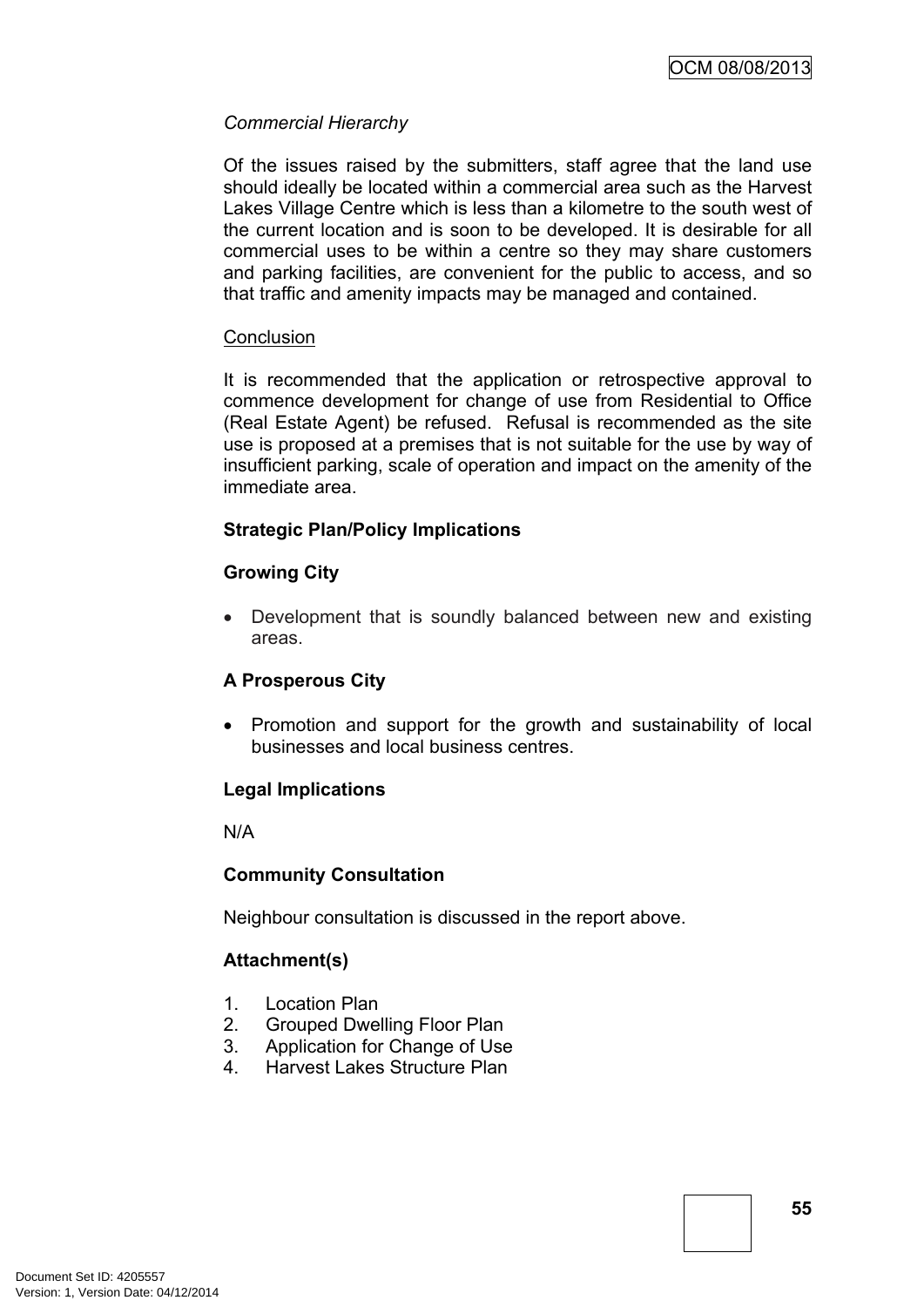## **Advice to Proponent(s)/Submissioners**

The Proponent(s) and those who lodged a submission on the proposal have been advised that this matter is to be considered at the 8 August 2013 Council Meeting.

#### **Implications of Section 3.18(3) Local Government Act, 1995**

Nil.

### **15. FINANCE AND CORPORATE SERVICES DIVISION ISSUES**

### **15.1 (MINUTE NO 5105) (OCM 08/08/2013) - LIST OF CREDITORS PAID - JUNE 2013 (076/001) (N MAURICIO) (ATTACH)**

#### **RECOMMENDATION**

That Council adopt the List of Creditors Paid for June 2013, as attached to the Agenda.

## **COUNCIL DECISION**

MOVED Clr C Reeve-Fowkes SECONDED Clr T Romano that the recommendation be adopted.

**CARRIED 8/0**

### **Background**

It is a requirement of the Local Government (Financial Management) Regulations 1996, that a List of Creditors be compiled each month and provided to Council.

#### **Submission**

N/A

### **Report**

The List of Accounts for June 2013 is attached to the Agenda for consideration. The list contains details of payments made by the City in relation to goods and services received by the City.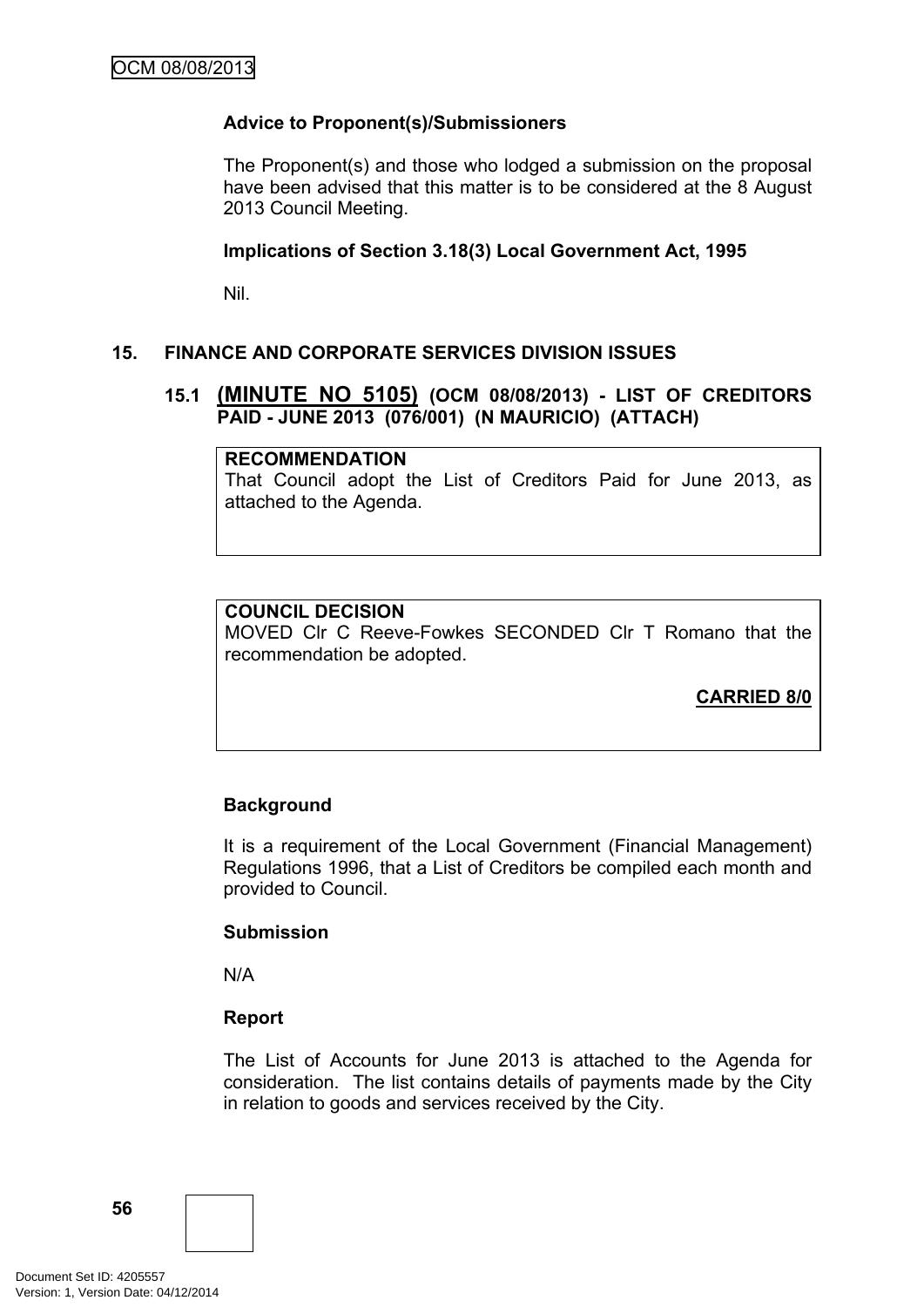# **Strategic Plan/Policy Implications**

## **Leading & Listening**

- Effective and constructive dialogue with all City stakeholders.
- A responsive, accountable and sustainable organisation.

## **Budget/Financial Implications**

N/A

# **Legal Implications**

N/A

# **Community Consultation**

N/A

# **Attachment(s)**

List of Creditors Paid – June 2013.

# **Advice to Proponent(s)/Submissioners**

N/A

**Implications of Section 3.18(3) Local Government Act, 1995**

Nil.

# **15.2 (MINUTE NO 5106) (OCM 08/08/2013) - STATEMENT OF FINANCIAL ACTIVITY AND ASSOCIATED REPORTS - JUNE 2013 (071/001) (N MAURICIO) (ATTACH)**

# **RECOMMENDATION**

That Council

- (1) receive an interim Statement of Financial Activity and associated reports for June 2013, as attached to the Agenda; and
- (2) continue to apply a materiality threshold of a \$100,000 variance from the appropriate base amount for 2013/14 financial year in accordance with Financial Management Regulation 34(5).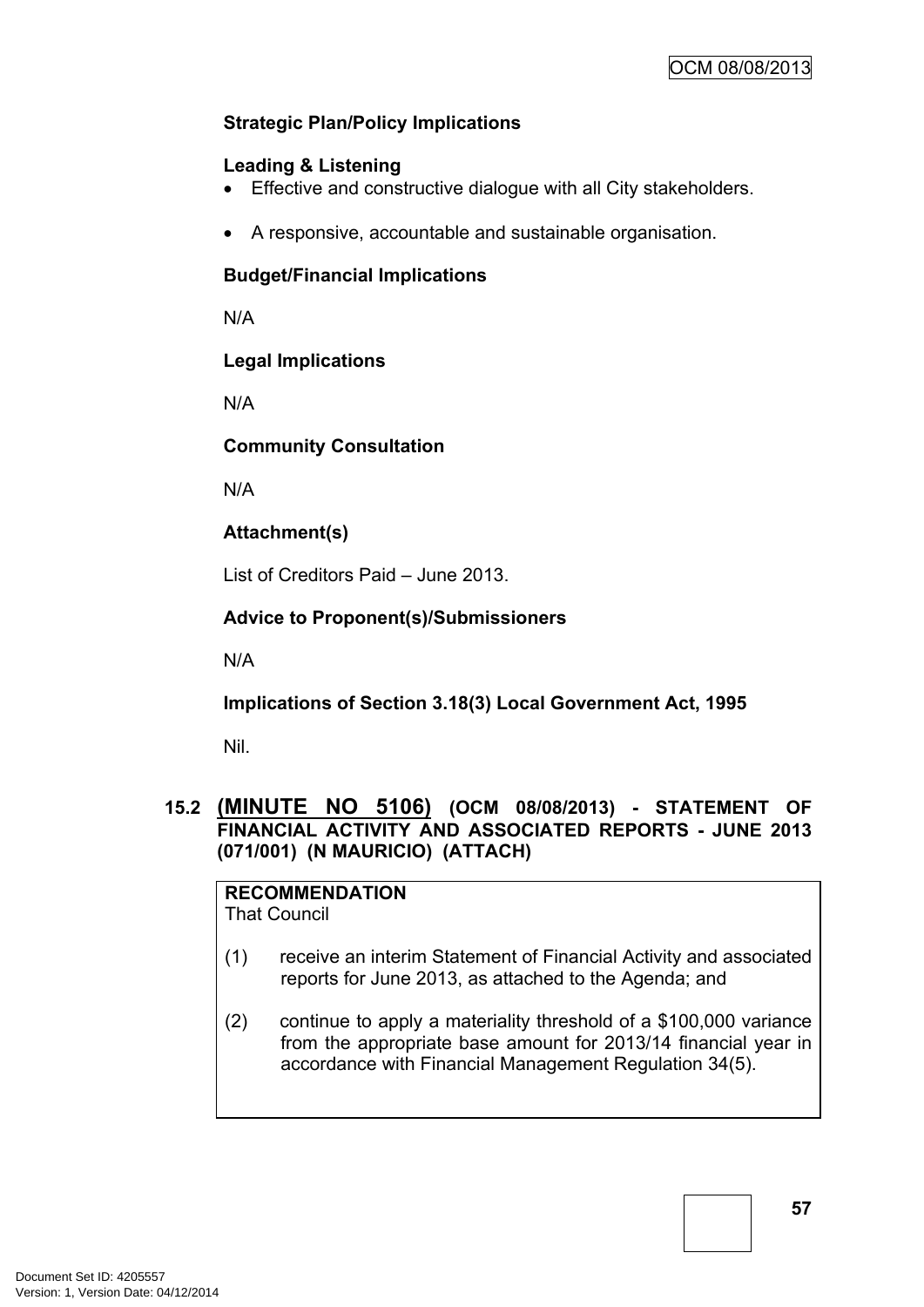## **COUNCIL DECISION**

MOVED Clr C Reeve-Fowkes SECONDED Clr T Romano that the recommendation be adopted.

# **CARRIED 8/0**

## **Background**

Regulations 1996 prescribes that a local government is to prepare each month a Statement of Financial Activity.

Regulation 34(2) requires the Statement of Financial Activity to be accompanied by documents containing:–

- (a) details of the composition of the closing net current assets (less restricted and committed assets);
- (b) explanation for each material variance identified between YTD budgets and actuals; and
- (c) any other supporting information considered relevant by the local government.

Regulation 34(4)(a) prescribes that the Statement of Financial Activity and accompanying documents be presented to Council within 2 months after the end of the month to which the statement relates.

The regulations require the information reported in the statement to be shown either by nature and type, statutory program or business unit. The City chooses to report the information according to its organisational business structure, as well as by nature and type.

Financial Management Regulation 34(5) requires Council to annually set a materiality threshold for the purpose of disclosing budget variance details. To this end, Council has adopted a materiality threshold variance of \$100,000 from the corresponding base amount for the 2012/13 financial year and it is proposed that this continue for the 2013/14 financial year.

### **Submission**

N/A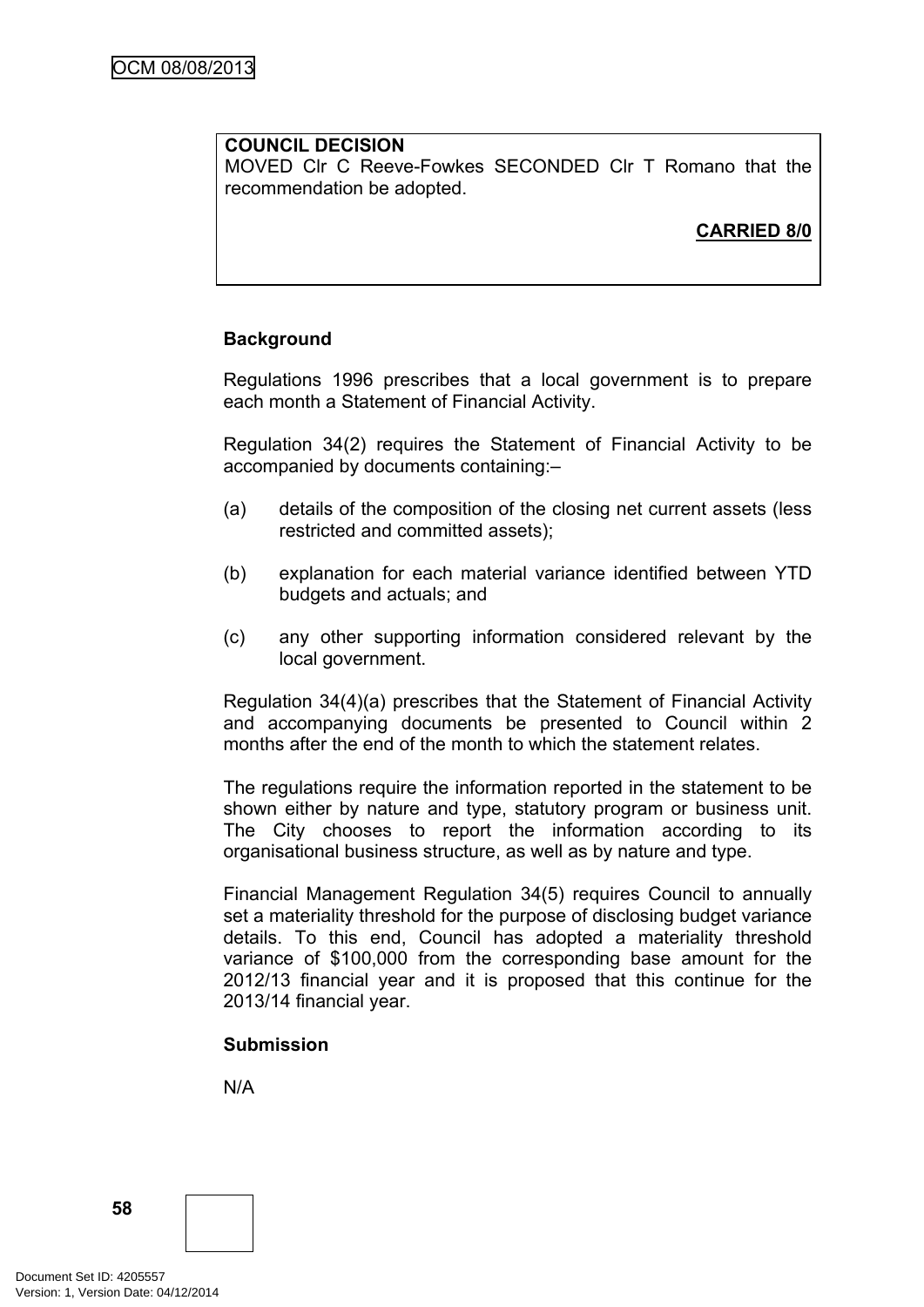## **Report**

Due to ongoing end of financial year (EOFY) processing, the June financial statement being presented to Council is an interim one and subject to final audit. Whilst the current closing budget position is showing a surplus of \$10.0M, this is still to be adjusted by further EOFY processing and includes the funding for carried forward projects.

The final budget position for 2012/13 will be reported to the October Council meeting, along with the associated list of carried forward projects and a final version of the June statement.

#### Closing Funds

The City's interim closing municipal position of \$10.0M mainly comprises budget underspending within the City's capital program and additional operating revenues. A significant proportion of this variance relates to the municipal funding for carried forward capital projects

The revised budget position for closing funds is showing a small \$58k deficit. However, this does not factor in the additional revenue received or savings across the Capex program (net of carried forwards). The closing funds budget position fluctuates throughout the year, as it gets impacted by Council decisions and minor system adjustments. Details on the composition of the budgeted closing position are outlined in Note 3 to the financial report.

### Operating Revenue

Operating revenue at \$119.2M is currently \$3.7M ahead of the full year budget. However, yet to be completed EOFY accrual entries will reduce this variance somewhat.

Significant variances include:

- Building permit fees were \$0.46M under budget due to a greater share of the revenue going to the Building Commission under new legislative requirements.
- Part year rating income came in \$0.6M over budget
- Underground power service charges collected were \$0.3M more than budgeted.
- In home care subsidies received were \$0.4M over budget.

Further details of material variances are disclosed in the Agenda attachment.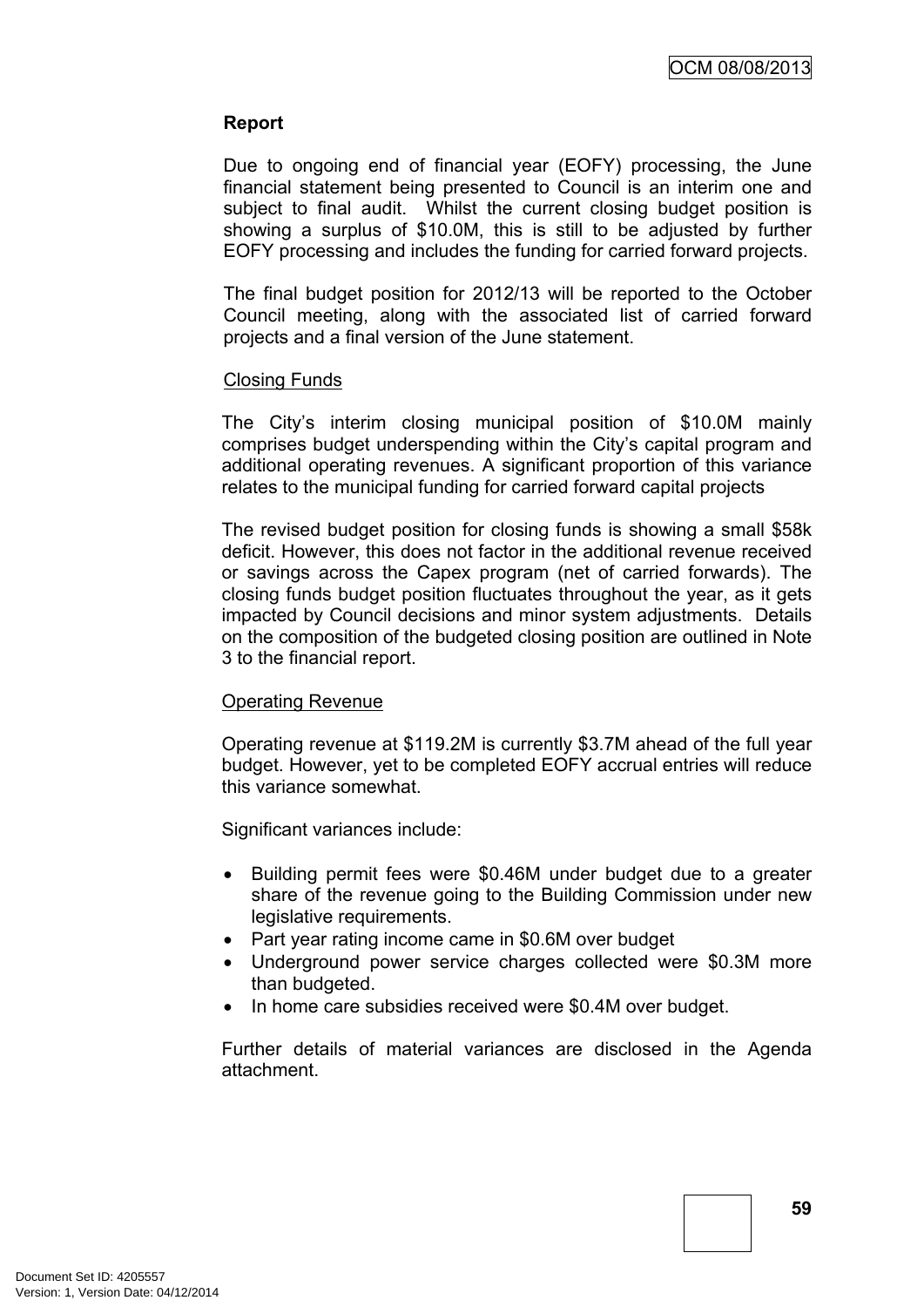## Operating Expenditure

Operating expenditure came in \$1.7M under full year budget at \$105.3M (including depreciation). On a cash basis, the underspend drops to \$1.0M.

Some significant areas contributing to this positive result included:

- Waste collection expenses were \$0.7M below budget primarily due to lesser than anticipated RRRC gate fees incurred to date.
- Environment Services had a net underspend of \$0.3M against their YTD budget.
- Community Services were collectively \$0.7M under budget comprising favourable variances in Community Development (\$0.24M), CoSafe (\$0.15M), SLLC (\$0.20M) and recreation projects (\$0.10M.
- There were savings of \$0.2M in salary costs across Human Services due to the closure of the out of school care programs at Atwell and Harvest Lakes.
- Health Services were \$0.3M under YTD budget primarily due to non-spending on contaminated sites remediation and clean-up activities.
- Libraries costs were \$0.26M below budget due to savings in salary costs.
- Depreciation was \$0.5M below budget overall.

Detracting from the overall positive result is:

- additional landfill levy accrued of \$1.1M to cover the extra charges imposed by the Department of Environment & Conservation.
- \$0.4M in higher operating costs at the HWRP landfill site.
- In-Home & Family Day Care payments are \$0.4M over budget due to higher service take up and are covered by the extra subsidies received.

The following table shows operating expenditure budget performance at a consolidated nature and type level:

| <b>Nature or Type</b><br><b>Classification</b> | Actual  | Amended<br><b>Budget</b> | <b>Variance to</b><br><b>Budget</b> |
|------------------------------------------------|---------|--------------------------|-------------------------------------|
|                                                |         |                          |                                     |
| Emplovee Costs                                 | :39.6M  | \$39.3M                  |                                     |
| <b>Materials and Contracts</b>                 | \$33.4M | \$35.1M                  |                                     |
| rilities                                       | S4 1M   | 4 3M                     |                                     |
| Insurances                                     | -8M     | 1.9M                     |                                     |
| Other Expenses                                 | 9. 1 M  | 88.5M                    |                                     |
| Depreciation (non cash)                        |         |                          |                                     |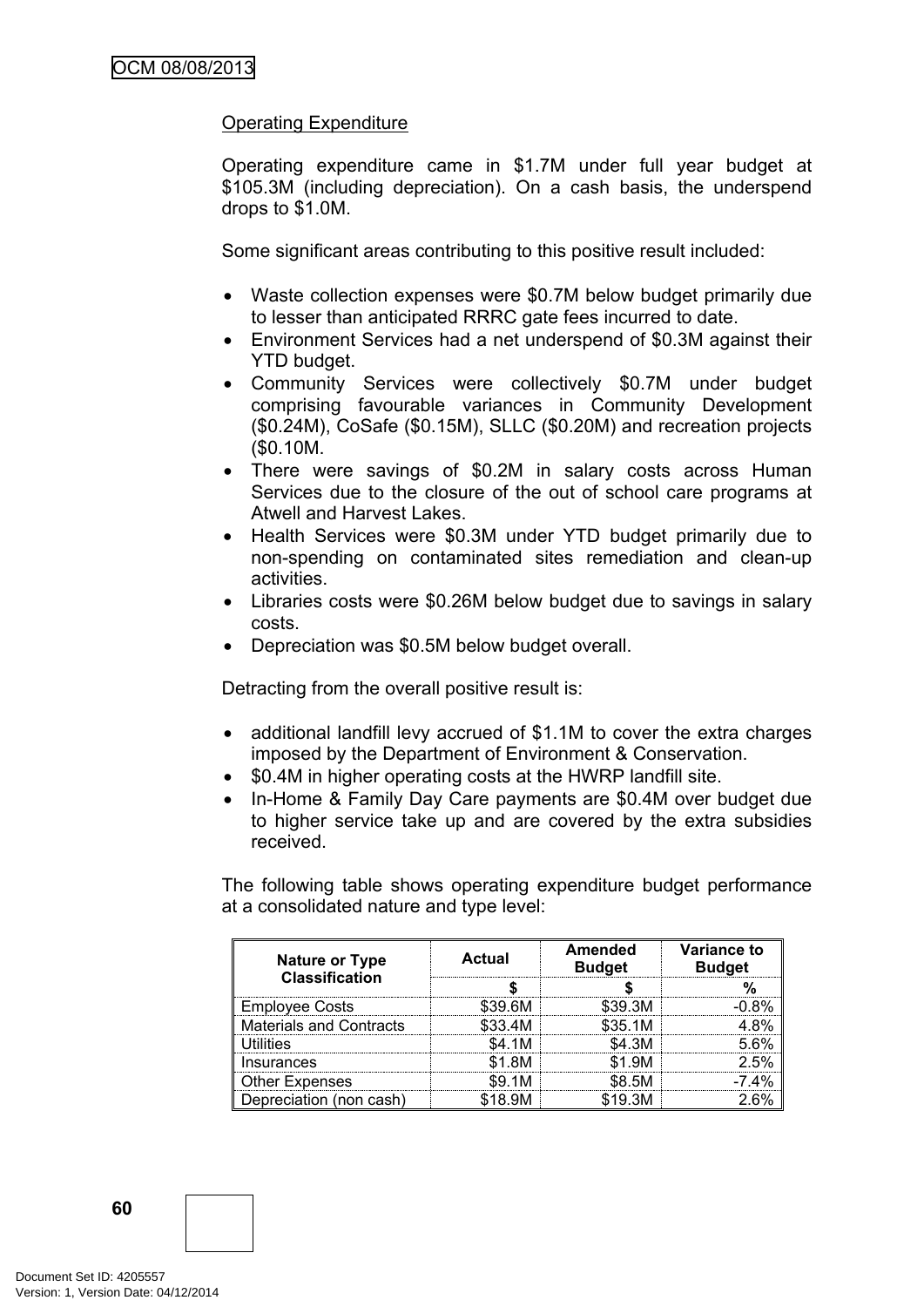Other expenses were adversely impacted by the additional accrual of landfill levy as referred to previously.

## Capital Expenditure

The City's capital budget spend for the year was \$48.3M versus the full year budget of \$75.9M. This represents an under spend of \$27.5M, of which most will be included in the carried forward projects brought to Council in October.

This under spend is spread across the following asset classes:

- Building construction works \$16.4M
- Roads, footpaths & drainage \$5.6M
- Plant & machinery \$0.8M
- Computer infrastructure & software \$1.4M
- Land development and acquisition \$1.6M
- Landfill Infrastructure \$0.4M
- Parks infrastructure development \$1.3M

The significant spending variances by project are disclosed in the attached CW Variance analysis report.

### Capital Funding

Capital funding sources are highly correlated to capital spending and the sale of assets. Given the high underspend within the capital budget, capital funding sources are also showing large variances.

Significant variances include:

- Proceeds from land sales were \$2.1M behind the full year budget, comprising the yet to be completed subdivision of Lot 702 Bellier Place and Lot 65 Erpingham Road and lots 459 & 485 Bourbon St.
- Proceeds from plant and vehicle sales were \$0.1M behind the YTD budget.
- Grants and developer contributions towards roads and buildings projects were collectively \$1.8M below full year budget targets. However, this is related to the under spending in the Capex program and this funding will be included in the carried forwards brought to Council in October.
- Transfers to Reserves are \$2.1M behind budget due to unrealised land sales. Transfers from Reserves are \$19.2M behind budget, consistent with the overall under spend in the capital budget and primarily made up of the GP Super Clinic/Success Library (\$9.8M).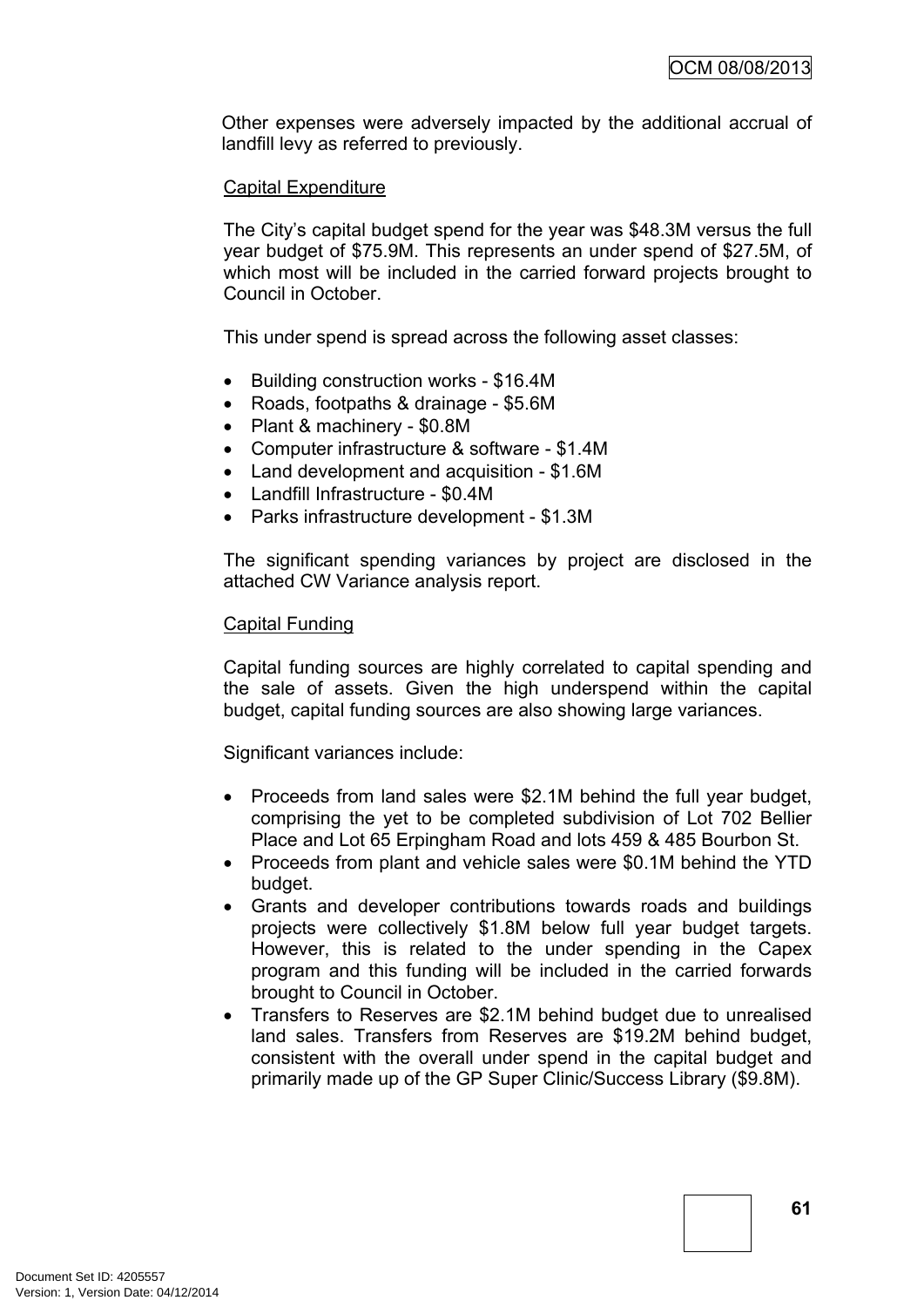#### Cash & Investments

Council's cash and current/non-current investment holdings increased to \$102.2M from \$101.9M the previous month. This is still traditionally high and is due to the delayed spending on capital projects (mainly GP Super Clinic). The loans for the underground power projects and the Emergency Services building were drawn down in June, resulting in the slight increase in cash holdings month on month.

\$76.9M represents the balance currently held in the City's cash backed reserves. \$7.4M represents funds held for other restricted purposes such as bonds, restricted grants and infrastructure contributions. The remaining \$17.9M represents the cash/investment component of the City's working capital, available to fund ongoing operations and commitments.

The City's investment portfolio made a weighted annualised return of 4.52% for the month. This compares very favourably against the adopted benchmark BBSW result of 2.83%.

The majority of investments are held in term deposit (TD) products placed with highly rated APRA (Australian Prudential Regulation Authority) regulated Australian banks. These are predominantly invested for terms ranging between six and twelve months in order to lock in current market rates in a falling interest rate environment. Factors considered when investing include maximising the value offered within the current interest rate yield curve and mitigating cash flow liquidity risks. Whilst the Reserve Bank has reduced interest rates over recent times by 125 basis points (1.25%), the current investment strategy has ensured the negative impact on the City's interest earnings has lagged well behind. Interest earnings of \$5.64M have outperformed the revised full year budget by \$0.11M

#### Description of Graphs and Charts

There is a bar graph tracking Business Unit operating expenditure against budget. This provides a very quick view of how the different units are tracking and the comparative size of their budgets.

The Capital Expenditure graph tracks the YTD capital spends against the budget. It also includes an additional trend line for the total of YTD actual expenditure and committed orders. This gives a better indication of how the capital budget is being exhausted, rather than just purely actual cost alone.

A liquidity graph shows the level of Council's net current position (adjusted for restricted assets) and trends this against previous years.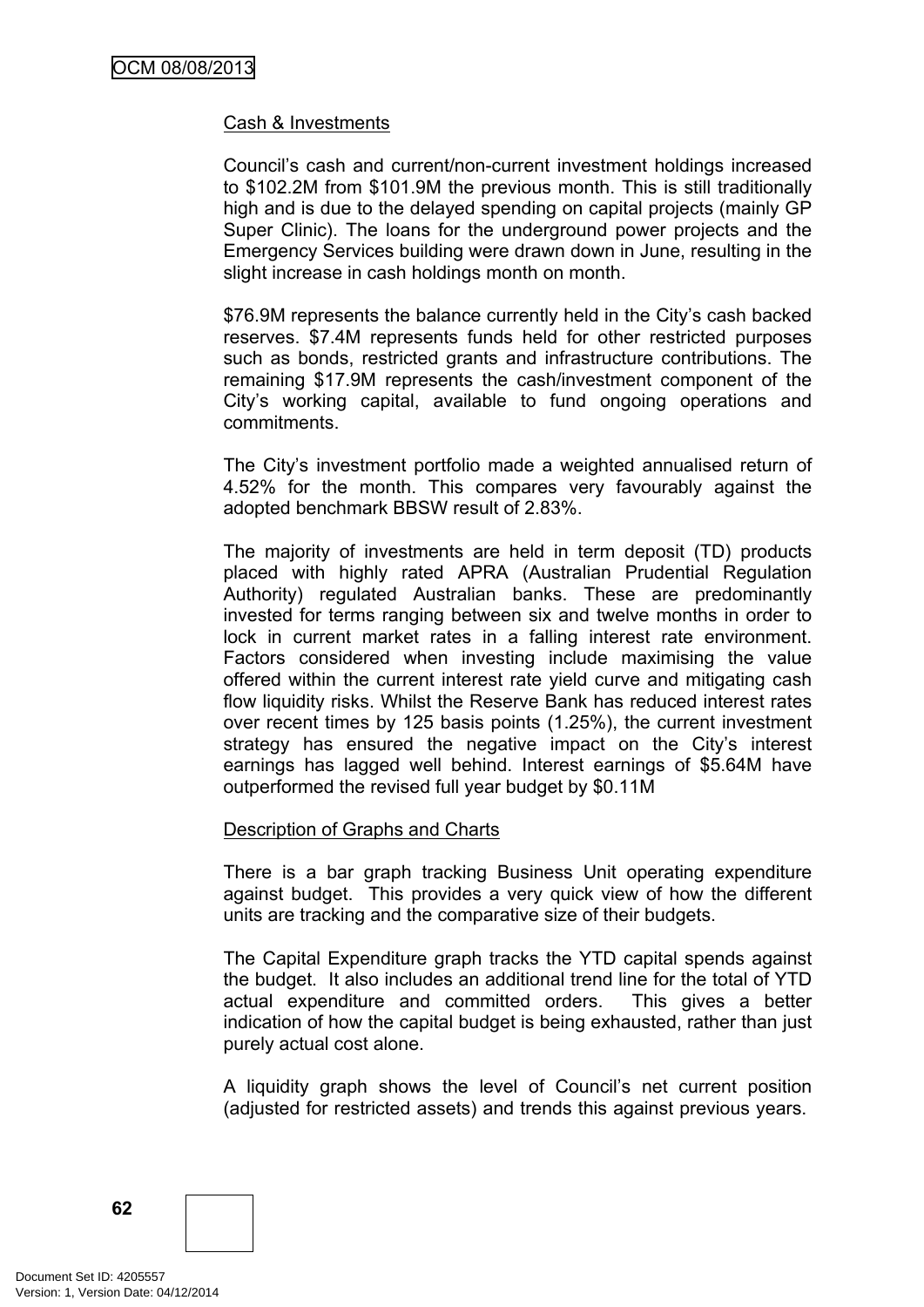This gives a good indication of Council's capacity to meet its financial commitments over the course of the year.

Council's overall cash and investments position is provided in a line graph with a comparison against the YTD budget and the previous year's position at the same time.

Pie charts included show the break-up of actual operating income and expenditure by nature and type and the make-up of Council's current assets and liabilities (comprising the net current position).

## **Strategic Plan/Policy Implications**

### **Leading & Listening**

- A responsive, accountable and sustainable organisation.
- Manage our financial and infrastructure assets to provide a sustainable future.
- A culture of risk management and compliance with relevant legislation, policy and guidelines

### **Budget/Financial Implications**

Material variances identified impact on Council's closing budget position and contribute to the carried forwards to be brought to Council in October 2013.

### **Legal Implications**

N/A

### **Community Consultation**

N/A

### **Attachment(s)**

Statement of Financial Activity and associated reports – June 2013.

### **Advice to Proponent(s)/Submissioners**

N/A

**Implications of Section 3.18(3) Local Government Act, 1995**

Nil.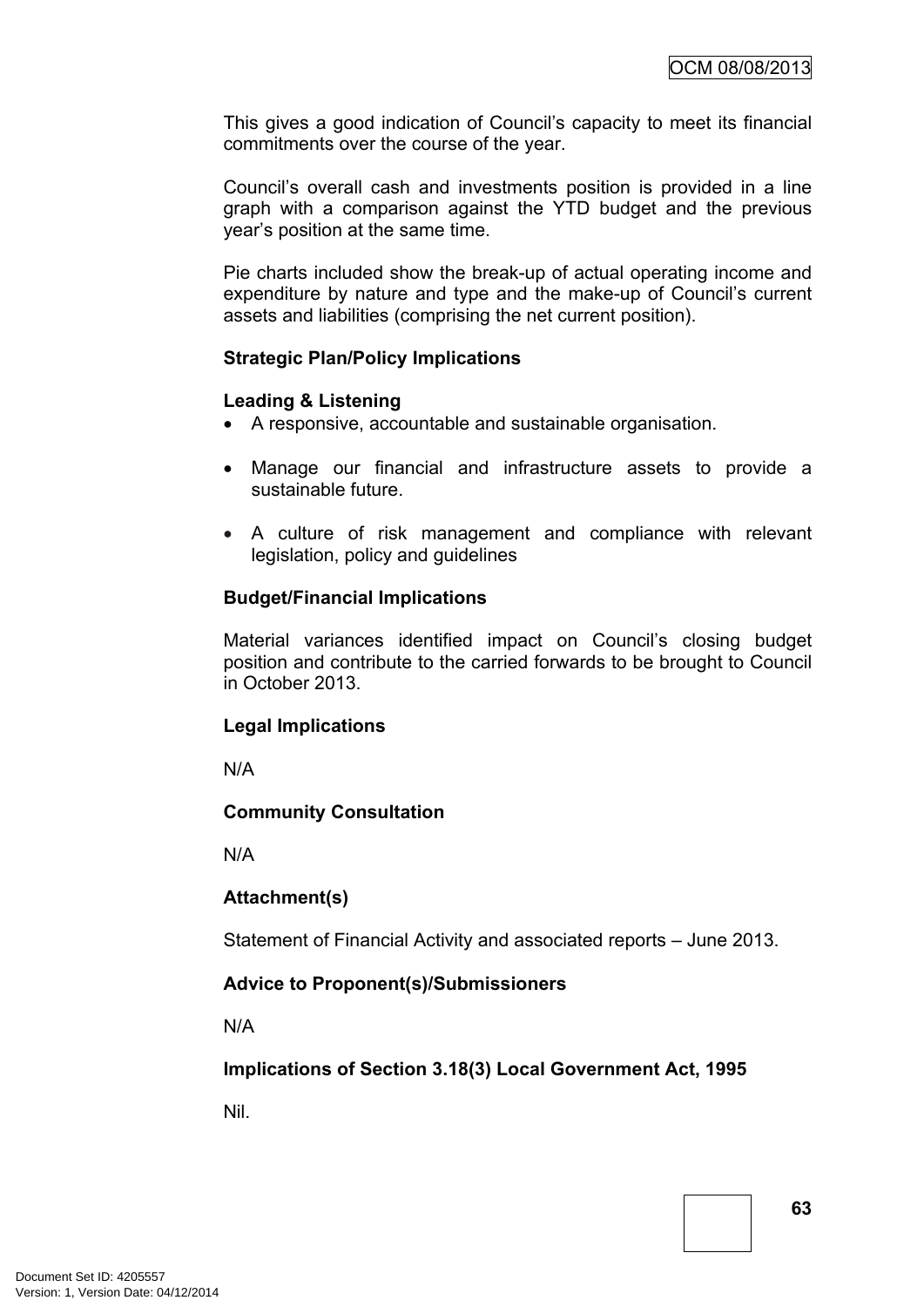## **15.3 (MINUTE NO 5107) (OCM 08/08/2013) - PROPOSED MULTI-STOREY CAR PARK AT COCKBURN CENTRAL (052/005) (S DOWNING) (ATTACH)**

### **RECOMMENDATION**

That Council not proceed with the construction of a paid multi-storey parking facility at Cockburn Central.

## **COUNCIL DECISION**

MOVED Clr C Reeve-Fowkes SECONDED Clr T Romano that the recommendation be adopted.

**CARRIED 8/0**

# **Background**

At the June 2013 Ordinary Meeting of Council, the Council received a report on the possible provision of a multi-storey car park at Cockburn Central. The recommendation from the officer was:

That Council not proceed with the construction of a paid multi-storey parking facility at Cockburn Central.

An alternative recommendation was passed by Council:

- (1) the matter be deferred for further consideration until the August 2013 Ordinary Meeting of Council Meeting to enable further investigation into alternative funding sources for the construction of a paid multi-storey parking station at Cockburn Central; and
- (2) investigate potential alternative construction methodologies for the construction of a paid multi-storey parking station at Cockburn Central which may substantially reduce the capital cost of constructing such a facility.

### **Submission**

N/A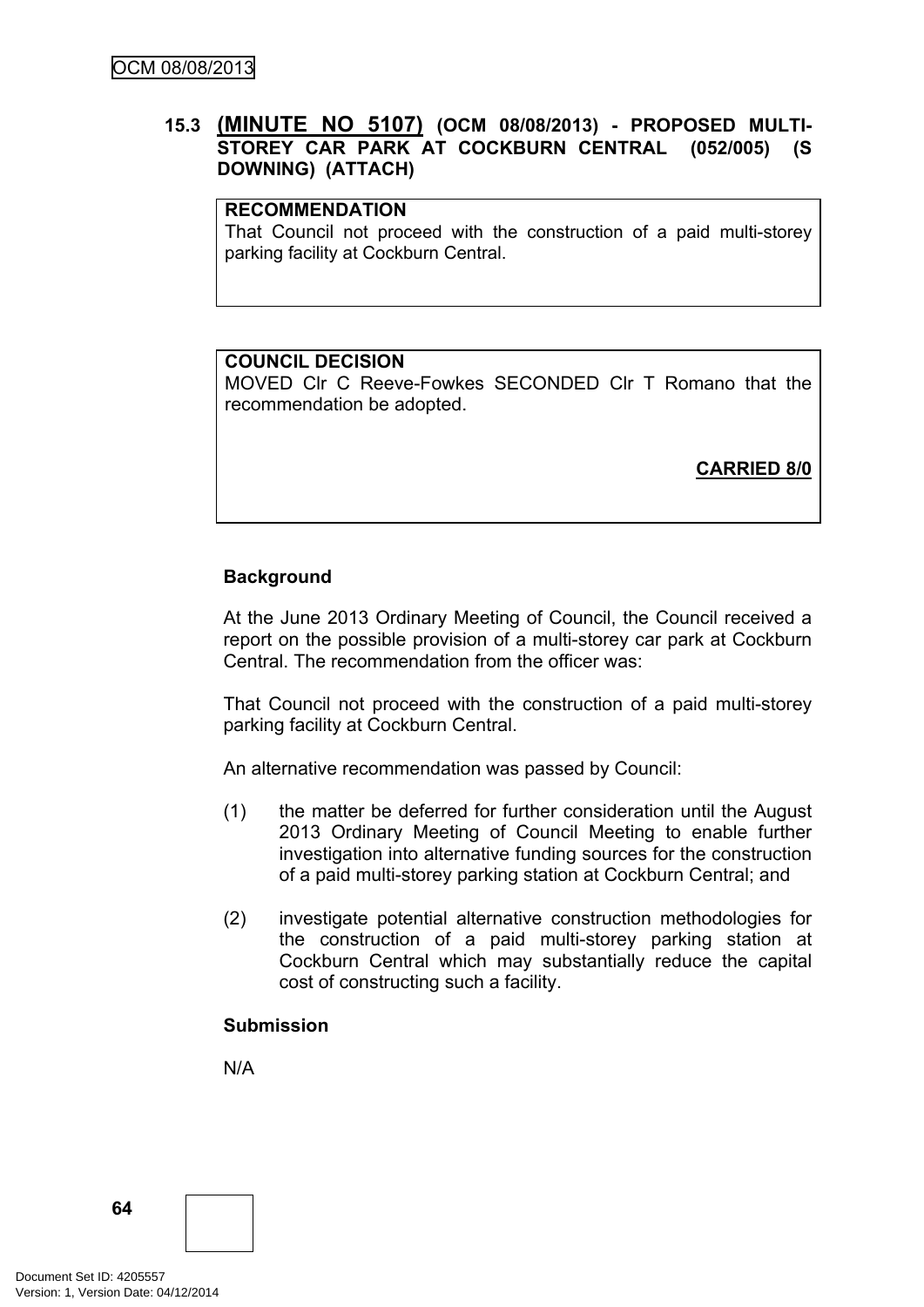## **Report**

The report will firstly address alternative construction methods for constructing multi-storey car parking at Cockburn Central and secondly address the issue of alternative funding sources for either constructing the facility (capital) or operating the facility.

#### Alternative Construction Methods

The report presented to Council in June 2013 proposed constructing the multi-storey car park of concrete, the traditional method in Australia, especially Western Australia. The cost per bay was estimated to be \$35,000 or \$28.5m for an 800 car bay parking facility. This would be a four level building consisting of 200 bays per level with no retail or office type façade (the lowest capital cost identified in the June 2013 report).

#### *Alternative 1 – Multi-storey car park – Steel*

Australia's leading steel producer was contacted to provide an estimate of cost for a multi-storey car park and examples of such facilities in WA. The one example provided is the Collie Street car park in Fremantle. This is a 455 car bay facility on three levels operated by Wilsons. The cost estimate provided verbally was \$25,000 per bay. A question was flagged as to why the cost was similar to concrete and the response was due to the unique nature of the facility, that is, there are very few so there are no economies of scale in producing steel for such facilities. This was confirmed by the operator of the Fremantle facility. The cost was less than concrete but not significantly.

#### *Alternative 2 – Top Deck Parking – Steel*

Top Deck parking is where a ground level parking facility is "topdecked" with a steel structure (single additional level only), doubling the capacity of the existing facility. The cost is \$15,000 per bay. The issue is that it is only doubling the existing parking. So if this was applied to the two existing at grade parking stations (operated by the PTA at Cockburn Central) the number of bays would go from 400 to 800 bays. The benefit of this alternative method is the time to construct. It is estimated that the time to erect is thirty days. The reason is that the actual structure is made off site and delivered on-site like a mechano/lego set. This would clearly reduce down time from 17 months for an 800 car bay facility. These facilities are "ugly" and have no redeeming design features. The added advantage however is that they will cater for the commuter where there is a short window where 800 cars will arrive and depart.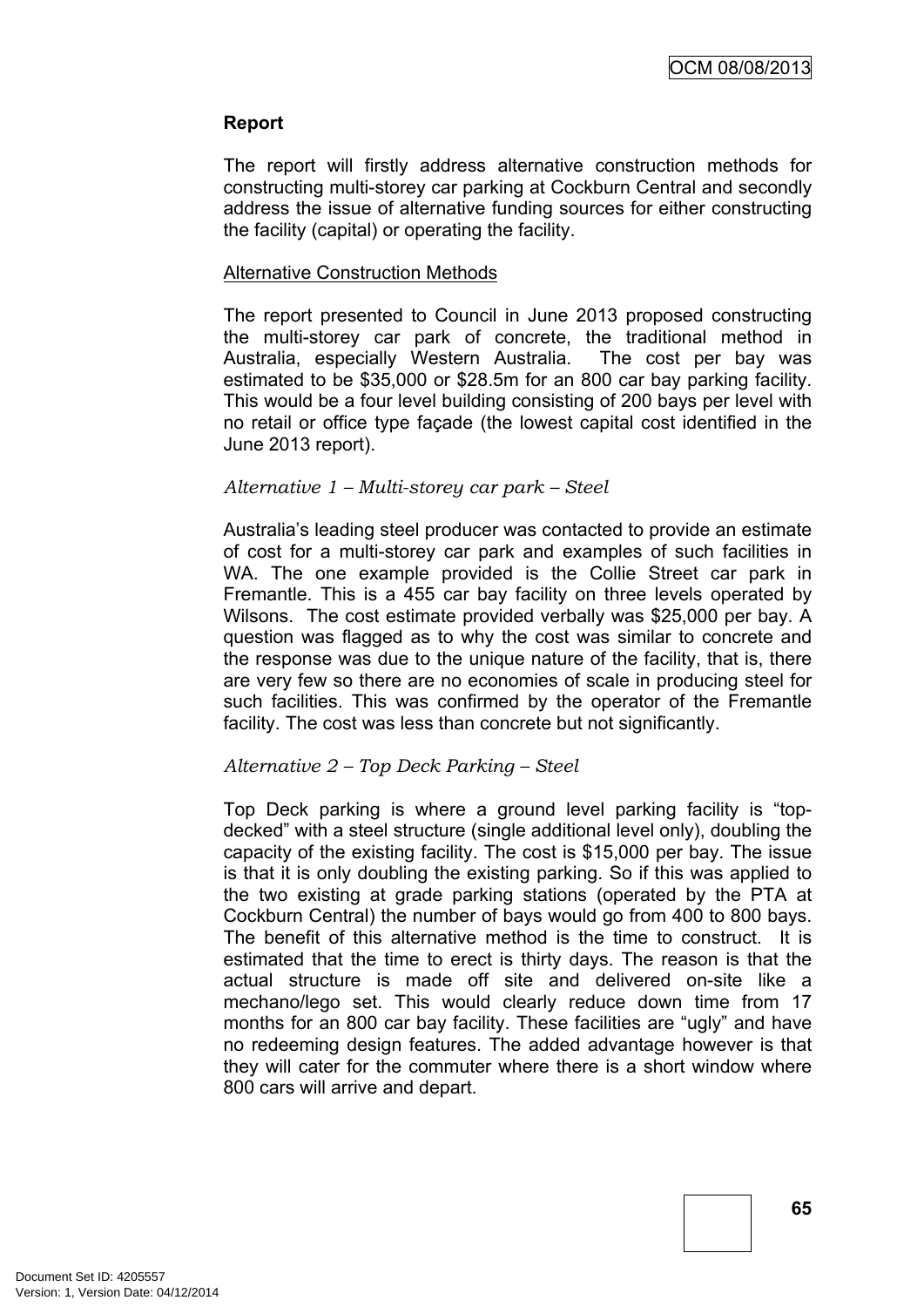Top Deck Parking is popular in UK and Europe for airports, rail stations and shopping centre where there is limited land, existing at grade parking and demand for minimal interruption from users of the relevant facilities. A copy of a brochure is attached.

#### *Alternative 3 – Stacker Car Parking – Steel or concrete*

As the name suggests, this car park stacks cars into a parking facility similar to boat stacking, which is done at the Fremantle Fishing Boat harbour. The cost is \$10,000 per car. The facility would be considered a very efficient user of space and as such are popular is Manhattan, New York where the land cost per car bay is very high but more importantly the market is non-commuter. For Cockburn Central where the parking would be aimed at commuters, for economic reasons, the time to stack and unstack cars would not be suitable for an 800 bay facility where the cars would arrive in a narrow window. The aim of a stacked car park is to leave the cars for days not hours. Although the building footprint is small there would still be a need for substantial land holding to cater for commuter parking waiting to be stacked.

#### Alternative Funding Sources

There are sufficient capital funds in Australia that would finance the construction of one of the above style parking facilities on the basis that the actual facility makes money or has a guarantee from an entity that would meet either loan repayments or fee for service payments. The issue for the City of Cockburn is the operating revenue to fund loan or fee for service payments.

The report to the June 2013 OCM indicated that there would be insufficient operating funds to meet either loan repayments or fee for service payments based on the current scale of fees that could be charged at Cockburn Central.

On that basis, the City investigated how other revenues could be sourced to supplement the commuter or Monday to Friday 8am to 6pm time slot. The City met with a number of potential users that could guarantee revenues to assist in operating a multi-storey car park. The need was to secure revenue for night parking (6 pm to 8 am) and weekend parking. Casual use was discounted as it would not provide the certainty to a financier (including Council) of the quantum of revenues required to meet financial commitments arising from construction. The largest employer in the vicinity that could provide the funding (that is operating revenue) is the two hospital groups at Murdoch. City officers met with officers of Fiona Stanley Hospital and whilst they were opened minded to a proposal to supplement their existing 3,000 bays, the demand they had was for Monday – Friday 8am to 6pm. The night time or weekend time demand for parking was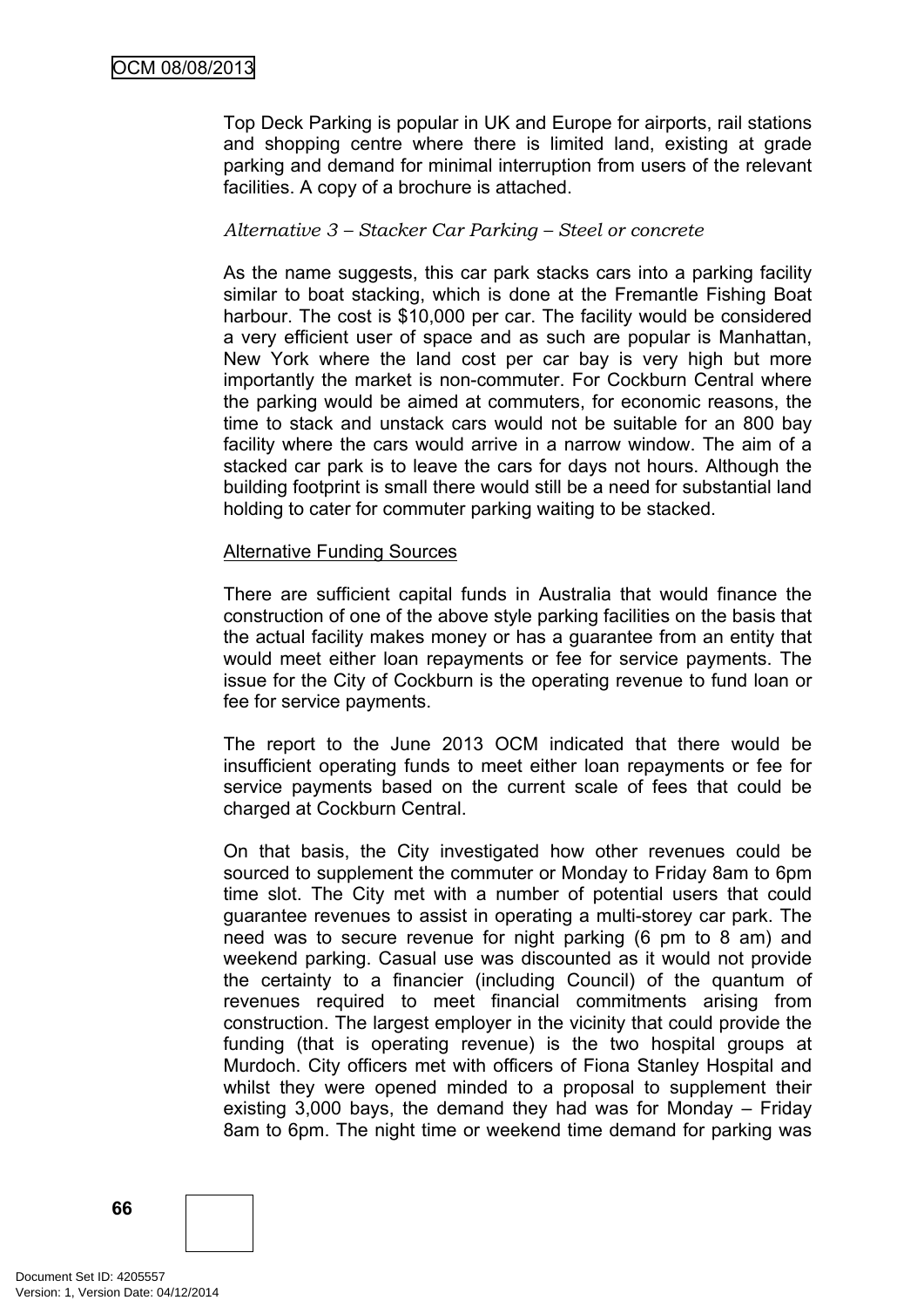estimated to be only 20 to 25% of the day demand. As such they believe they have sufficient parking facilities to meet their night and weekend demand. This would also apply to the St John Hospital facility as well.

In addition, Fiona Stanley staff enquired if the City would add more parking for day users. Given the recovery rate per bay per day was around the \$4 per bay per day, the deficit for providing additional parking would increase. This is a facility where the marginal cost of providing more bays does not diminish. The cost of producing another 200 bays is still the same as producing the first 800 bays.

The following table indicates the cost for all of the alternative construction methods and it determines that no construction method would pay for itself as a standalone investment in the first ten years of operation. It is acknowledged the fee structure will rise over time as demand increases and this has been built into the model below. As such the likelihood of reaching a break-even is out of the control of the City.

Unless the revenue can be locked in so as to provide the level of certainty, the City should not proceed with any multi-storey car parking facility at Cockburn Central.

|                             | <b>Concrete</b> | <b>Top Deck</b> |             | <b>Stack</b> |
|-----------------------------|-----------------|-----------------|-------------|--------------|
| Bays                        | 800             | 200             | 400         | 800          |
| Cost per Bay                | \$35,653        | \$15,000        | \$15,000    | \$10,000     |
| <b>Total Capital Cost</b>   | \$28,522,400    | \$3,000,000     | \$6,000,000 | \$8,000,000  |
|                             |                 |                 |             |              |
| <b>Operating Costs</b>      |                 |                 |             |              |
| Depreciation                | \$713,060       | \$150,000       | \$300,000   | \$400,000    |
| Interest 80/20              | \$501,994       | \$52,800        | \$105,600   | \$140,800    |
| <b>Operating Facility</b>   | \$280,000       | \$70,000        | \$140,000   | \$400,000    |
| <b>Total Operating Cost</b> | \$1,495,054     | \$272,800       | \$545,600   | \$940,800    |
| Cost per bay pa             | \$1,869         | \$1,364         | \$1,364     | \$1,176      |
| Fees                        |                 |                 |             |              |
| M-F 7am to 6pm              | \$4.00          | \$3.00          | \$3.00      | \$4.00       |
| M-F 6pm to 7am              | \$2.50          | \$2.00          | \$2.00      | \$2.50       |
| Weekend Day                 | \$2.50          | \$2.00          | \$2.00      | \$2.50       |
| Weekend Night               | \$2.00          | \$2.00          | \$2.00      | \$2.00       |
| Occupancy                   |                 |                 |             |              |
| M-F 7am to 6pm              | 75%             | 95%             | 95%         | 95%          |
| M-F 6pm to 7am              | 20%             | 20%             | 20%         | 20%          |
| Weekend Day                 | 20%             | 20%             | 20%         | 20%          |
| <b>Weekend Night</b>        | 15%             | 15%             | 15%         | 15%          |
| <b>Revenue</b>              |                 |                 |             |              |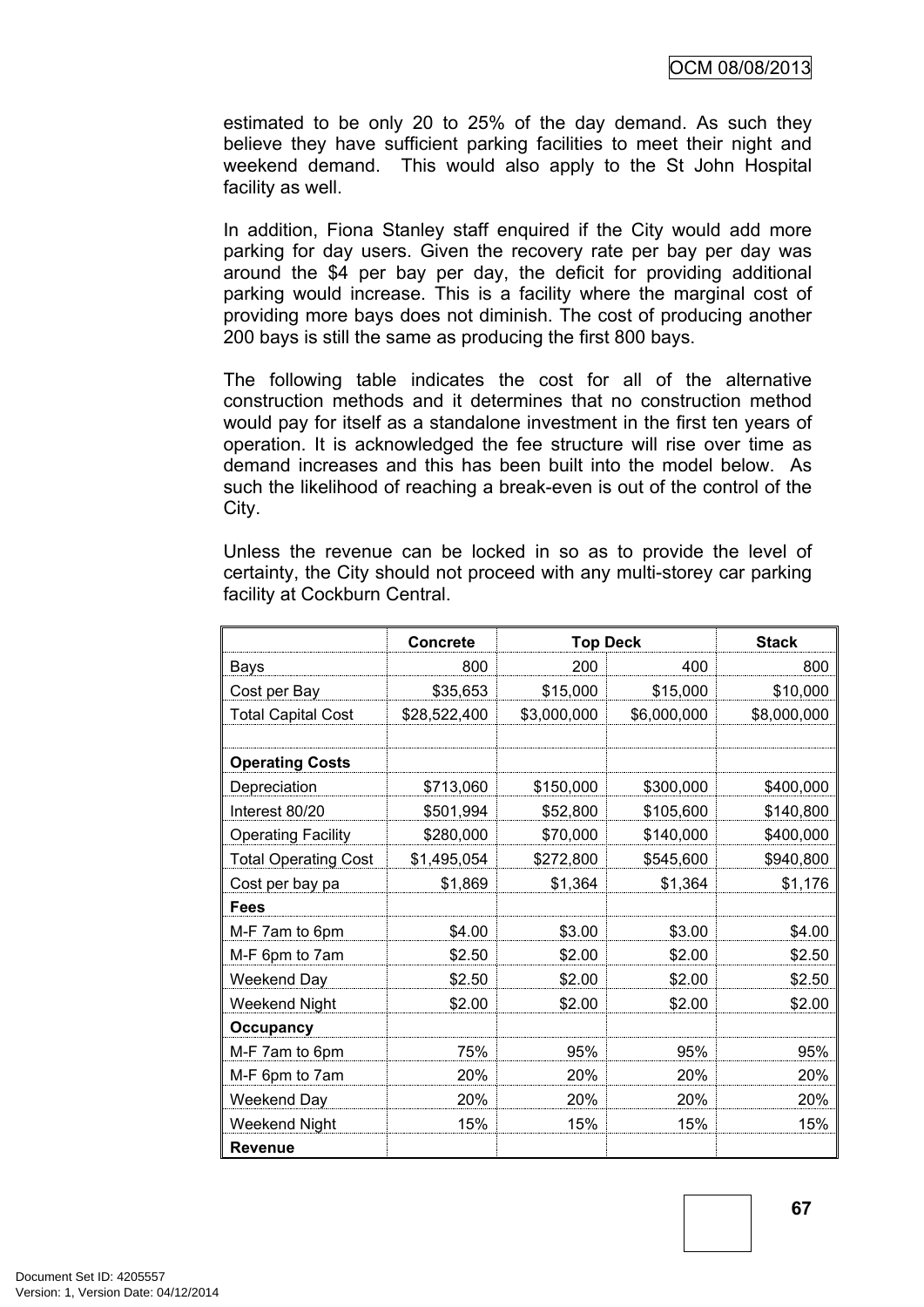|                                                | <b>Concrete</b> |            | Top Deck   | Stack       |
|------------------------------------------------|-----------------|------------|------------|-------------|
| Revenue per bay pa                             | \$908           | \$210      | \$420      | \$1 በ98     |
| 1 <sup>st</sup><br>Loss pa<br>vr<br>per<br>bav | -\$960          | -\$1,154   | -\$944     |             |
| Annual Loss 1 <sup>st</sup> year               | -768,342        | -230,824   | -377.697   | -62.088     |
| Years<br>After<br>10<br>Cumulative             |                 |            |            |             |
| loss)/surplus                                  | -\$3,858,585    | -\$178,944 | -\$357.887 | \$3,082,124 |

### Assumptions:

- 1. Operating facility cost increase 5% pa (depreciation & interest remain the same over the first ten years) for concrete and Topdeck.
- 2. Operating facility cost increase 8% pa (depreciation & interest static) for Stack (as it is heavily labour orientated).
- 3. Fee increase by 50c per bay per year. Fee based on supposed Govt Fee structure for parking along the rail line.
- 4. Depreciation on concrete building 40years, top deck/stack 20 years. The latter two are not meant as permanent structures.
- 5. Interest at 4.5% pa repayable over 20 years
- 6. Occupancy for night and weekend use is nominal and would come from residential community at Cockburn Central.
- 7. Ten year cumulative loss is nominal and not discounted using a NPV model.

The parking facility option in this report and prior reports is based on constructing such a facility within the Cockburn Central townsite and on one of the WAPC owned land parcels, which is currently leased to the PTA. From a planning and transport viewpoint the construction of increased commuter car parking at either of these locations is not desirable as the predominant users of a large multi-storey car park facility would be commuters. This would result in marked increases in traffic transiting the townsite (a transport orientated precinct) particularly at peak hour periods which would have significant impacts on the traffic/pedestrian safety and amenity of the area.

The preferred location for a large multi-storey car park facility would be on the eastern side of the freeway (given the increasing demand from eastern suburbs), however this is not currently a feasible option given the WAPC/PTA have not completed all land acquisition/rationalisation including the recently closed car parking station. In addition, the impact of another 2,000 car bays at the proposed Success Rail Station and the completion of the upgrades/extensions to the Cockburn Gateway Shopping Centre need to be factored into the parking equation.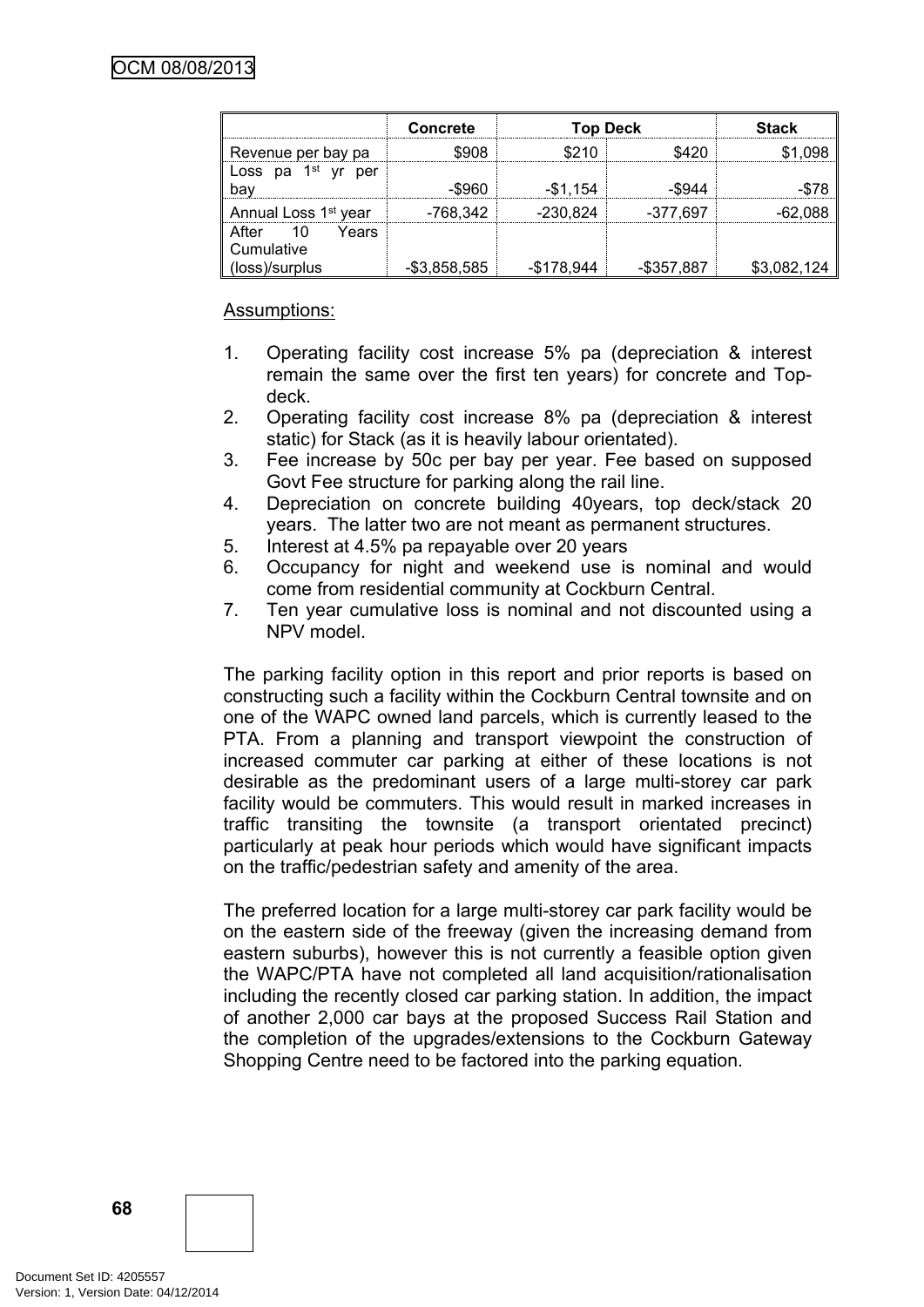## **Strategic Plan/Policy Implications**

### **Infrastructure**

- Partnerships that help provide community infrastructure.
- Facilities that promote the identity of Cockburn and its communities.

### **A Prosperous City**

• Investment in the local economy to achieve a broad base of services and activities.

### **Moving Around**

A safe and efficient transport system.

## **Budget/Financial Implications**

N/A

**Legal Implications**

N/A

# **Community Consultation**

N/A

## **Attachment(s)**

Top Deck Modular Car Park – Top Deck Parking.

## **Advice to Proponent(s)/Submissioners**

N/A

## **Implications of Section 3.18(3) Local Government Act, 1995**

Nil.

## **16. ENGINEERING AND WORKS DIVISION ISSUES**

Nil

# **17. COMMUNITY SERVICES DIVISION ISSUES**

Nil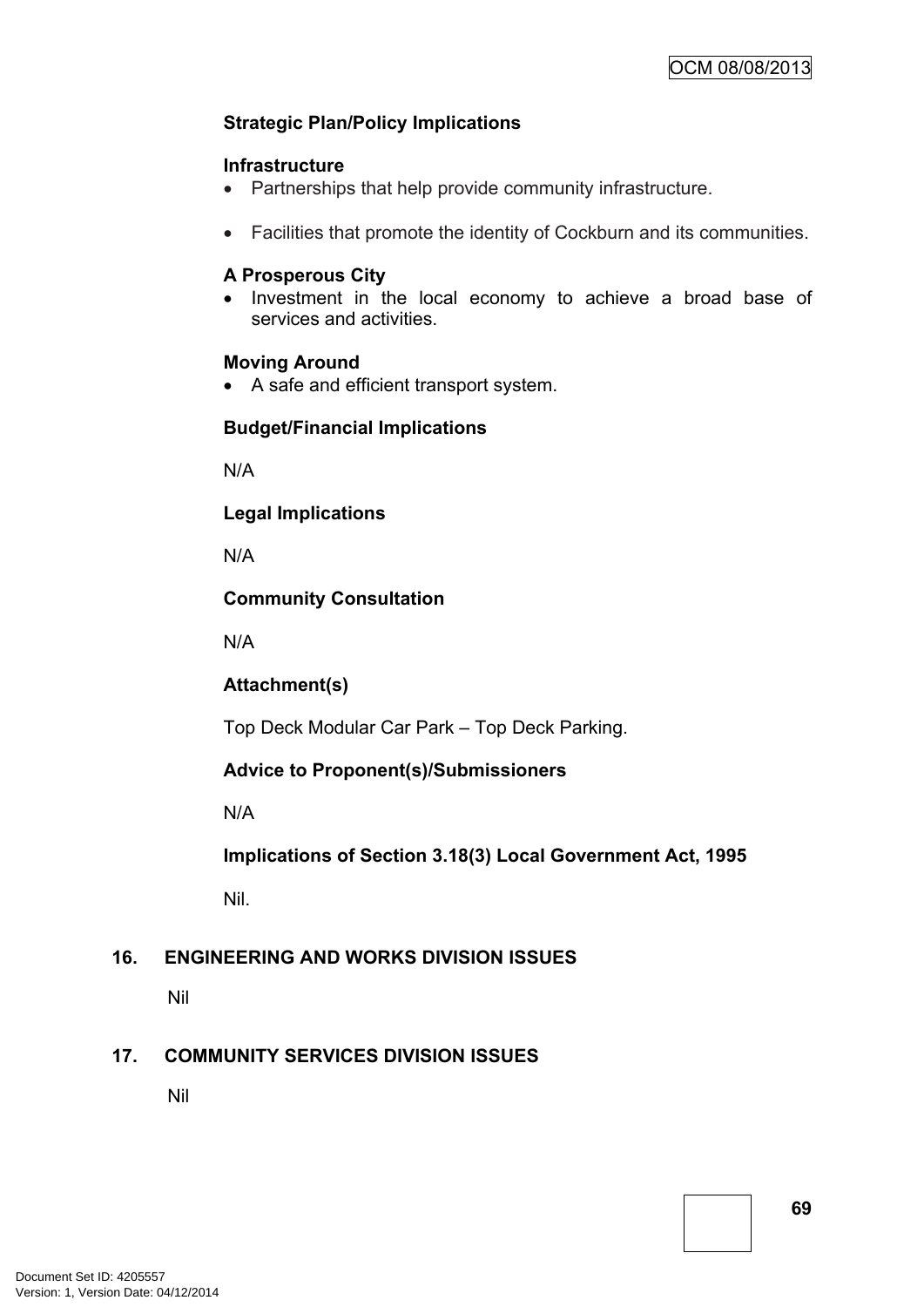OCM 08/08/2013

#### **18. EXECUTIVE DIVISION ISSUES**

Nil

#### **19. MOTIONS OF WHICH PREVIOUS NOTICE HAS BEEN GIVEN**

Nil

#### **20 (OCM 08/08/2013) - NOTICES OF MOTION GIVEN AT THE MEETING FOR CONSIDERATION AT NEXT MEETING**

#### **20.1 FIRE CONTROL ORDER TO BE REFERRED TO THE 1 OCT 2013 MEETING OF THE BUSHFIRE REFERENCE GROUP**

CLR STEVEN PORTELLI that Council refers the Fire Control Order adopted at the July Council Meeting to the 1st October, 2013, Meeting of the Bushfire Reference Group for re consideration of the following matters:

- Policing of the new provisions related to keeping outbuildings clear of flammable material
- Potential to replace these provisions with the previous requirement to install firebreaks around outbuildings
- Opportunity for public comment on the changes regarding protection of outbuildings
- Public comment period for future Fire Control Orders.

### **21. NEW BUSINESS OF AN URGENT NATURE INTRODUCED BY COUNCILLORS OR OFFICERS**

Nil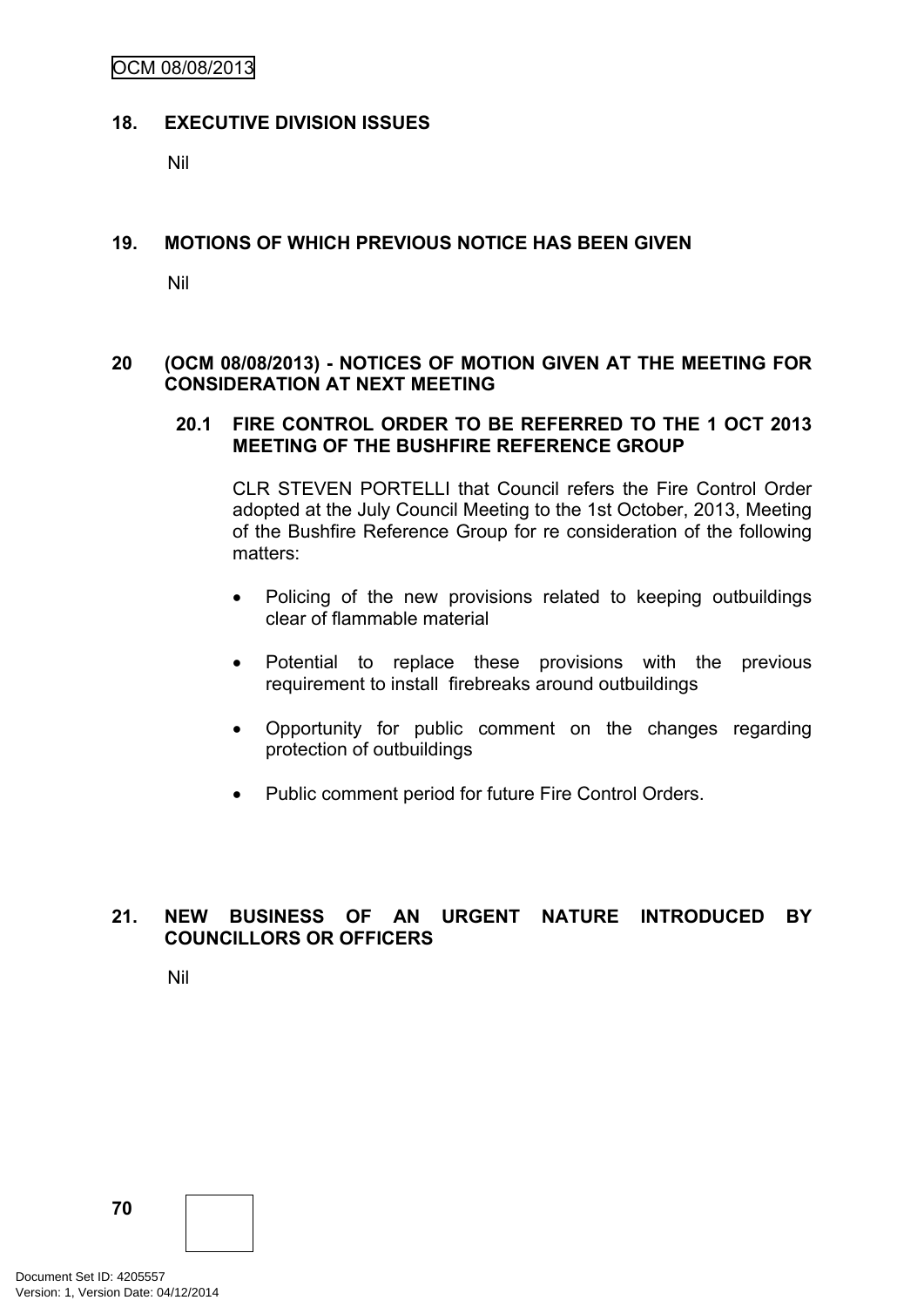#### **22 (OCM 08/08/2013) - MATTERS TO BE NOTED FOR INVESTIGATION, WITHOUT DEBATE**

### **22.1 REVIEW OF MURIEL COURT STRUCTURE PLAN**

CLR LEE-ANNE SMITH has requested that a report be presented to a future Council Meeting regarding a review of the Muriel Court Structure Plan and to include details on the following:

- 1. The effect on ratepayers financially, both positively and negatively.
- 2. The mandatory height requirements that are currently indicated or required within that structure plan to be reviewed and whether there is any other alternatives that could be offered.
- 3. In terms of the practicality of the roads and the system that has been put forward in the structure, are there any other alternatives that can be offered.
- 4. Any known issues and reasons why other landholders supposedly can't sell property their within Muriel Court.

### **23. CONFIDENTIAL BUSINESS**

### **23.1 (MINUTE NO 5108) (OCM 08/08/2013) - MINUTES OF CHIEF EXECUTIVE OFFICER PERFORMANCE AND SENIOR STAFF KEY PROJECTS APPRAISAL COMMITTEE MEETING - 25 JULY 2013 (027/002) (S CAIN) (ATTACH)**

#### **RECOMMENDATION**

That Council receive the Minutes of the Chief Executive Officer Performance and Senior Staff Key Projects Appraisal Committee Meeting held 25 July 2013, as attached to the Agenda, and adopt the recommendations therein.

#### **COUNCIL DECISION**

MOVED Clr C Reeve-Fowkes SECONDED Clr T Romano that the recommendation be adopted.

**CARRIED 8/0**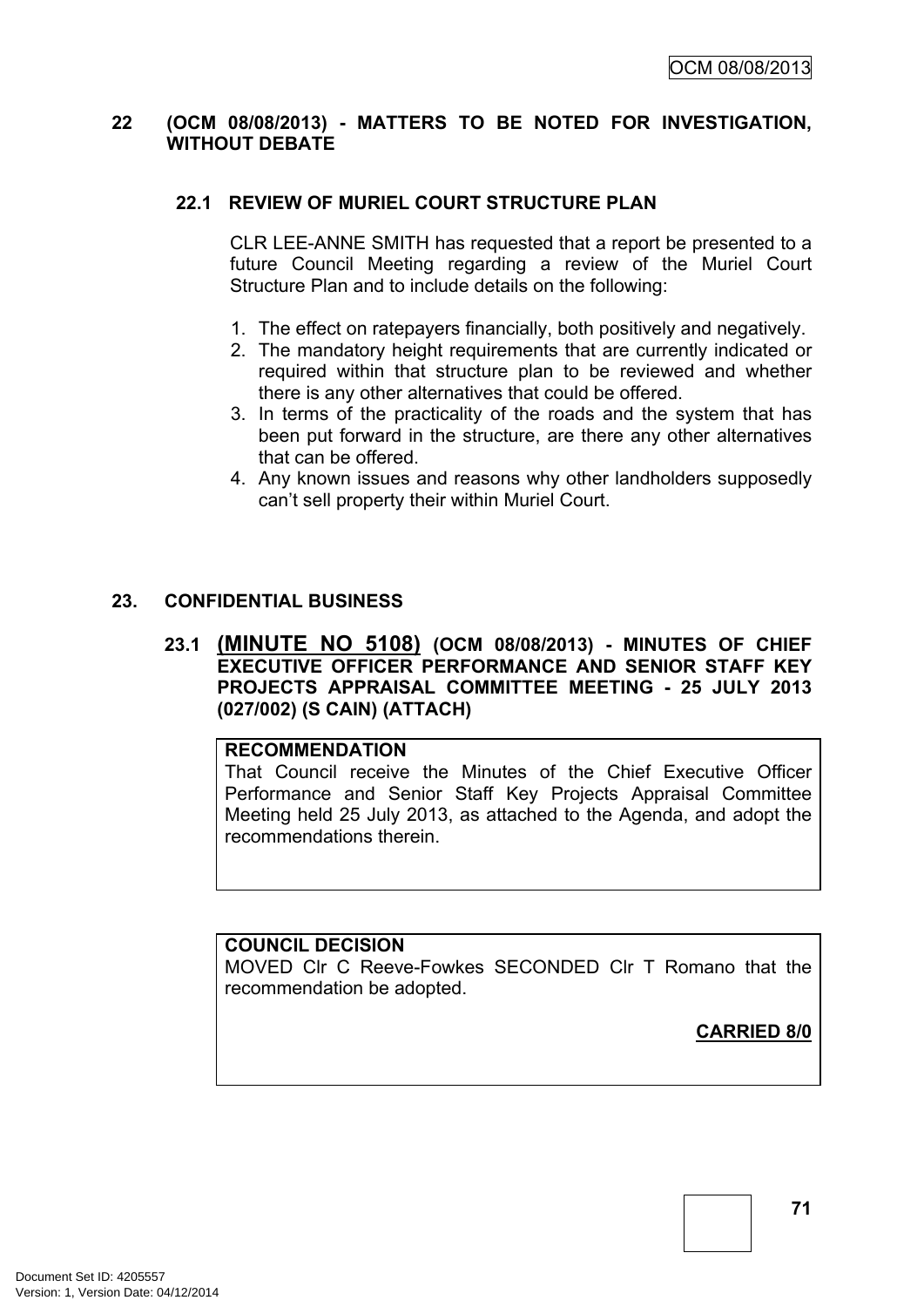## **Background**

The Chief Executive Officer Performance and Senior Staff Key Projects Appraisal Committee met on 25 July 2013 2012. The minutes of that meeting are required to be presented to Council and its recommendations considered by Council.

### **Submission**

The minutes of the Committee meeting are attached to the Agenda. Items dealt with at the Committee meeting form the basis of the Minutes.

### **Report**

The Committee recommendations are now presented for consideration by Council and, if accepted, are endorsed as the decisions of Council. Any Elected Member may withdraw any item from the Committee meeting for discussion and propose an alternative recommendation for Council's consideration. Any such items will be dealt with separately, as provided for in Council's Standing Orders.

## **Strategic Plan/Policy Implications**

### **Leading & Listening**

- A responsive, accountable and sustainable organisation.
- A skilled and engaged workforce.

## **Budget/Financial Implications**

Committee Minutes refer.

### **Legal Implications**

Committee Minutes refer.

### **Community Consultation**

N/A

## **Attachment(s)**

Minutes of the Chief Executive Officer Performance and Senior Staff Key Projects Appraisal Committee 25 July 2013 are provided to the Elected Members as confidential attachments.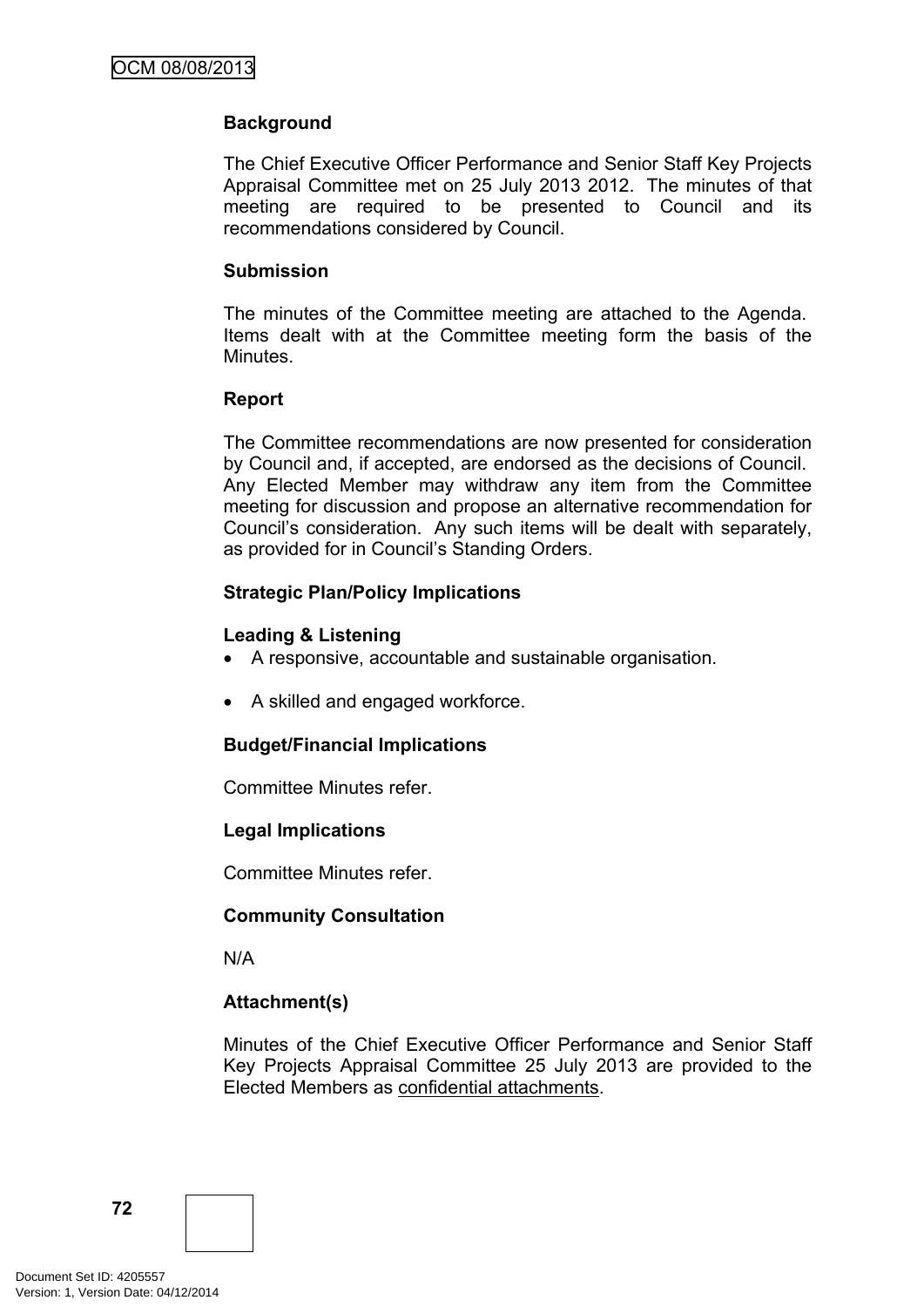## **Advice to Proponent(s)/Submissioners**

The CEO and Senior Staff have been advised that this item will be considered at the August 2013 OCM.

### **Implications of Section 3.18(3) Local Government Act, 1995**

Committee Minutes refer.

## **24 (MINUTE NO 5109) (OCM 08/08/2013) - RESOLUTION OF COMPLIANCE (SECTION 3.18(3), LOCAL GOVERNMENT ACT 1995)**

#### **RECOMMENDATION**

That Council is satisfied that resolutions carried at this Meeting and applicable to items concerning Council provided services and facilities, are:-

- (1) integrated and co-ordinated, so far as practicable, with any provided by the Commonwealth, the State or any public body;
- (2) not duplicated, to an extent Council considers inappropriate, services or facilities as provided by the Commonwealth, the State or any other body or person, whether public or private; and
- (3) managed efficiently and effectively.

## **COUNCIL DECISION**

MOVED Clr C Reeve-Fowkes SECONDED Clr L Smith the recommendation be adopted.

**CARRIED 8/0**

## **25 (OCM 08/08/2013) - CLOSURE OF MEETING**

Meeting closed at 8.17 PM.